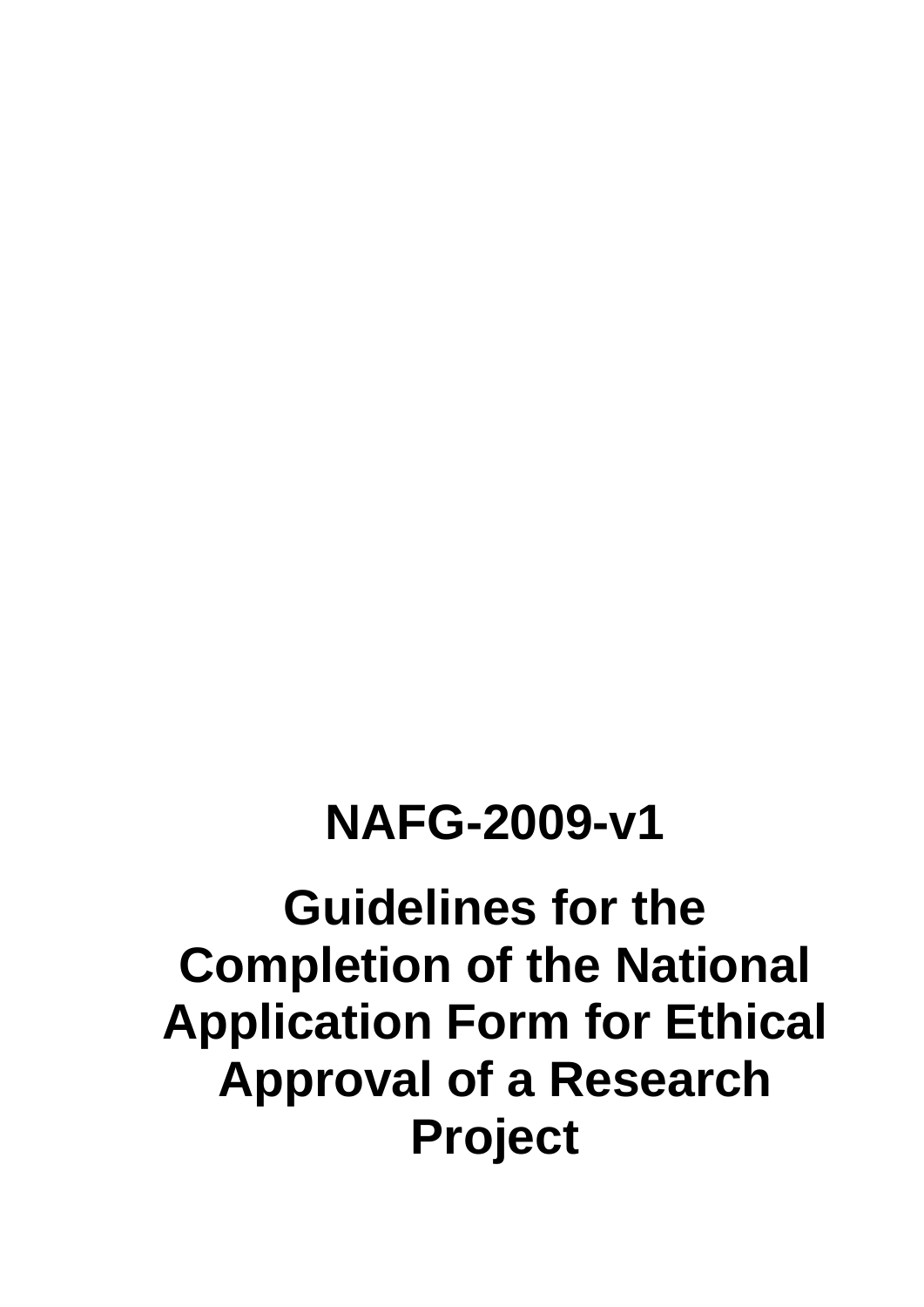# **Contents**

|           | <b>Ethics Committee Requirements</b>                                                                                            | $\mathbf{1}$   |
|-----------|---------------------------------------------------------------------------------------------------------------------------------|----------------|
|           | Health and Disability Ethics Committees                                                                                         | 1              |
|           | Accredited institutional ethics committees                                                                                      | $\overline{2}$ |
|           | <b>Guidelines for Word Processing</b>                                                                                           | 3              |
|           | Moving around the form                                                                                                          | 3              |
|           | Page formatting                                                                                                                 | 3              |
|           | Page limits are fixed                                                                                                           | 3              |
|           | <b>General Information for Applicants</b>                                                                                       | 4              |
|           | Part 1: Basic Information                                                                                                       | 6              |
|           | <b>Part 2: Ethical Principles</b>                                                                                               | 8              |
| А.        | Validity of research (Operational Standard Paragraphs 53-59)                                                                    | 8              |
| <b>B.</b> | Minimisation of harm (Operational Standard Paragraphs 60-68)                                                                    | 11             |
| C.        | Compensation for harm suffered by participants (Operational Standard Paragraphs<br>$87 - 95$                                    | 11             |
| D.        | Privacy and confidentiality (Operational Standard Paragraphs 48-56)                                                             | 15             |
| Ε.        | Informed consent (Operational Standard Paragraphs 28-43)                                                                        | 15             |
| F.        | Cultural and social responsibility (Operational Standard Paragraphs 73-82)                                                      | 15             |
|           | Part 4: Declarations                                                                                                            | 17             |
|           | Form A: Declaration of eligibility of a clinical trial for consideration of coverage under accident<br>compensation legislation | 17             |
|           | Form B: Declaration of provision of compensation for injury for participants in a research                                      |                |
|           | study for a pharmaceutical company or any other company involved in health research                                             | 17             |
|           | Locality assessment                                                                                                             | 18             |
|           | Information required for trials involving administration of medicines.                                                          | 20             |
|           | Pro forma for consent form                                                                                                      | 21             |
|           | Guidelines for the preparation of information sheets                                                                            | 23             |
|           | Declaration A trials: to be included on information sheet under the heading "Compensation"                                      | 28             |
|           | Declaration B trials: to be included on information sheet under the heading "Compensation"                                      | 28             |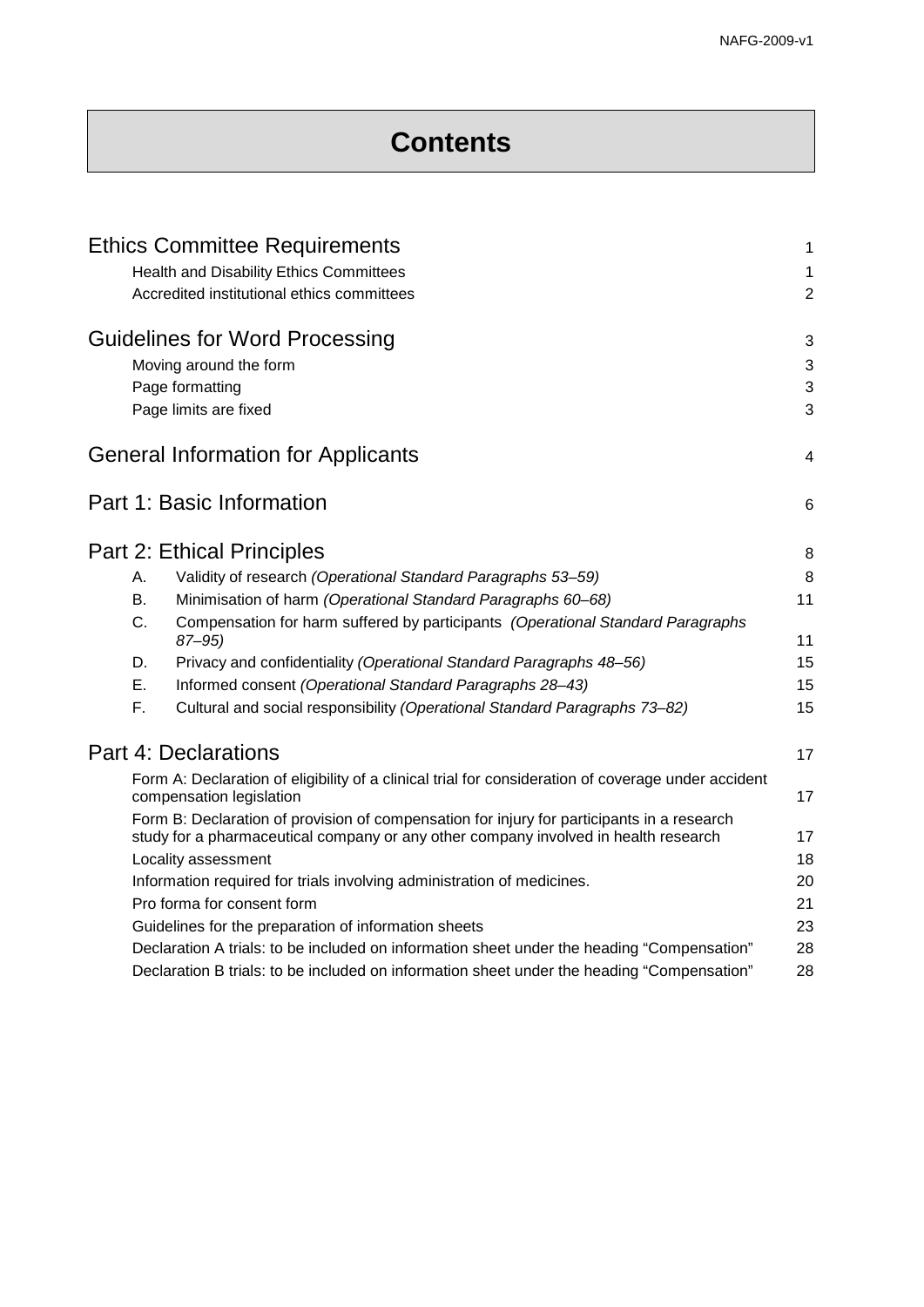|                        | Part 5: Use of Human Tissue                                                                                                                            | 30 |  |  |  |  |
|------------------------|--------------------------------------------------------------------------------------------------------------------------------------------------------|----|--|--|--|--|
|                        | Definition of 'human tissue'                                                                                                                           |    |  |  |  |  |
|                        | Human embryonic stem cell lines                                                                                                                        |    |  |  |  |  |
|                        | Māori or cultural issues that may be ethically relevant                                                                                                | 31 |  |  |  |  |
|                        | Seeking consent for a research project involving human tissue                                                                                          |    |  |  |  |  |
|                        | Later use of stored human material in a future study                                                                                                   | 31 |  |  |  |  |
|                        | Transfer of human tissue sample overseas (for question 1.11)                                                                                           | 31 |  |  |  |  |
|                        | Use of human tissue for future unspecified research purposes                                                                                           | 32 |  |  |  |  |
|                        | Relevant documents that may be helpful                                                                                                                 | 32 |  |  |  |  |
|                        | Part 8: When a Participant is Unable to Make an Informed Choice                                                                                        | 33 |  |  |  |  |
| Research with children |                                                                                                                                                        |    |  |  |  |  |
|                        | Research with participants who are unable to consent themselves                                                                                        |    |  |  |  |  |
| Appendices             |                                                                                                                                                        |    |  |  |  |  |
| Appendix 1:            | How to Apply to the Standing Committee on Therapeutic Trials (SCOTT)                                                                                   | 35 |  |  |  |  |
| Appendix 2:            | How to Apply to the Gene Technology Advisory Committee (GTAC)                                                                                          | 37 |  |  |  |  |
| Appendix 3:            | New Zealand Researched Medicines Industry Guidelines on Clinical Trials:<br>Compensation for Injury Resulting from Participation in Industry Sponsored |    |  |  |  |  |
|                        | <b>Clinical Trials</b>                                                                                                                                 | 39 |  |  |  |  |
| Appendix 4:            | How to Apply to the National Radiation Laboratory (NRL)                                                                                                | 42 |  |  |  |  |
| Appendix 5:            | <b>Complaints Procedure</b>                                                                                                                            | 46 |  |  |  |  |
|                        |                                                                                                                                                        |    |  |  |  |  |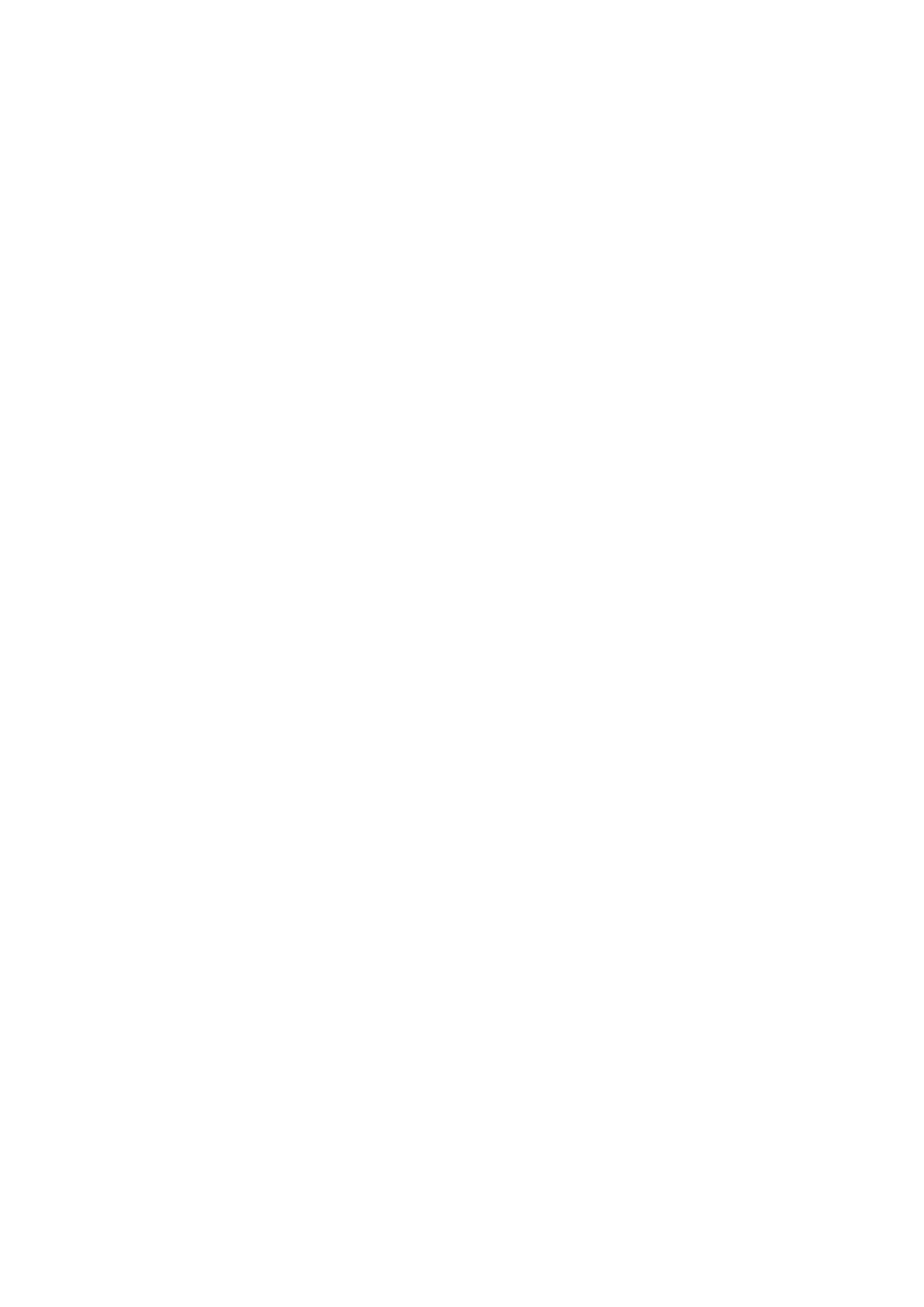# **Ethics Committee Requirements**

# **Health and Disability Ethics Committees**

Please ensure applications are correctly collated. Each set should contain all the papers and forms being submitted, except where only 2 copies are required (eg company protocols and investigator brochures), ready to be sent to each committee member. Applications received incorrectly collated eg separate sets of each document may be returned at the researcher's expense.

| <b>Committee details</b>                                                                                                                                                                          | <b>Number of</b><br>copies required                                    | <b>Copies of drug</b><br>company protocols/<br>investigator<br>brochures | <b>Format of</b><br>application<br>presentation<br>(see Note, page 3) |
|---------------------------------------------------------------------------------------------------------------------------------------------------------------------------------------------------|------------------------------------------------------------------------|--------------------------------------------------------------------------|-----------------------------------------------------------------------|
| Northern X Regional Ethics Committee<br>3rd Floor, Unisys Building,<br>650 Great South Road, Penrose<br>Private Bag 92-522, Wellesley Street<br>Auckland<br>northernx ethicscommittee@moh.govt.nz | 1 original plus<br>(single sided,<br>paper clipped)<br>12 double sided | $\overline{2}$                                                           | Staple double sided<br>copies at left-hand<br>corner                  |
| Northern Y Regional Ethics Committee<br>3rd Floor, BNZ Building, 354 Victoria Street<br>PO Box 1031, Hamilton<br>notherny_ethicscommittee@moh.govt.nz                                             | 1 original plus<br>12 double sided                                     | $\overline{2}$                                                           | Staple double sided<br>copies at left-hand<br>corner                  |
| <b>Central Ethics Committee</b><br>2nd Floor, 1-3 The Terrace<br>PO Box 5013, Wellington<br>central_ethicscommittee@moh.govt.nz                                                                   | 1 original plus<br>12 double sided                                     | $\overline{2}$                                                           | Do not staple - use<br>bulldog clips or<br>paper clips                |
| <b>Upper South A Ethics Committee</b><br>4th Floor, 250 Oxford Terrace<br>PO Box 3877, Christchurch<br>uppersouth ethicscommittee@moh.govt.nz                                                     | 1 original plus<br>12 double sided                                     | $\overline{2}$                                                           | Do not staple - use<br>bulldog clips or<br>paper clips                |
| Upper South B Ethics Committee<br>4th Floor, 250 Oxford Terrace<br>PO Box 3877, Christchurch<br>uppersouth ethicscommittee@moh.govt.nz                                                            | 1 original plus<br>12 double sided                                     | $\overline{2}$                                                           | Do not staple - use<br>bulldog clips or<br>paper clips                |
| Lower South Ethics Committee<br>229 Moray Place<br>PO Box 5849, Dunedin<br>lowersouth ethicscommittee@moh.govt.nz                                                                                 | 1 original plus<br>12 double sided                                     | $\overline{2}$                                                           | Do not staple – use<br>bulldog clips or<br>paper clips                |
| Multi-region Ethics Committee<br>2nd Floor, 1-3 The Terrace<br>PO Box 5013, Wellington<br>multiregion ethicscommittee@moh.govt.nz                                                                 | 1 original plus<br>12 double sided                                     | $\overline{2}$                                                           | Do not staple - use<br>bulldog clips or<br>paper clips                |

National Co-ordinator for Ethics Committees: NC\_ethicscommittees@moh.govt.nz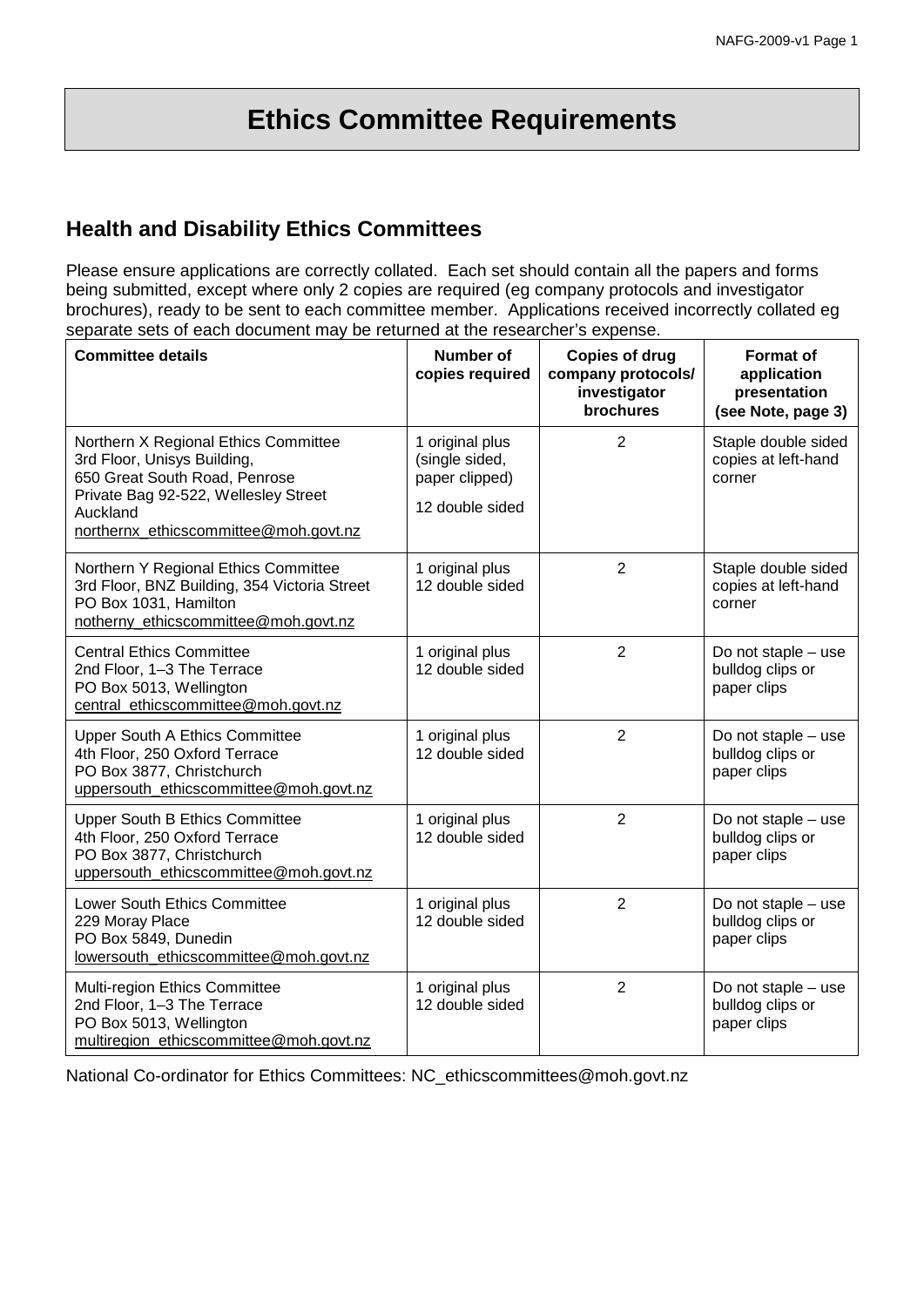# **Accredited institutional ethics committees**

#### **Auckland University of Technology Ethics Committee**

Private Bag 92-006, Auckland email [madeline.banda@aut.ac.nz](mailto:madeline.banda@aut.ac.nz)

**Lincoln University Human Ethics Committee** PO Box 84, Canterbury [Davidsm2@lincoln.ac.nz](mailto:DerbyJ@lincoln.ac.nz)

**University of Otago Ethics Committee** PO Box 56, Dunedin [gary.witte@stonebow.otago.ac.nz](mailto:gary.witte@stonebow.otago.ac.nz)

# **UNITEC Research Ethics Committee**

Private Bag 92-025, Auckland [ethics@unitec.ac.nz](mailto:ethics@unitec.ac.nz)

**University of Auckland Human Subjects Ethics Committee** Private Bag 92-019, Auckland [l.lon@auckland.ac.nz](mailto:l.lon@auckland.ac.nz)

**Victoria University of Wellington Human Ethics Committee** [Katy.Miller@vuw.ac.nz](mailto:Katy.Miller@vuw.ac.nz)

#### **Massey University Regional Human Ethics Committees**

*Albany* Private Bag 102-904, Auckland [M.L.Turner@massey.ac.nz](mailto:M.L.Turner@massey.ac.nz)

*Palmerston North* Private Bag 11-222, Palmerston North [P.L.Broad@massey.ac.nz](mailto:P.L.Broad@massey.ac.nz)

*Wellington* Private Box 756, Wellington [P.L.Broad@massey.ac.nz](mailto:P.L.Broad@massey.ac.nz)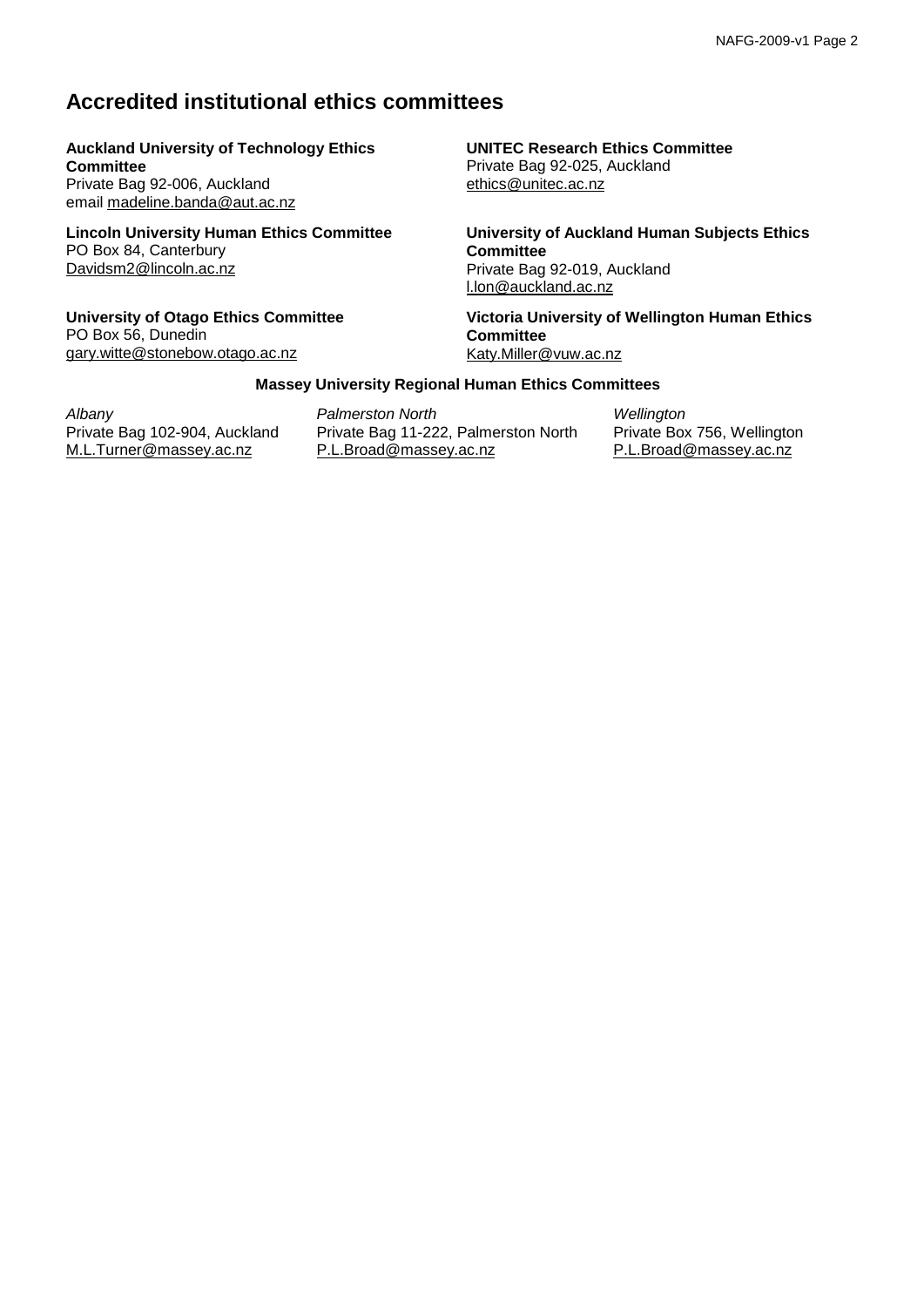# **Guidelines for Word Processing**

# **Moving around the form**

The information in the application form is presented as a series of tables, and the input areas where applicants type are table cells. Use the tab or arrow keys on your keyboard or the mouse to navigate to the table cells to begin typing. The table will expand as you type into each cell. You are able to view the layout of the table by ensuring that the paragraph markers are on (**Tools** → **Options** → **Non-Printing Characters** → **All**).

Applications should be word processed using the same format and numbering as the application form. Ensure the font used to answer the question is easy to read (that is, not italic).

# **Page formatting**

Do *not* delete 'Page Break' and 'Section Break' breaks. Do not remove headers and footers, or other information to gain more room. Margins should not be altered and must be no less than: 1.5 cm top, 1 cm bottom, 1 cm right and 2.5 cm left. Removing these breaks or changing the margins will seriously affect the formatting of the form.

The form has been designed to give sufficient room for your answers. Where an answer needs six lines, six lines are formatted, but where an answer only needs one line, one line is formatted. Please note the number of lines allowed for each question before attempting to answer the question and *make sure that no extra lines are used*.

# **Page limits are fixed**

*Page limits should be strictly adhered to.* However, if the page overruns and cannot be further condensed, attach the additional information as an appendix. The page numbers in the application form must not be amended. You may find it helpful to print out the application first to help you to keep to the set page limits. Each answer must appear on the same page as the appropriate question.

The print preview option (**File** → **Print Preview**) will allow you to view the overall layout of the document before printing. Every endeavour should be made to ensure that the completed application form is the same in size and format as the original form. The submission of incomplete or unformatted application forms to ethics committees will result in delays for the applicant.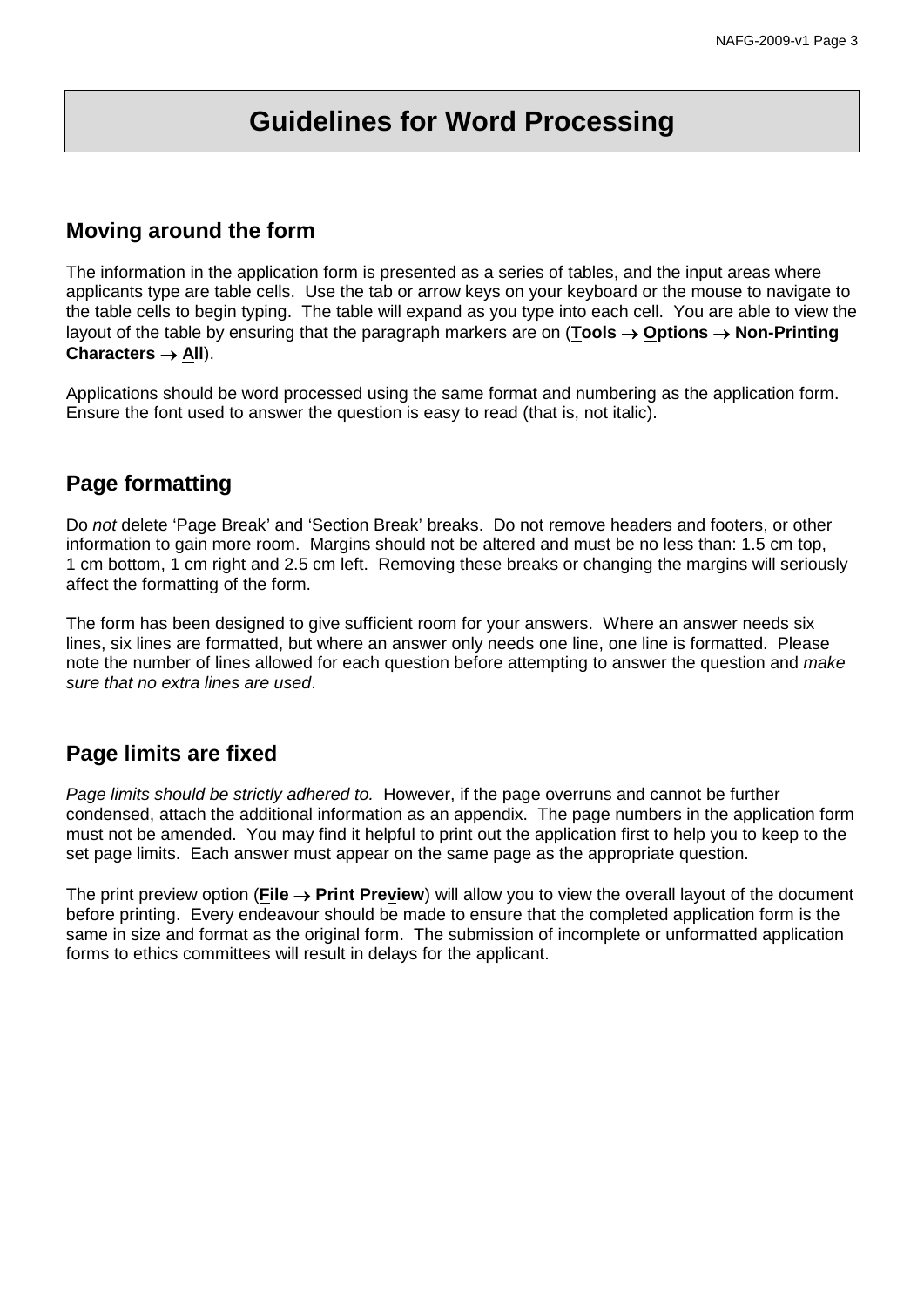# **General Information for Applicants**

Researchers should complete the application form in conjunction with the Health Research Council (HRC) Guidelines on Ethics in Health Research (available on the HRC website – [http://www.hrc.govt.nz](http://www.hrc.govt.nz/) or from the HRC).

If your research involves genetic technology, notes entitled *Ethical Considerations Relating to Research in Human Genetics* are available from the HRC or the Health and Disability Ethics Committees' website [http://www.newhealth.govt.nz/ethicscommittees.](http://www.hewhealth.govt.nz/ethicscommittees)

Investigators conducting a clinical trial in human participants should obtain the Interim Good Clinical Research Practice Guidelines (August 1998) from the Ministry of Health business unit New Zealand Medicines and Medical Services Safety Authority (Medsafe) website [http://www.medsafe.govt.nz](http://www.medsafe.govt.nz/)

- 1. Applications should be word processed using the same format and numbering as the application form. Ensure the font used to answer the question is easy to read (that is, not italic).
- 2. The original and 12 copies should be forwarded to the appropriate ethics committee (see page 1).
- 3. Questions must be either answered or marked not applicable. Where indicated, enclose copies of information sheets, consent forms, questionnaires and other relevant documentation at the back of the application form.
- 4. Checklist for applicants: If an incomplete application is received, the principal researcher will be advised and the application will not be placed on an agenda until the missing documentation is received. The only documentation that may be pending are:
	- locality assessment by organisation
	- response letter from the group providing Māori consultation the process undertaken and the result must be clearly stated in the application form
	- SCOTT approval.
- 5. In the case of pharmaceutical trials, please enclose one or two copies of the manufacturer or distributor's protocol and investigator's brochure as per the ethics committee's requirements listed on page 1. The relevant sections of the application form must also be completed in full. It is **not**  acceptable to refer to the company's protocol in lieu of answering the questions in full.
- 6. The application form can be downloaded from the Health and Disability Ethics committees website [http://www.newhealth.govt.nz/ethicscommittees/](http://www.hewhealth.govt.nz/ethicscommittees) or the HRC's website<http://www.hrc.govt.nz/>
- 7. If approved, ethical approval will be given for up to a maximum of five years, contingent on annual reports being received.
- 8. Please allow at least two months for the ethical review process to be completed.
- 9. After a research proposal has been reviewed and its comments sent out to the researcher the researcher will have three months from the date of that letter to respond to the committee's requests.
- 10. The responsibility for obtaining ethical approval lies with the principal investigator and not with anyone else (for example, a pharmaceutical company).
- 11. The ethics committee is to be advised of **any** changes to the protocol, including changes in investigators.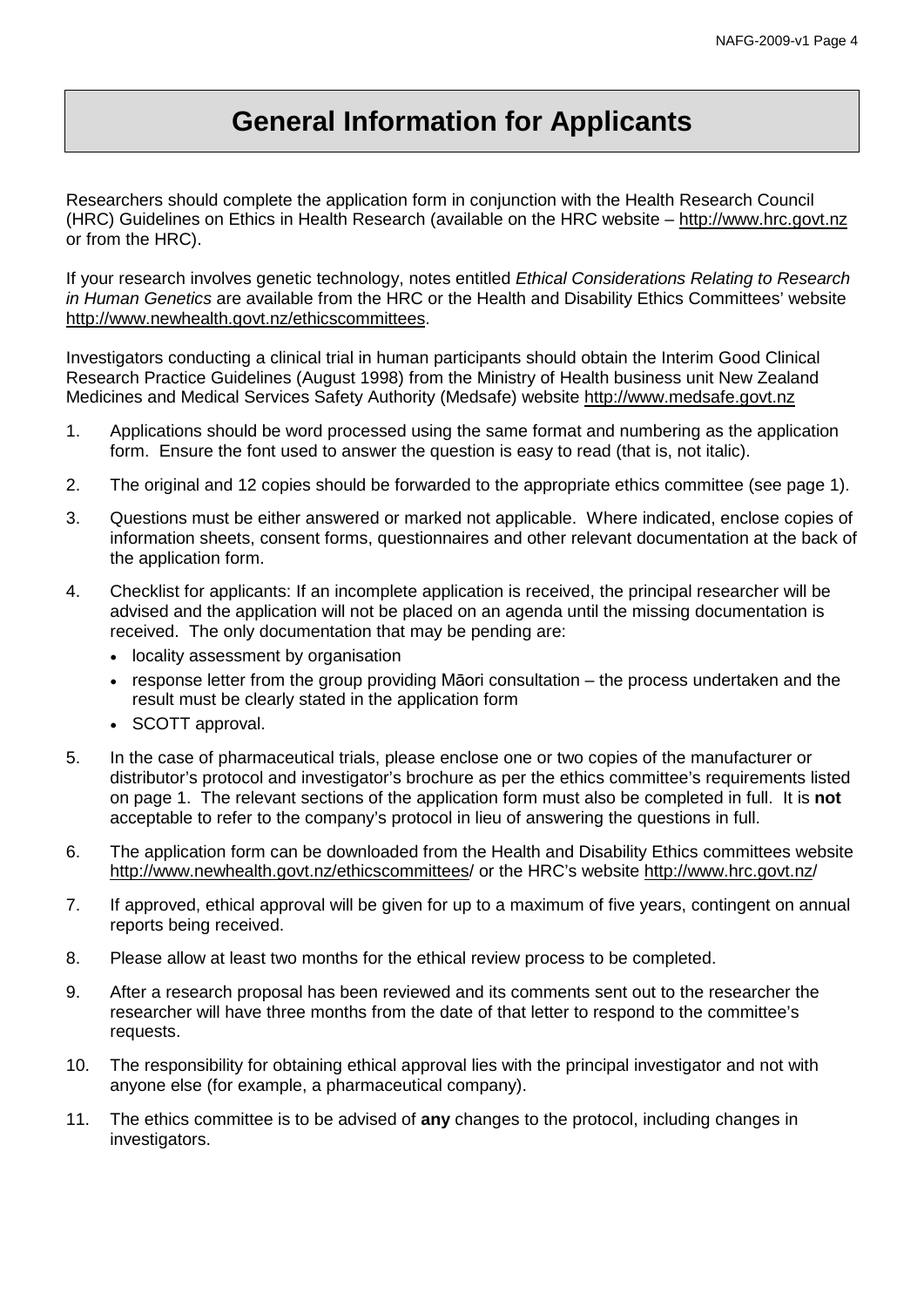- 12. Accompanying these Guidelines are:
	- Appendix 1 How to apply to the Standing Committee on Therapeutic Trials (SCOTT)
	- Appendix 2 How to apply to the Gene Technology Advisory Committee (GTAC)
	- Appendix 3 New Zealand Researched Medicines Industry Guidelines on Clinical Trials: Compensation for injury resulting from participation in industry sponsored clinical trials
	- Appendix 4 How to apply to the National Radiation Laboratory (NRL)
	- Appendix 5 Complaints procedures.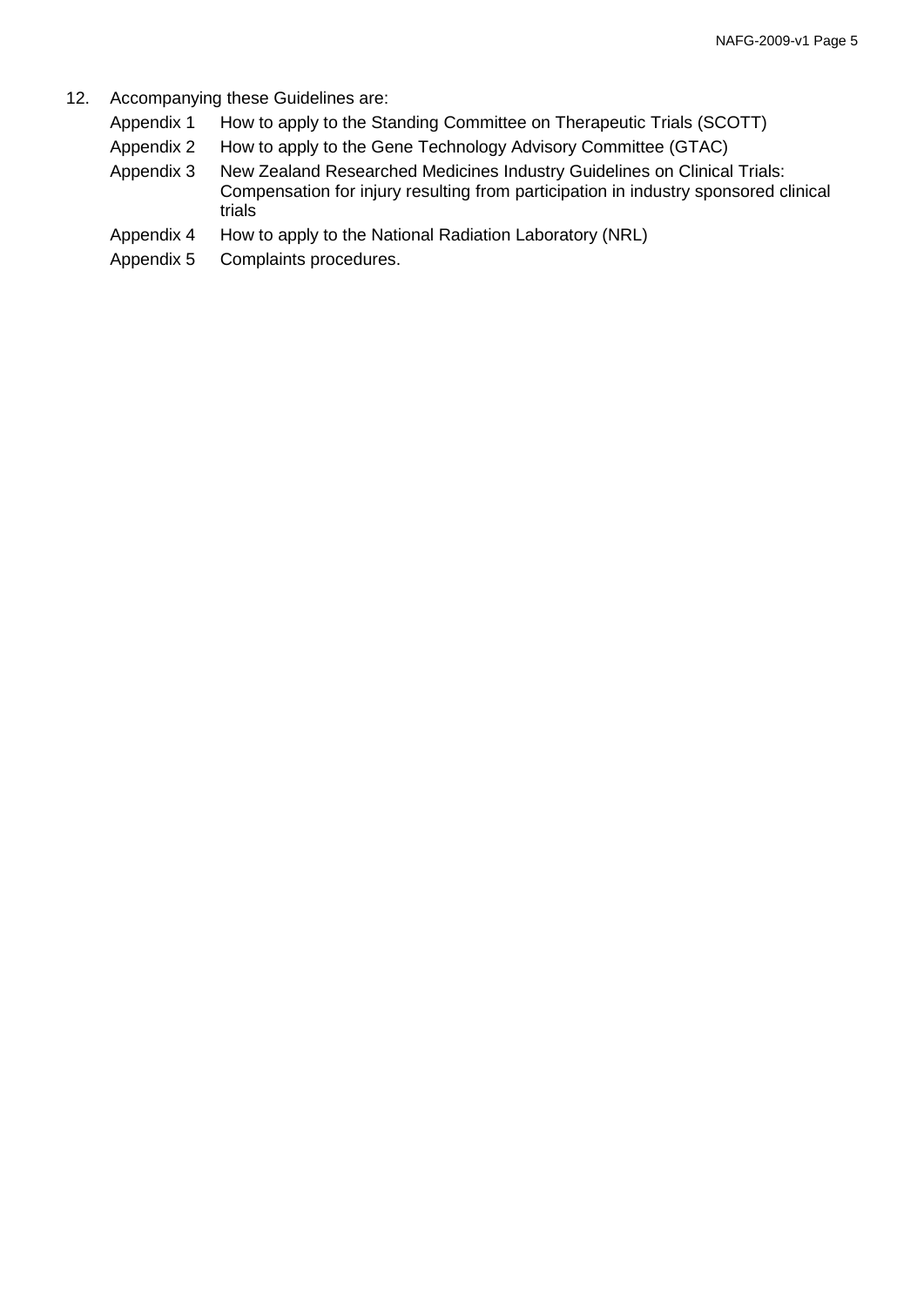# **Part 1: Basic Information**

#### **Q2 Short project title (lay title)**

Use language that is readily understandable by laypersons. This title is also to be used on the consent form and information sheet.

#### **Q3 Principal investigator's name and position**

If this is supervised work then the supervisor should be listed as the principal investigator unless the student being supervised is a PhD candidate in which case the principal investigator may be either the student or the supervisor.

#### **Q5 Principal investigator's qualifications and experience in the past five years**

What qualifications and experience does the principal investigator have in this type of research? Please include a brief biographical statement outlining relevant experience. You do not need to include a curriculum vitae.

#### **Q9 Locality organisations**

Include the organisation hosting the research and any organisations in which recruitment will be carried out if these differ from the researcher's organisation. Advise on the locality assessment form if another organisation is providing some of the assessment, eg, the researcher's organisation may assess their suitability to do the research (Part 2, Q1) and the organisation through which participants will be recruited may assess the suitability of the local research environment (Part 2, Q2).

#### **Q10 Closed meetings**

All applications and related correspondence are subject to the Official Information Act 1982. If you wish an application to be heard in a closed meeting, please provide a reason in accordance with the Official Information Act. If an application is heard in a closed meeting, only the decision will be listed in the minutes; any requirements or comments will be listed in 'closed' minutes.

Please note, applications heard in a 'closed' meeting are still subject to the Official Information Act 1982. Before an application or any other papers are released, the researcher will be asked to advise why they should be withheld but the final decision rests with the committee. If applications are withheld, the requester may seek a review of this decision from the Ombudsman.

#### **Q12 Decisions from overseas ethics committees**

Decisions are requested from overseas ethics committees because in the past, studies have been declined overseas and this was not mentioned in the New Zealand application.

Reports from other committees may be requested.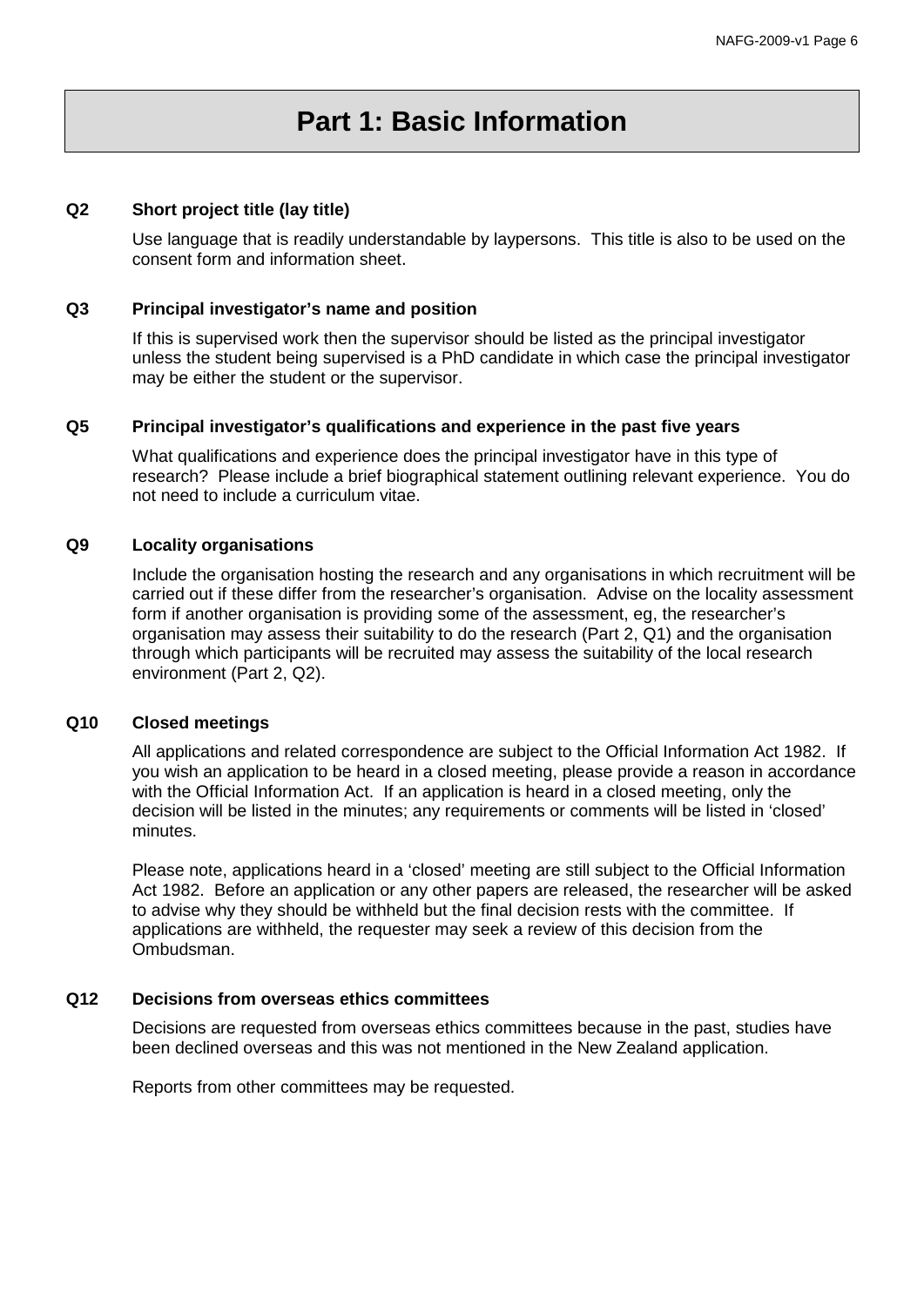#### **Q13 Human tissue**

- **(1)** Human tissue under the Human Tissue Act 2008 "means material that
	- (a) is, or is derived from, a body, or material collected from a living individual or from a body; and
	- (b) is or includes human cells; and
	- (c) is not excluded, for the purposes of some or all of the provisions of this Act, by subsections (2) or (3)".

Subsection (2) refers to a human embryo or human gamete. These are covered under the HART Act 2004 and any research involving human embryos or human gametes are required to be submitted to the Ethics Committee on Assisted Reproductive Technology.

Subsection (3) refers to cell lines derived from human cells.

For further information on human tissue definitions, see the guidelines on Part 5, page 28.

#### **Q17 Lay summary**

Please write in language that will make the project comprehensible to laypersons, that is, using non-technical language.

#### **Q20 Duration of project**

A final report will be required within three months of completion of the study (including collection and analysis of follow-up data). The report may not necessarily be the formal published results.

#### **Q22 Clinical trial registration**

It is recommended that clinical trials be registered with the Australian and New Zealand Clinical Trial Registry (ANZCTR). The ANZCTR (available at [http://www.actr.org.au\)](http://www.actr.org.au/) meets the requirements of the ICMJE register policy and is consistent with the proposed World Health Organization (WHO) portal, which will allow a one-stop search of worldwide registers to improve fragmentation of current registries and establish standards on the scope and content of trial registration. The ANZCTR is not limited to randomly controlled trials and includes a wide definition of clinical trial.

"Any research study that prospectively assigns human participants or groups of humans to one or more health-related interventions to evaluate the effects on health outcomes [\(WHO](http://www.who.int/ictrp/en/) / [ICMJE 2008 definition\)](http://www.anzctr.org.au/docs/Clinical%20trial%20registration%20Laine%20JAMA%20June%204%202007.pdf) should be registered, including early phase uncontrolled trials (phase I) in patients or healthy volunteers [\(WHO](http://www.anzctr.org.au/docs/ICTRP%20Newsletter%20No3%20July%202006.pdf)  [Recommendation](http://www.anzctr.org.au/docs/ICTRP%20Newsletter%20No3%20July%202006.pdf) / [ICMJE policy\)](http://www.anzctr.org.au/docs/Clinical%20trial%20registration%20Laine%20JAMA%20June%204%202007.pdf). If in doubt, registration is recommended" *(ANZCTR website)*

The HRC is the co-ordinating agency for New Zealand and will work closely with the National Health and Medical Research Council (NHMRC), who has funded the establishment of the register.

There is an ethical duty to participants to provide access to information about ongoing, completed and published clinical trials to allow informed decision-making.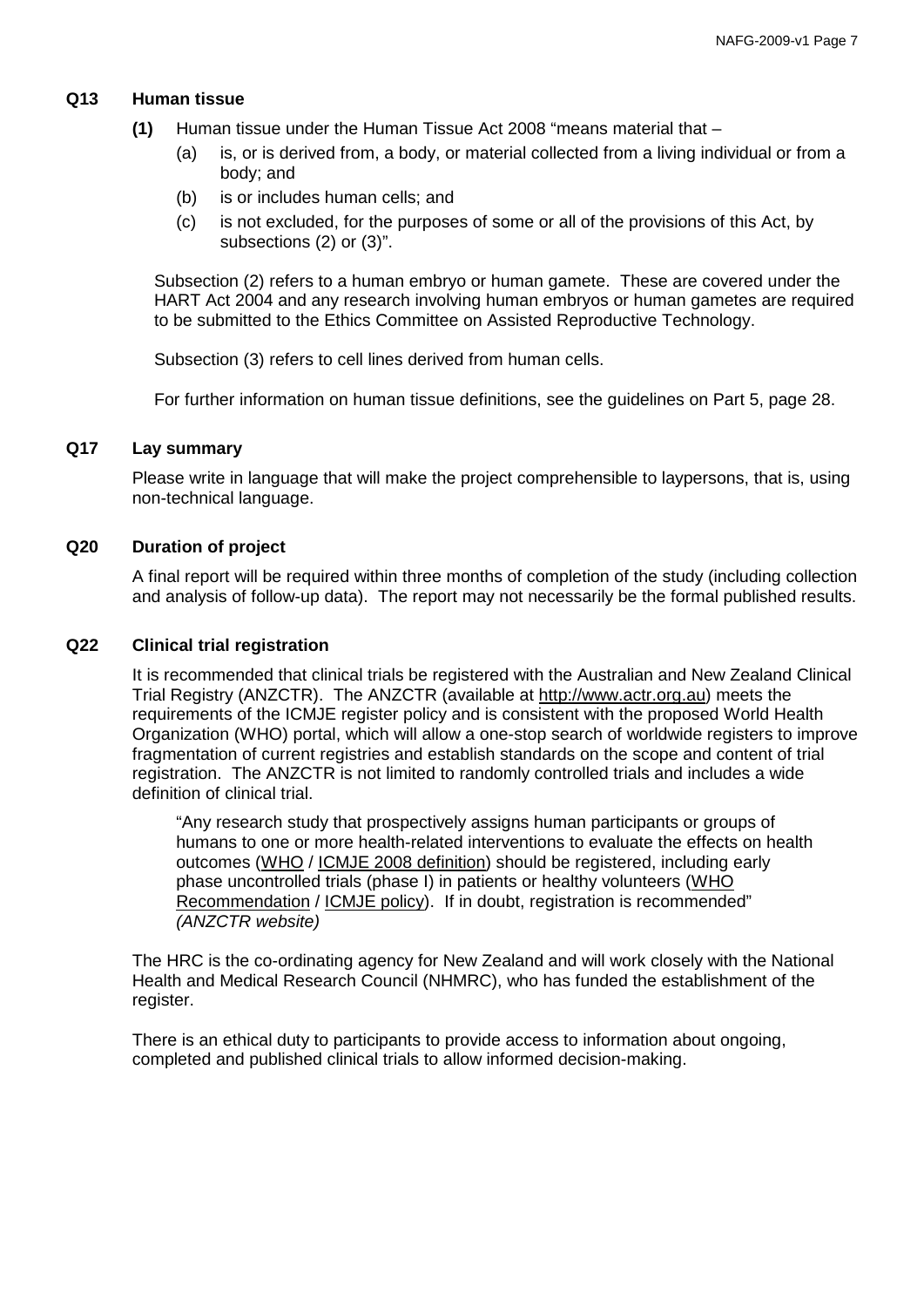# **Part 2: Ethical Principles**

**A. Validity of research** *(Operational Standard Paragraphs 53–59)*

#### **Q A1 Aims of the project**

Avoid using jargon to describe the project.

Include a list of all relevant references and copies of key publications useful in providing background information for the ethics committee.

#### **Q A2 Scientific background of the research**

If the project has been scientifically assessed, include a copy of the scientific review of the project. An ethics committee has a duty to review the scientific validity of the proposal in instances where the proposal has not been assessed by a peer-review mechanism. Review by a supervisor or colleague, or any one individual, is not scientific assessment.

#### **Describe the scientific basis of the project**

This description should contain sufficient background detail information to allow the ethics committee to understand the relevance, importance and originality of the proposal. Where similar research has already been done, include the justification for the current research, including references. Technical terms and jargon should be minimised.

#### **Q A3 Study design**

Describe the study design in adequate detail to make clear how many participants will be in various groups, what procedures will be performed and what samples will be taken. How will randomisation be carried out? Describe all tests on samples. Attach diagrams and charts to illustrate if necessary.

#### **Q A4 Participants**

4.2: If there are other over riding restrictions on numbers or there is truly no information to base a valid power calculation on and the type of study does mean a pilot study is necessary, then this should be explained.

Information on the values of all parameters used in power calculations need to be given.

Copies of any advertisements/recruitment notices should be included with the application (refer also to question D2).

#### **Q A5 Statistical method**

5.3: Ensure if a statistician's name is given as having been consulted that they have sighted the relevant sections of the application, prior to it being submitted and have agreed to their name being quoted.

5.4: Questionnaires – If questionnaires are still being developed, the study cannot be given final ethical approval until the final version of the questionnaire has been reviewed. Ensure each version of the questionnaire has a version number and date. Draft schedules should be included with the application.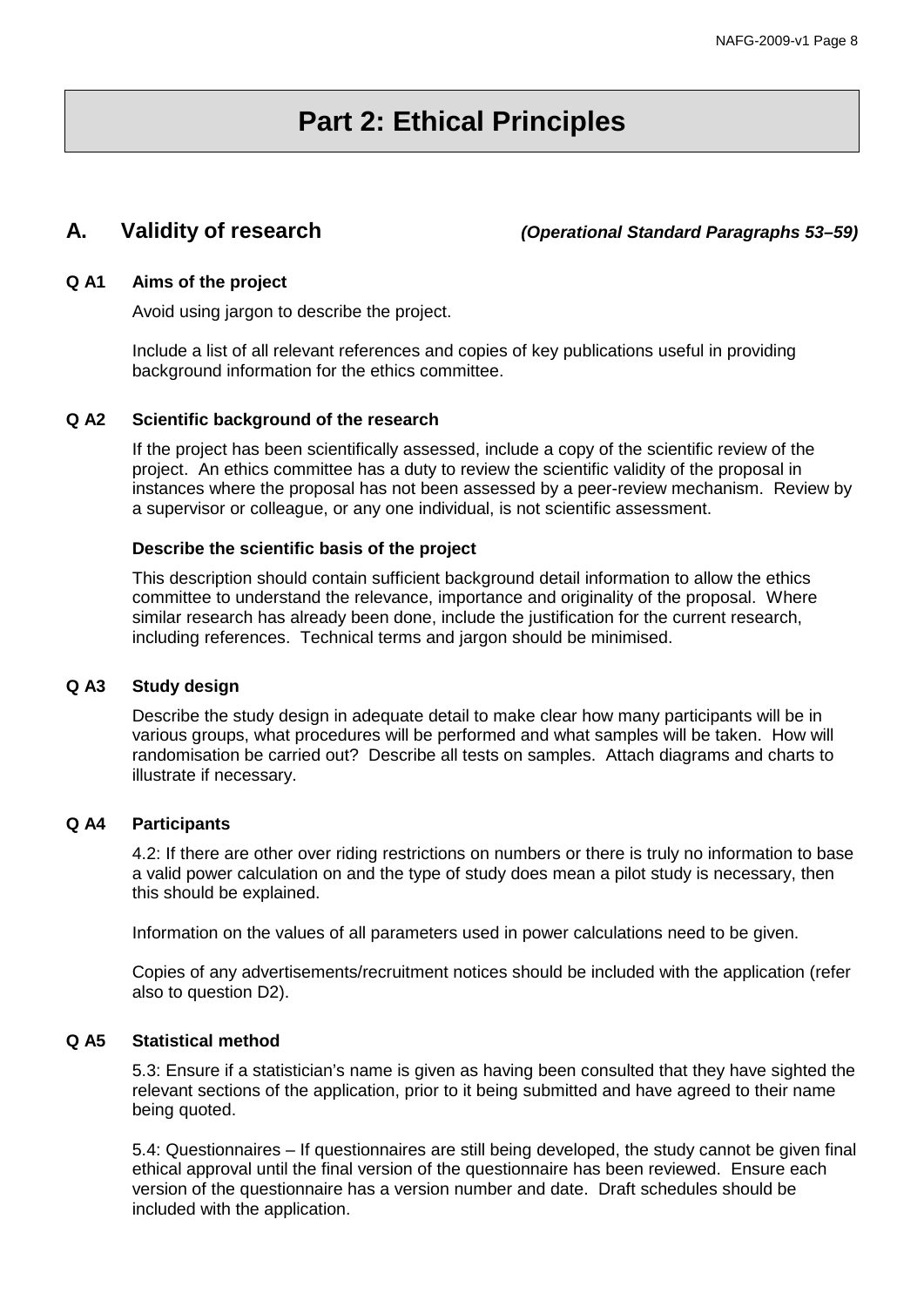However, where the application proposes to engage in some form of qualitative research, such as participatory action research, the requirements of ethics committees to see completed questionnaires may be waived as is consistent with the nature of the research. In these instances, the committee will require evidence of the processes by which the research will be advanced and the experience and qualifications of the researcher.

#### **Q A7 Publication of results**

If the results go to the sponsor before publication, seek assurance from the sponsor that there will be no undue delay and that adverse results will be published.

#### **Q A8 Funding**

Investigators and their host institutions are entitled to adequate and reasonable reimbursement for their own time on the project. All funds should be paid to a specified account.

#### **Q A9 Incentive payments**

In the context of research, the **ethical issue of payment (in money or kind) or reward** for carrying out the project – including any payment (in money or kind) or reward for *recruiting* participants – is generally reviewed under three main categories:

- i) payment (in money or kind) or reward received by research investigators, host departments or host institutions [this is considered under Question A9];
- ii) payment (in money or kind) or reward received by participants recruited into studies [this is considered under Question E10]; or
- iii) payment (in money or kind) or reward received by individuals/organisations who recruit participants into studies but who are not involved in the research as research investigators [this is considered under Question A9].

Note:

- that (i) raises *ethical concerns* that require *closer scrutiny* by an accredited ethics committee
- that (ii) raises issues requiring review by an accredited ethics committee into whether or not any payment (in money or kind) or reward, or benefit of any sort, offered to any participant constitutes *undue inducement*
- that (iii) raises concerns that are generally considered *unethical*.

The researcher should provide relevant information, and the accredited ethics committee reviewing the proposed project should be satisfied that any payment (in money or kind) or reward for carrying out the project – including for recruiting participants into the project:

- (a) **would not** likely influence the findings of the research;
- (b) **would not** likely constitute an undue inducement to individuals to participate in the project; and
- (c) **will be** disclosed to individuals when recruiting them as research participants for the project (in the circumstances where the researcher does not intend to make any disclosure, justification must be provided to the ethics committee).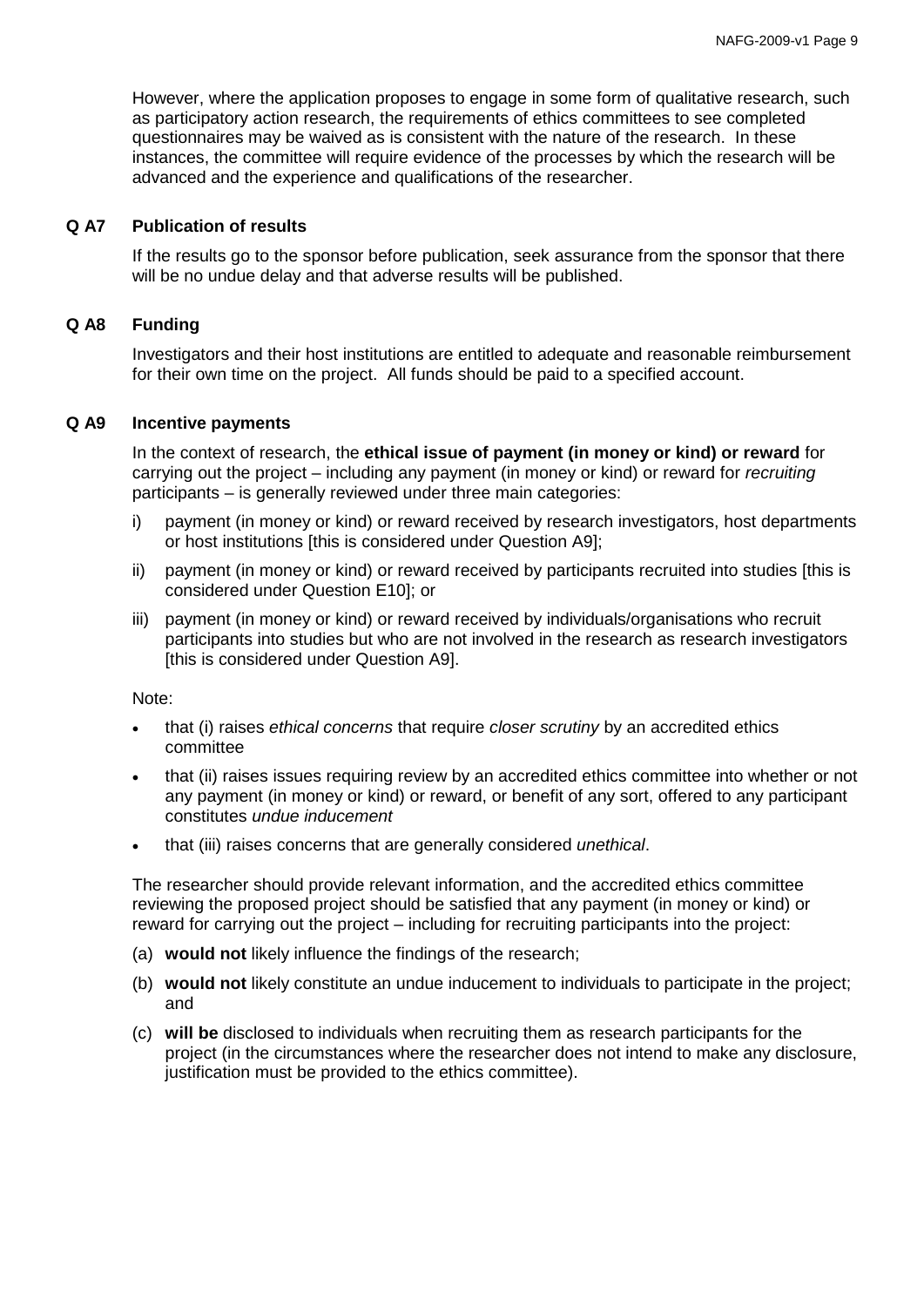For clarity, any 'payment (in money or kind) or reward' received for carrying out the project – including for the recruitment of participants to a project includes:

- (a) any gift or loan (for example, gift or loan of expensive equipment)
- (b) any sponsored international travel
- (c) any financial interest (for example, ownership or equity interest in a company involved with/directly related to the research)
- (d) any potential reward(for example, creation of a patentable product or system and income from such rights).

The researcher(s) should provide details about the following:

- (a) The total monetary value, or where appropriate, the specific monetary value, about the payment (in money or kind) or reward, for example:
	- payment per participant
	- access to technology/equipment/medication
	- sponsored international travel.

(Please note that an accredited ethics committee **may seek additional information**, for example, information about costs to the researcher, department or institution that will be incurred, including the cost of tests, resources and staff time consumed as part of project requirements.)

- (b) How such payment or reward (in money or kind) will be received (for example, paid as a lump sum or in instalments to the researcher personally, according to number of participants recruited or to an audited trust or research account).
- (c) Whether participants recruited into the project will be **informed of the fact** that such payment (in money or kind) or reward will be received, for example, in the **information sheet** (if not, please explain and justify why not).
- (d) Whether any other individual/organisation will receive any payment (in money or kind) or reward for recruiting participants to the project (for example, a finder's fee for recruiting participants paid to any individual/organisation who will not be involved in the research as an investigator).

Any payment (in money or kind) or reward received for conducting the project – including for recruiting participants into the project – should *reasonably* reflect the actual cost of work carried out for the research; personnel costs should reasonably reflect standard rates for the professional involved.

The issue of what is reasonable may be decided on a *case-by-case basis*, and accredited ethics committees may decide that the payment or reward at issue should not exceed a certain percentage above standard rates of payment or reward.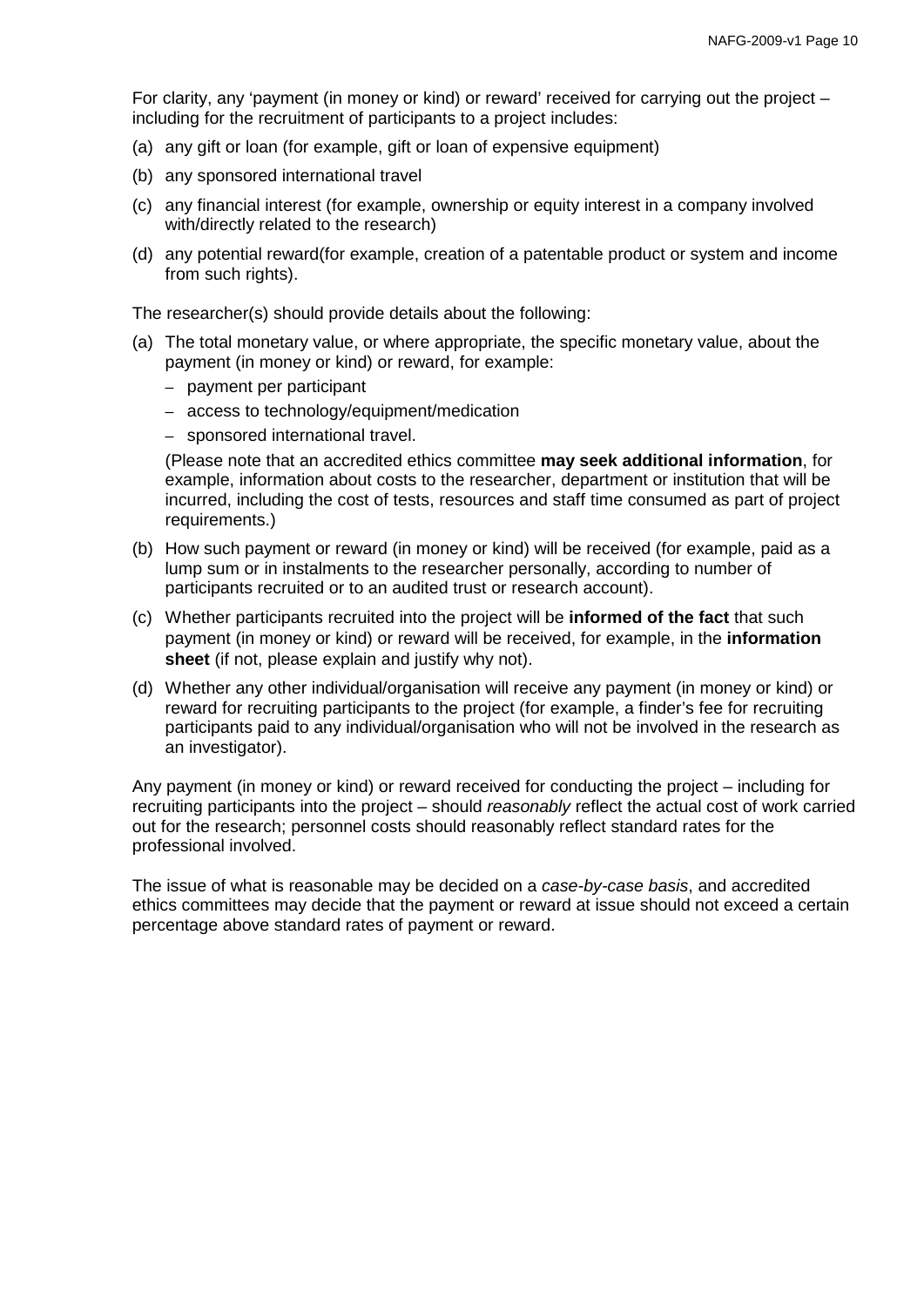## **B. Minimisation of harm** *(Operational Standard Paragraphs 60–68)*

**Q B6** Justification of procedures where research is non-therapeutic or innovative should be given, together with levels of acceptable risk.

#### **Q B7 Use of National Health Index**

- If the researcher is to make use of the National Health Index (NHI), they should state whether the information so obtained is linked or unlinked. If the research will use unencrypted information, then ethics committee approval is required.
- The researcher should state what risks to privacy are inherent in the study and what measures will be taken to safeguard the information.
- Are there any privacy issues that impact particularly on ethnic groups? For example, there may be privacy issues for a group of people rather than for individuals.
- If a privacy impact assessment has been completed, the outcome of this assessment should be described.

**Attach copies** of any questionnaires and interview guidelines being used.

- **Q B12.1**The GP should be advised if the study may impact on the patient's health either now or in the future. If the study is a Phase I study, not informing the GP should be an exclusion criterion.
- **Q B13** If there is no data safety monitoring board (DSMB), clear criteria for terminating the study must be explained in question B16. These criteria need to show some independence from the researcher or sponsor.
- **Q B16** If any form of radiation is being used see Appendix 4. Where, for the purposes of the study, there is only one more exposure of the same x-ray or a low risk scan that is being given to the participant for therapeutic purposes, then an NRL assessment is not usually required by the ethics committee.
- **Q B17** Will any medicines be administered? If yes, complete a *Form for Registered and*  **Unregistered Medicines (NAF Part 4)** except where the medicine will be given regardless of entry into the trial (eg, anaesthetic) and that medicine is not being studied in any way. If the drugs are not registered, then SCOTT approval is required (see appendix 1).

#### **Q B18 Resource implications**

Researchers should include the use of staff time, drugs and equipment in their assessment of resources.

# **C. Compensation for harm suffered by participants**

#### *(Operational Standard Paragraphs 87–95)*

Information regarding compensation provisions should be included in the information sheet.

All applications involving treatment by, or at the direction of, a registered health professional as part of the research must be accompanied by the appropriate statutory declaration for harm (Form A or Form B).

'Registered health professional' means a chiropractor, clinical dental technician, dentist, medical laboratory technologist, medical practitioner, medical radiation technologist, midwife, nurse, occupational therapist, optometrist, pharmacist, physiotherapist, or podiatrist. The registered health professional must hold an annual practicing certificate or an interim practice certificate and must be acting in accordance with any conditions on that certificate.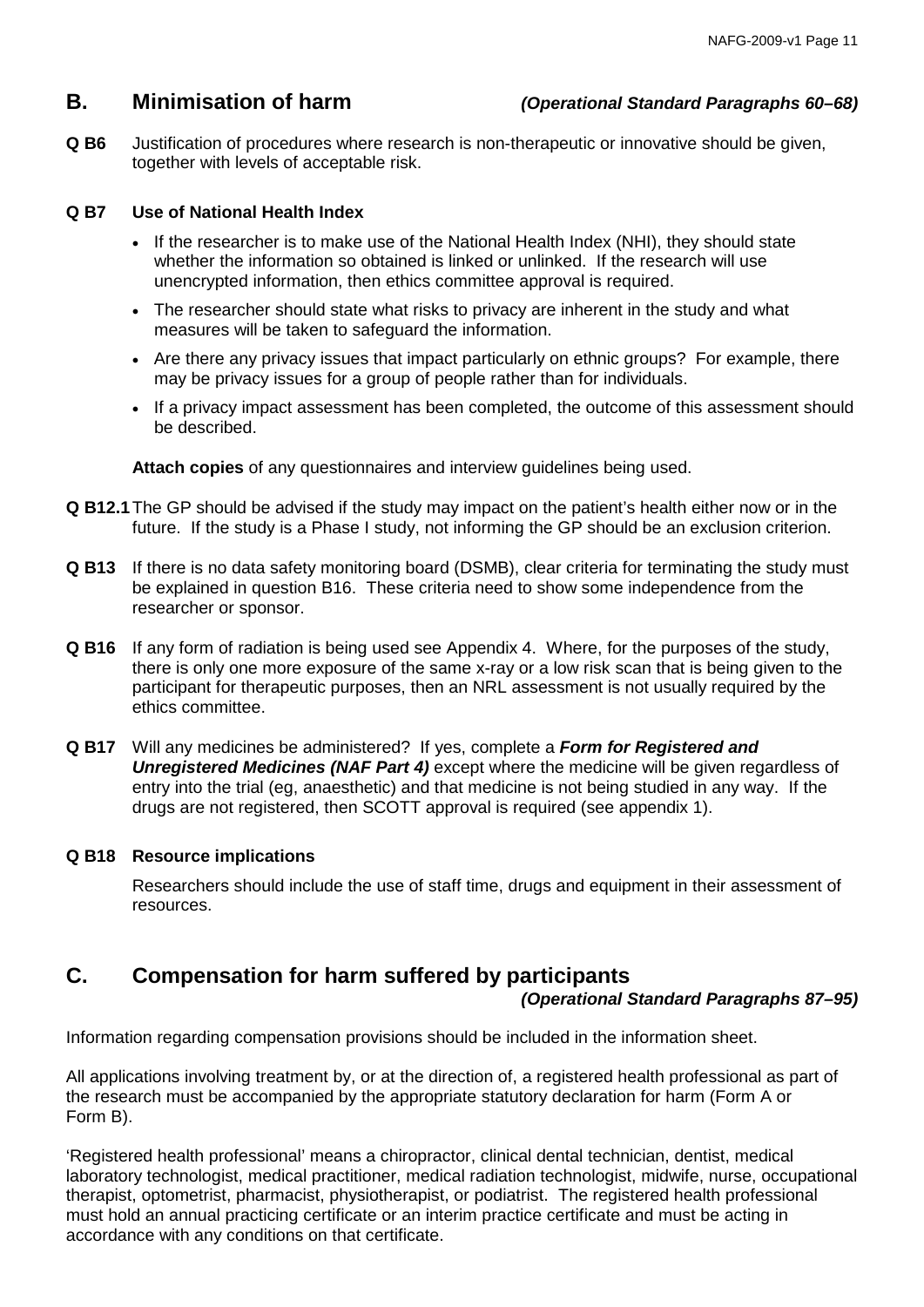ACC recently consulted on a proposed change of this definition to "registered health professional means a registered health professional of a type defined in regulations made under this Act".

A treatment injury is defined as (Injury Prevention, Rehabilitation and Compensation Act 2001, Section 32).

- (1) **Treatment injury** means personal injury that is
	- (a) suffered by a person
		- (i) seeking treatment from one or more registered health professionals; or
		- (ii) receiving treatment from, or at the direction of, one or more registered health professionals;
	- (b) caused by treatment; and
	- (c) not a necessary part, or ordinary consequence, of the treatment, taking into account all the circumstances of the treatment, including –
		- (i) the person's underlying health condition at the time of the treatment; and
		- (ii) the clinical knowledge at the time of the treatment.
- (2) **Treatment injury** does not include the following kinds of personal injury:
	- (a) personal injury that is wholly or substantially caused by a person's underlying health condition
	- (b) personal injury that is solely attributable to a resource allocation decision
	- (c) personal injury that is a result of a person unreasonably withholding or delaying their consent to undergo treatment.
- (3) The fact that the treatment did not achieve a desired result does not, of itself, constitute **treatment injury**.
- (4) **Treatment injury** includes personal injury suffered by a person as a result of treatment given as part of a clinical trial, in the circumstances described in subsection (5) or subsection (6).
- (5) One of the circumstances referred to in subsection (4) is where the claimant did not agree, in writing, to participate in the trial.
- (6) The other circumstance referred to in subsection  $(4)$  is where  $-$ 
	- (a) an ethics committee
		- (i) approved the trial; and
		- (ii) was satisfied that the trial was not to be conducted principally for the benefit of the manufacturer or distributor of the medicine or item being trialled; and
	- (b) the ethics committee was approved by the Health Research Council of New Zealand or the Director-General of Health at the time it gave its approval

**Treatment** (Injury Prevention, Rehabilitation and Compensation Act 2001 s33)

For the purposes of determining whether a treatment injury has occurred, or when that injury occurred, **treatment** includes –

- (a) the giving of treatment
- (b) a diagnosis of a person's medical condition
- (c) a decision on the treatment to be provided (including a decision not to provide treatment)
- (d) a failure to provide treatment or to provide treatment in a timely manner
- (e) obtaining, or failing to obtain, a person's consent to undergo treatment, including any information provided to the person (or other person legally entitled to consent on their behalf if the person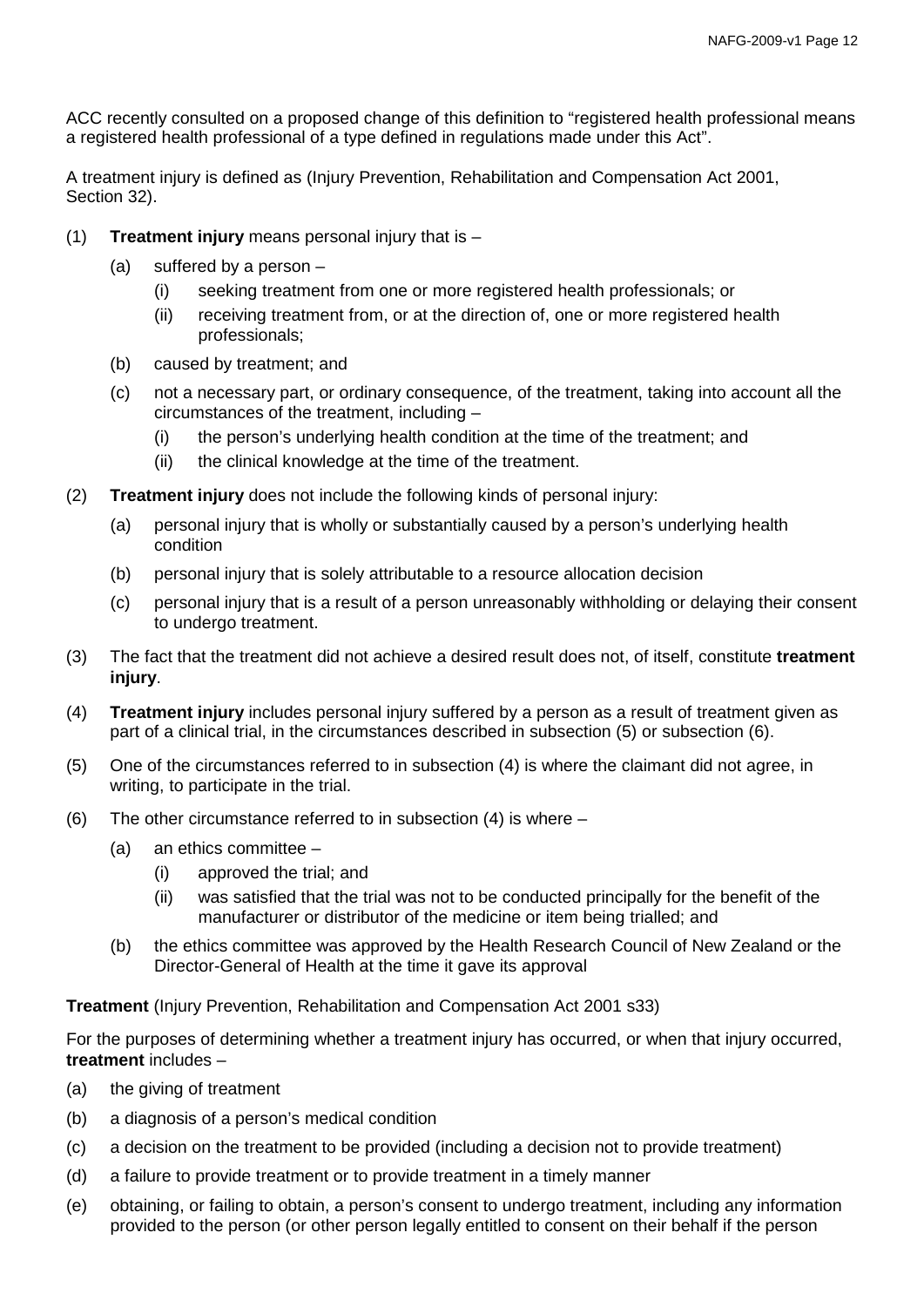does not have legal capacity) to enable the person to make an informed decision on whether to accept treatment

- (f) the provision of prophylaxis
- (g) the failure of any equipment, device, or tool used as part of the treatment process, including the failure of any implant or prosthesis (except where the failure of the implant or prosthesis is caused by an intervening act or by fair wear and tear), whether at the time of giving treatment or subsequently
- (h) the application of any support systems, including policies, processes, practices and administrative systems that –
	- (i) are used by the organisation or person providing the treatment; and
	- (ii) directly support the treatment.

#### **Form A or Form B?**

Form A should be completed if the research **is not** principally for the benefit of the manufacturer or distributor of the medicine or item being trialled. Form B should be completed if the research **is** principally for the benefit of the manufacturer or distributor of the item being trialled. The following factors may be considered in determining whether or not a trial is principally for a manufacturer's or distributor's benefit:

- (a) Who is initiating the proposed research study? That is, is the proposed research study investigator-initiated or the result of an approach to the investigator from a pharmaceutical company or any other company involved in health research?
- (b) Who is designing and planning the hypothesis to be tested and/or research questions to be asked in the proposed research?
- (c) Will the director of the proposed research study or other investigators involved in the study be receiving any direct financial remuneration either as an employee or as a consultant of the pharmaceutical company or any other company involved in the proposed research?
- (d) Is the pharmaceutical company or any other company involved in health research putting any unreasonable restrictions or delay on the timely publication of the results of the study?
- (e) Is the pharmaceutical company or any other company involved providing any funding and/or materials for the proposed research?

Please note that provision of funding and/or materials for the research that is provided by a company or any other company involved in health research should not of itself be determinative of whether the trial is principally for the benefit of the manufacturer or distributor of the medicine or item in respect of which the trial is conducted (*Compensation for Injuries Caused as a Result of Participation in a Clinical Trial and the Role of Ethics Committees Guidelines*, December 1993, Ministry of Health and ACC).

If the research is not principally for the benefit of the manufacturer or distributor (Form A), participants may be eligible for compensation for treatment injuries under section 32 of the Injury Prevention, Rehabilitation, and Compensation Act 2001. In addition, participants may be eligible for compensation for other personal injuries (such as sprains or fractures) under other provisions of the Injury Prevention, Rehabilitation, and Compensation Act 2001. Investigators/institutions should ensure that they have sufficient indemnity insurance to compensate participants for harm that does not qualify for compensation under the Injury Prevention, Rehabilitation, and Compensation Act 2001.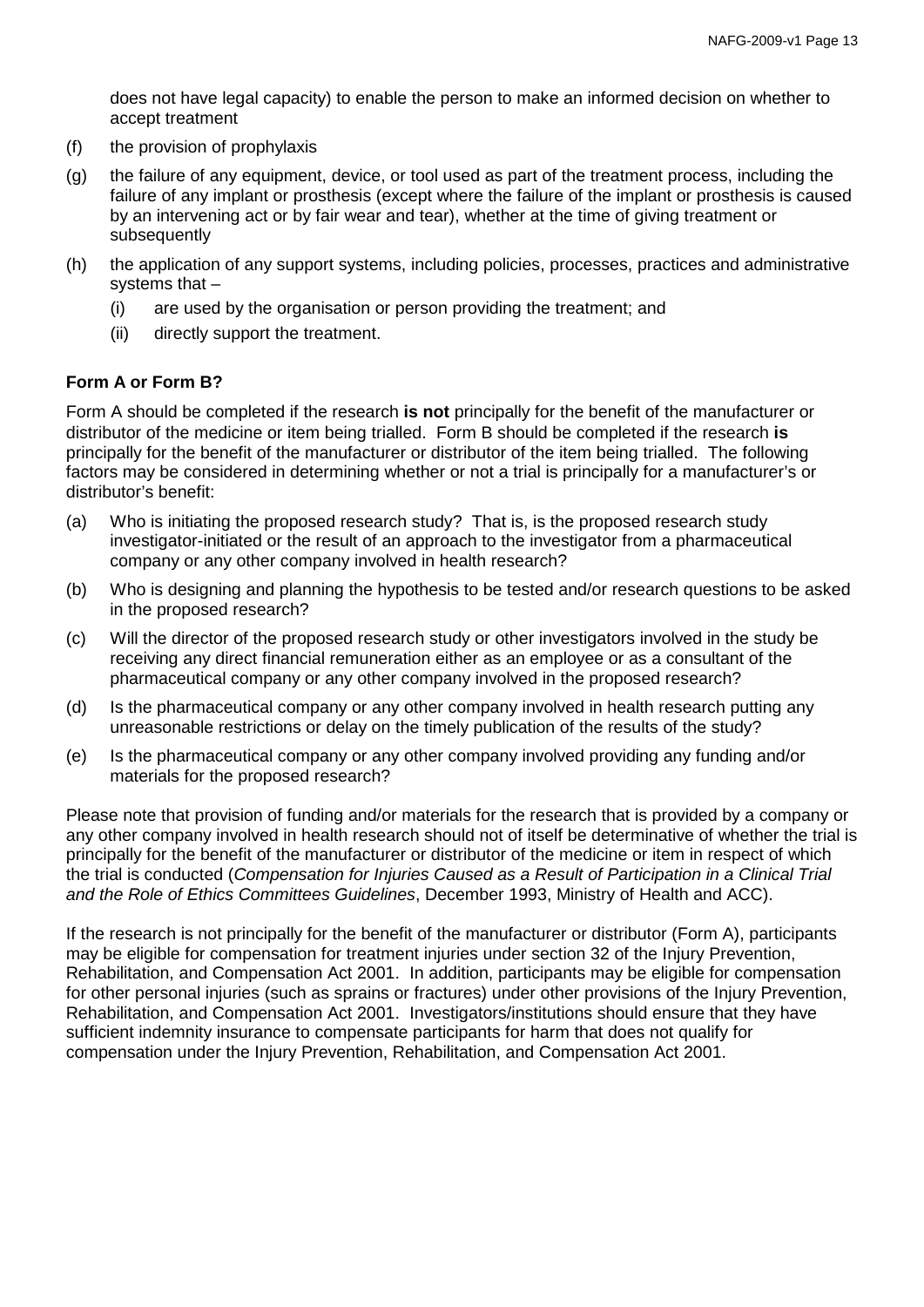#### **Form B studies**

If the research is principally for the benefit of the manufacturer or distributor (Form B), participants will not be eligible for compensation for treatment injuries in relation to treatment given as part of the trial. Investigators/institutions should ensure that they have sufficient indemnity insurance to compensate participants in accordance with the New Zealand Research Medicines Industry (RMI) Guidelines of Clinical Trials (RMI Guidelines).

Participants should be advised to check whether participation in the research project would affect their status with regard to existing or contemplated indemnity cover, such as medical insurance, life insurance and superannuation.

If the research is for the benefit of the manufacturer or distributor, then, unless there are particular circumstances that would make this unnecessary, an ethics committee would expect the company to provide, **as a minimum**, at least the level of compensation that is provided by ACC (see [http://www.acc.co.nz\)](http://www.acc.co.nz/). Payment of medical expenses only is not considered to be within the spirit of the RMI Guidelines. If a company agrees to abide by the RMI Guidelines, because compensation will only be paid for a serious and enduring injury and not for an injury of a temporary nature, then it can be inferred that payment of medical expenses alone would not necessarily be sufficient compensation for someone whose injury prohibits them from working/driving/doing housework, etc, and the amount of compensation payable should take into account the type of compensation that would be needed by someone with an ongoing disability, for example, home help, childcare, mobility allowance and transport, as well as medical expenses.

#### **Indemnity insurance**

The current Research Medicines Industry Guidelines (August 2008) allow for compensation from the drug company to be abated (potentially by 100%) to the extent that injury has arisen through a significant departure from the agreed protocol (3.4.1) or the wrongful act or default of a third party (3.4.2). This means that the participant may not receive any cover under the sponsor's indemnity insurance and may have to commence legal action against the researcher and/or the researcher's institution in order to receive compensation.

#### **Sponsor indemnity**

**Q C5.3** A current insurance certificate covering the specific study is required from the sponsor. This indemnity should specify per participant cover. An updated certificate should be provided each year with the annual report.

#### **Researcher and institution indemnity**

If the sponsor excludes cover for a significant deviation from the protocol or negligence by the investigator, research staff, the hospital or institution, evidence of indemnity cover for the institution(s), the researcher and all staff providing treatment (as defined by the Injury Prevention, Rehabilitation and Compensation Act 2001 s33) must be provided to the reviewing committee. Once it has been provided, it will be kept on file and is not required with subsequent applications until renewed. One document may be provided if it covers the institution and all research staff.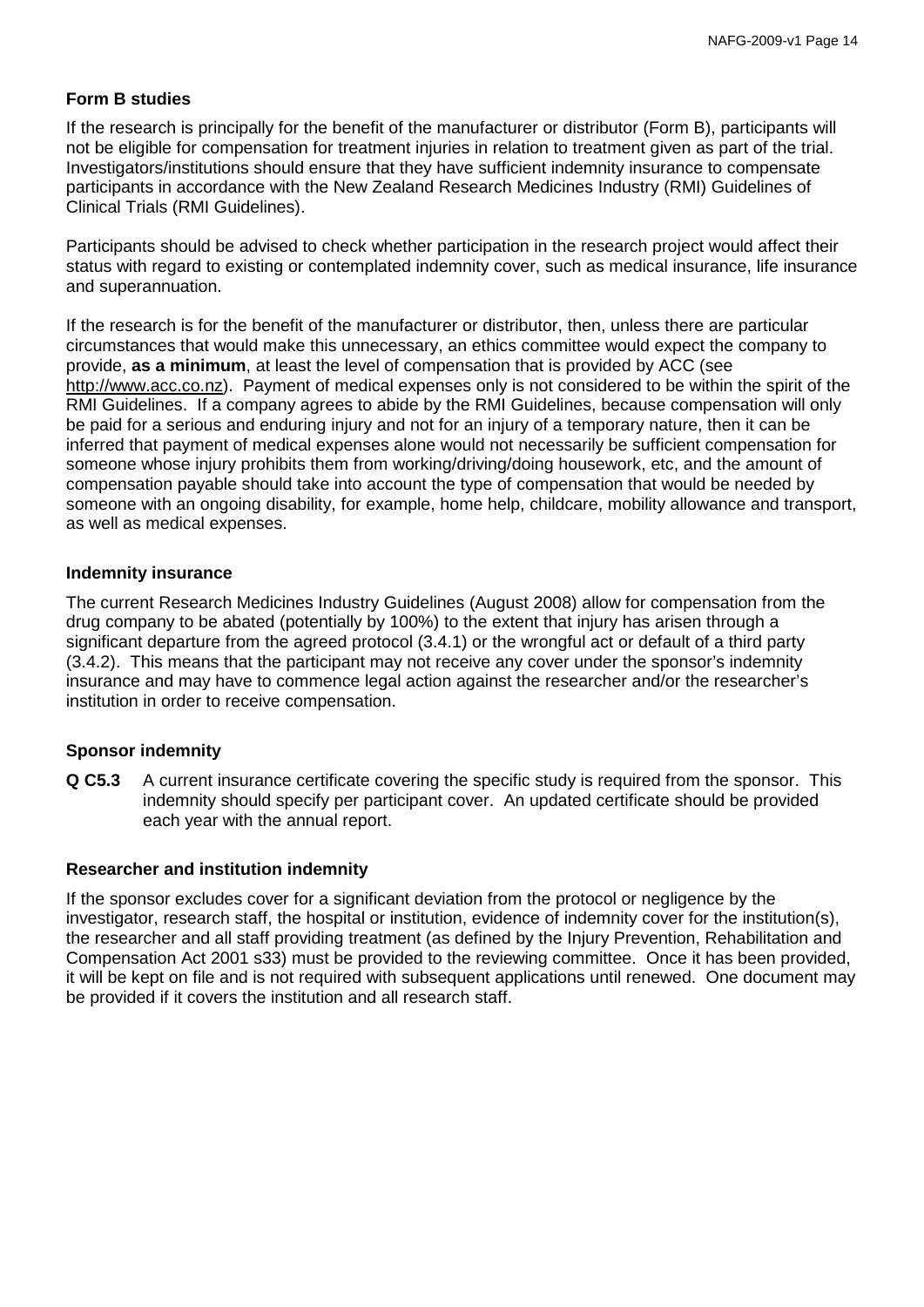# **D. Privacy and confidentiality** *(Operational Standard Paragraphs 48–56)*

Copies of the consent form and the information sheet that are issued to participants must be included with the application form. The two forms should be adapted to provide local contact information.

Specific consent to inform a GP of an individual's results or participation in the project should be included on the consent form. If it is regarded as essential to inform the GP of the individual's results or participation, then a participant's refusal to provide such consent should constitute an exclusion criterion.

Principal investigators should make themselves familiar with the requirements of the Privacy Act (1993) and the Health Information Privacy Code (1994).

Guidance notes entitled *Health Research and Privacy: Guidance Notes for Health Researchers and Ethics Committees* are included as part of the HRC Guidelines for Researchers. These notes, which include guidance on the storage of data and access to registers, are available from accredited ethics committees or the HRC.

# **E. Informed consent** *(Operational Standard Paragraphs 28–43)*

Principal investigators should make themselves familiar with the provisions of the Code of Health and Disability Services Consumers' Rights, obtainable from the office of the Health and Disability Commissioner.

Consent should be obtained in writing, unless there are good reasons to the contrary. If consent is not to be obtained in writing, the justification for not doing so should be given and the circumstances under which consent is obtained should be recorded. A protocol should be attached, indicating the form of words to be used on the consent form.

# **F. Cultural and social responsibility** *(Operational Standard Paragraphs 73–82)*

### **F1–F4**

Section F enshrines four fundamental positions. They are:

i. The need for culturally safe research practice. Here, research involving participants from specific ethnic or socially identified groups (even when small numbers from each group are involved) must involve those participant groups in the research process as full participants having equal analytical importance as those categories having larger numbers.

Where a particular ethnic or socially identified group is the principal subject of the research, there must be engagement with appropriate parties, and the way this will be achieved must be outlined in the application. Engagement may reflect a range of relationships, including consultation, collaboration, and/or research partnership.

- ii. The need to focus on reducing health inequalities, Here the researcher will demonstrate how the research will contribute to achieving equity of outcomes for those population groups most in need within the public good health system.
- iii. The need to recognise that all health research carried out in Aotearoa is of relevance to Māori. How relevant is a decision to be made by Māori. Importantly, describing the context and the relevance of the proposed research to Māori will serve as a prerequisite to determining the scope and kind of consultation required.
- iv. The need to strengthen and develop the number and quality of Māori health researchers. Whenever appropriate the research team will contain suitably qualified Māori researchers.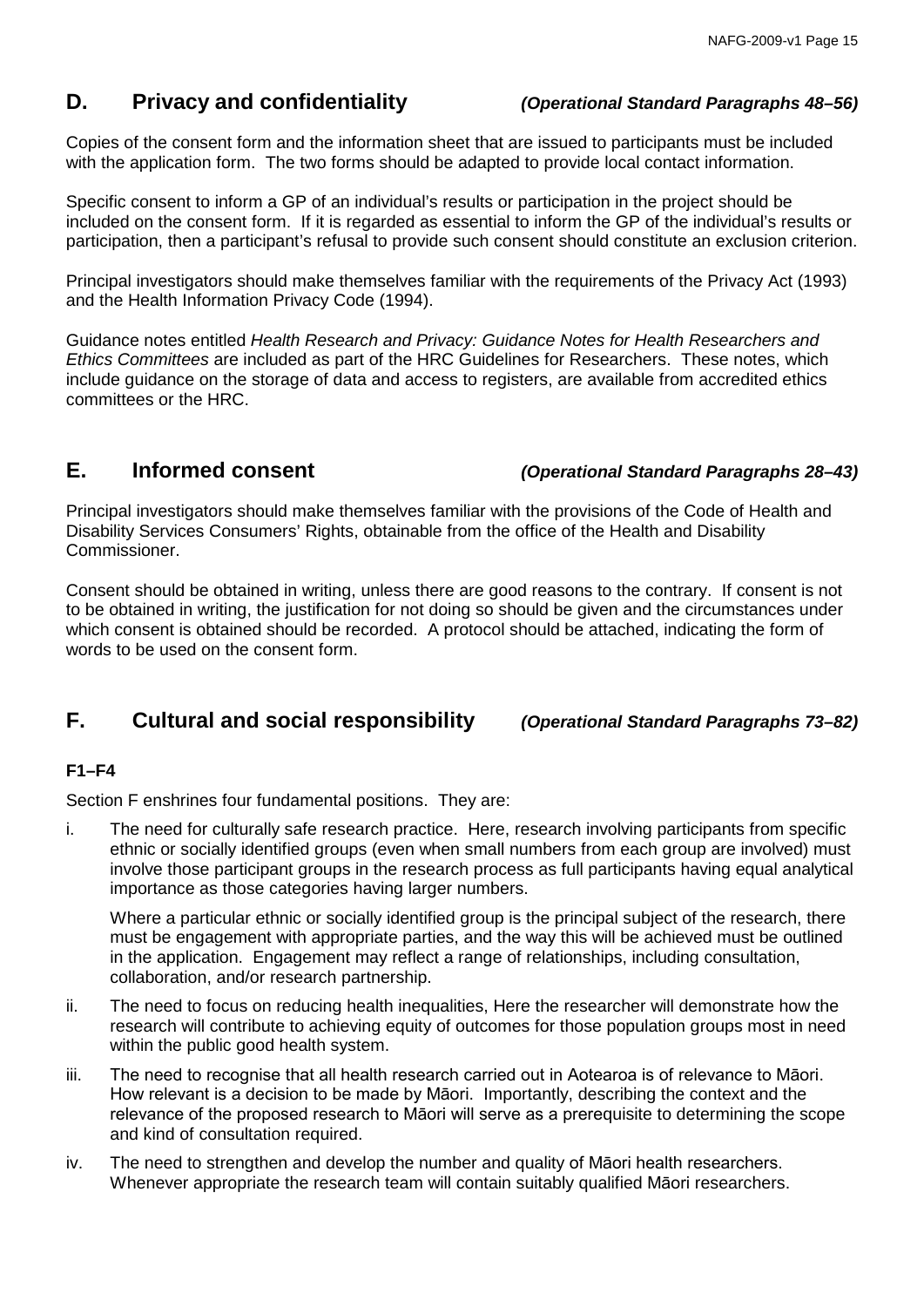In this vein, it will be important for researchers to outline in the application how the study's approach to sampling allows for robust analysis and evaluations to be made of Māori populations.

*Guidelines for Researchers on Health Research Involving Māori* are available from the HRC at http:/[/www.hrc.govt.nz](http://www.hrc.govt.nz/) for guidance on generic consultation with Māori. Such consultation is only exempted when the sole focus of the research is on a specific non-Māori ethnic group.

The guidelines assert that Māori consultation is a vital step in developing a research project that:

- a) involves Māori as participants, or
- b) is on a topic of particular relevance to Māori health.

Therefore in summary, completing the questions in Section F will require that the applicant articulates the context and the relevance of the proposed research to Māori and the possible consequences for Māori health outcomes. The greater the degree of relevance to Māori then the greater the expectation of participation of Māori and hence consultation expectations in addition to the minimum requirements of evidence of engagement from institutionally based Māori expertise or local iwi/hapū.

In giving effect to the Treaty of Waitangi applicants therefore must engage and formally consult with Māori. The Treaty principle of relevance here is rangatiratanga, that is, Māori determining for themselves the relevance of the proposed research to Māori. This implies that as best research practice in these situations Māori should also be active participants in the research as ongoing partners.

Researchers should also take into account the Operational Standard for Ethics Committees, 2006, paragraph 378 bullet point 4, which states:

"Other issues which should also be considered include:

• the strengthening and development of Māori health researchers".

#### **F5 and F6**

Complete these sections if the research is specific to any of these groups or is likely to involve a large number of participants from any of these groups. Separate answers are required for each ethnic group because what is appropriate may be quite different.

As for Māori populations, if research does focus on participants from other ethnic groups then the applicant(s) should discuss how their approach to sampling reflects this quality.

#### **F7**

Ensure information about whether the study drug/s are available at the end of the study and whether there is any cost is clearly stated in the information sheet.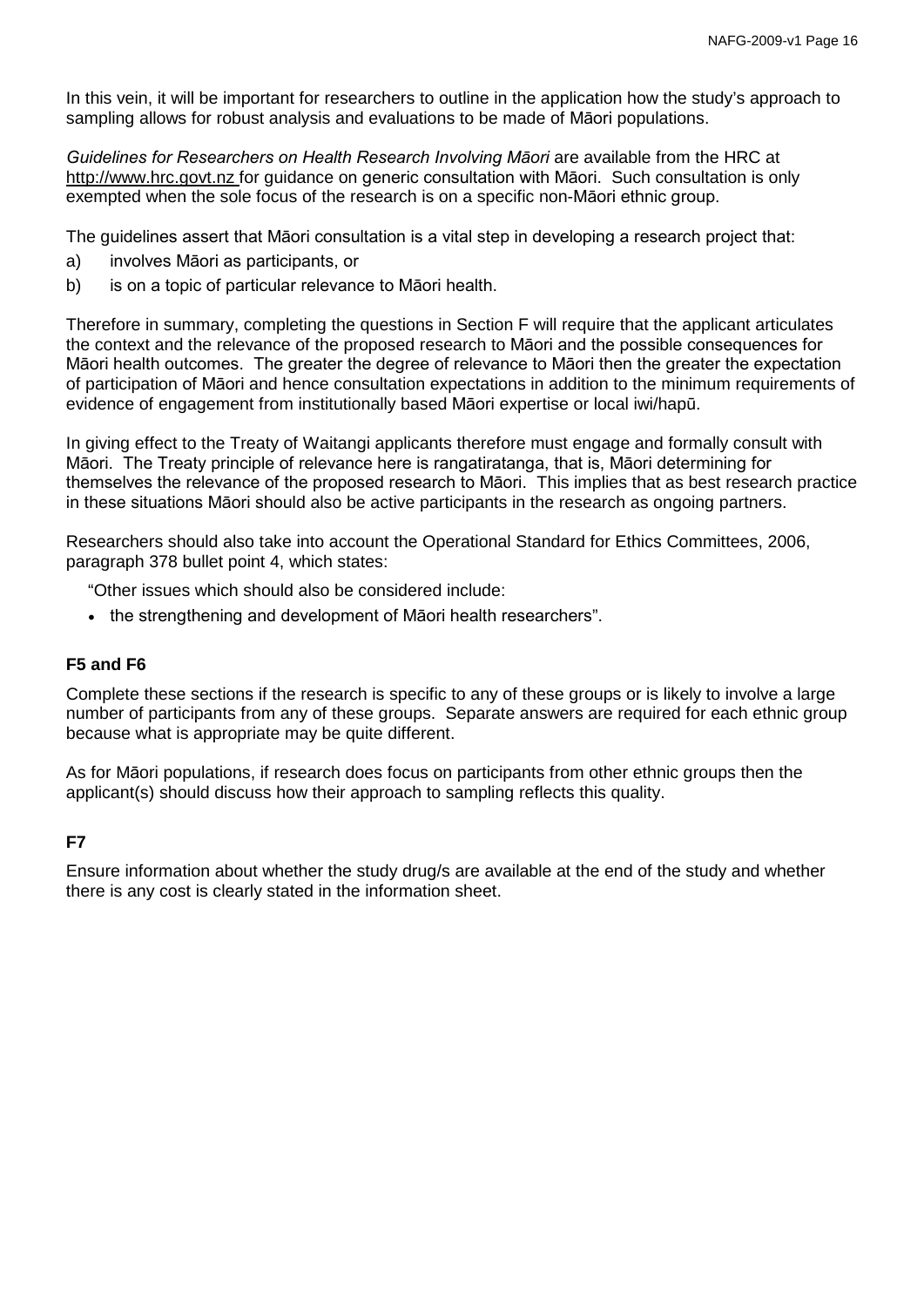# **Part 4: Declarations**

Where there is more than one locality, a Part 4 signature page is to be submitted by the principal investigator for each locality. Co-investigators who are managers should have another senior manager sign Part 4 declaration 2.

# **Form A: Declaration of eligibility of a clinical trial for consideration of coverage under accident compensation legislation**

This form is to be completed and the statutory declaration signed by the registered health practitioner who is providing treatment as part of the research. It should be forwarded to the appropriate ethics committee together with the documents seeking ethical approval for the proposed study.

The information provided must be sufficiently detailed to enable the ethics committee to be satisfied that the proposed research is not conducted principally for the benefit of the manufacturer or distributor of the medicine or item in respect of which the research is carried out.

The provision of this information will enable the ethics committee to be satisfied that participants in the clinical trial will be considered for cover under accident compensation legislation for injury caused as a result of their participation in the research.

Note: Applicants conducting a research study that is conducted principally for the benefit of the manufacturer or distributor of the medicine or item in respect of which the trial is carried out should complete Form B.

# **Form B: Declaration of provision of compensation for injury for participants in a research study for a pharmaceutical company or any other company involved in health research**

This form is to be completed and the statutory declaration signed by the applicant. It should be forwarded to the appropriate ethics committee together with the documents seeking ethical approval for the proposed study and appropriate assurance from the pharmaceutical company or any other company involved in health research.

The information provided must be sufficiently detailed to enable the ethics committee to be satisfied that:

- the proposed research is conducted principally for the benefit of the manufacturer or distributor of the medicine or item in respect of which the research is carried out
- participants in the proposed research project will receive an acceptable level of compensation from a pharmaceutical company or any other company involved in health research in the event of injury to participants resulting from their involvement in the proposed research study.
- researchers and institutions have indemnity cover to provide an acceptable level of compensation in the event of injury to participants resulting from any researcher or research staff deviating substantially from the trial protocol.

Note: Applicants applying for approval for a research study that is not conducted principally for the benefit of the manufacturer or distributor of the medicine or item in respect of which the research is carried out should complete Form A.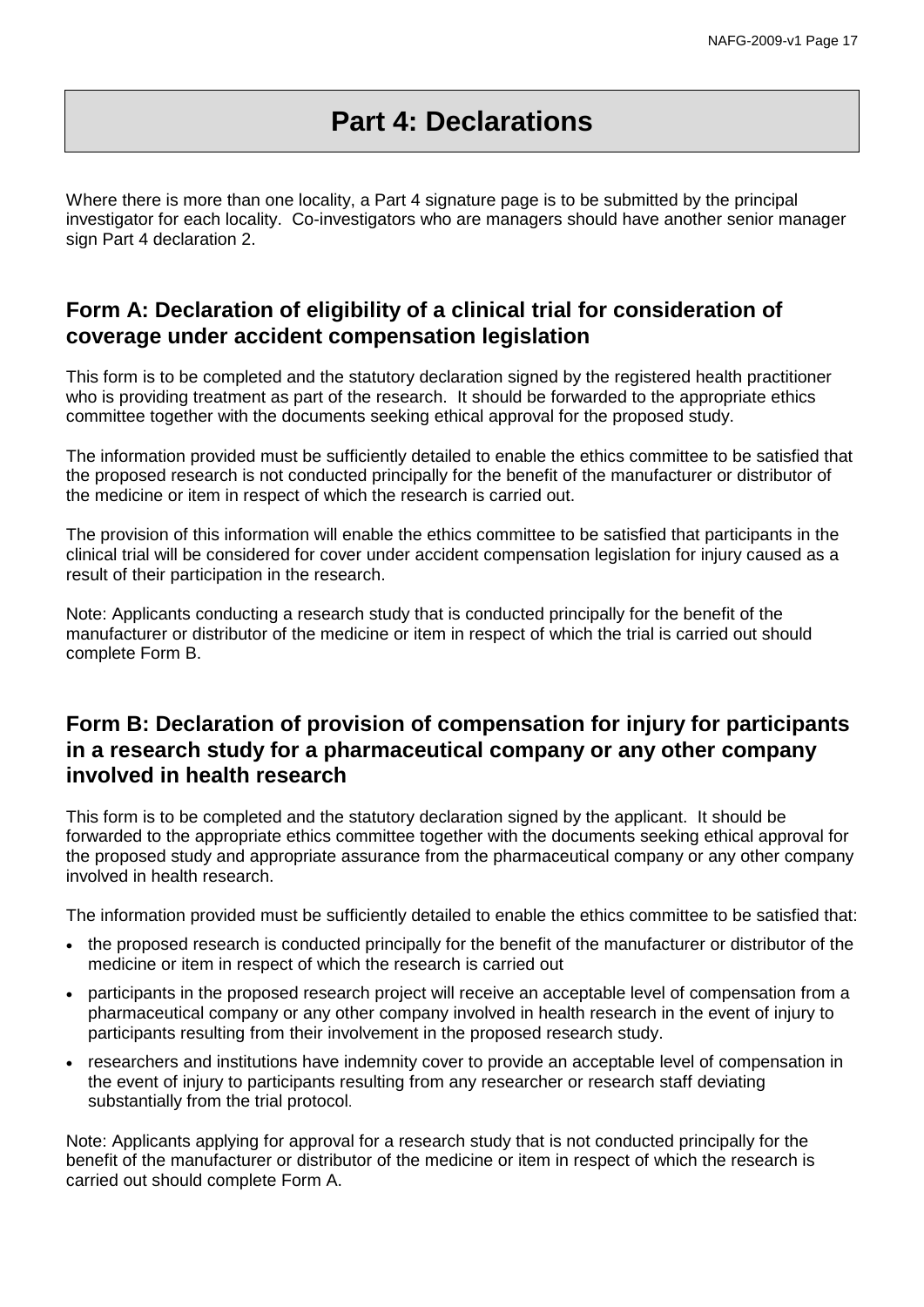# **Locality assessment**

#### **What is locality assessment?**

In addition to ensuring that their proposed studies would meet established ethical standards, if conducted in an appropriate locality, investigators are also responsible for ensuring that any location they propose for study conduct is appropriate and that they have made the relevant local arrangements. Each locality organisation in or through which there is to be substantial recruitment or in which the study will be conducted is then responsible for checking that the investigator has met this second responsibility. If the study is not to be conducted in or through any locality organisation, this check is instead an ethics committee responsibility.

A study conducted wholly within a single ethics committee region might be conducted in several different locality organisations within that region. Conversely, a national study might be conducted in just one locality organisation – for example, one that houses a national database of health information.

#### **What is a locality organisation's responsibility?**

It is the locality organisation's responsibility to check that:

- the investigator's local role in the study is appropriate (for example, any conflict the investigator might have between her or his local roles in research and in patient care has been adequately resolved)
- the resources (other than funding, which often depends on ethics committee approval) and/or facilities that the study requires locally have been identified, are appropriate and are available (for example, the proposed study use would not conflict with any other health or disability support service use that should have priority, and any potentially affected parties have been notified; or any relevant local equipment, and processes to ensure confidentiality, are adequate)
- the investigator has identified and satisfactorily addressed any cultural or other issues *specific* to the locality or to participants for whom study recruitment or participation is primarily at the locality
- the investigator will include the key local contact details in the information sheet for participants (for example, the investigator's local or 0800 number and contact details for advocacy services and for any other important local services).

The ethics committee, or in the case of a clinical trial of a non-registered drug the Standing Committee on Therapeutic Trials (SCOTT), will check the general capability of the investigator(s) to conduct the study. In the case of the Multi-region Ethics Committee, this might sometimes involve liaising with the relevant regional ethics committee. Such liaison might also be needed to check that particular groups are not being invited to participate in too much research at once. Locality assessment should then simply check that any local role played by these 'generally capable' investigators is also appropriate.

For the purposes of this locality assessment, the investigator need submit only the locality assessment form to the locality organisation (and not, for example, the information sheet, consent form or full ethics committee application form). Each locality organisation may make its own decision as to whether this locality assessment check and sign-off for ethics committee review also doubles as its overall approval for study conduct at its locality. Some locality organisations may wish to ask further questions or to take the matter through further processes. Any such further issues or processes are not part of ethics committee review, and ethics committee approval does not depend on them.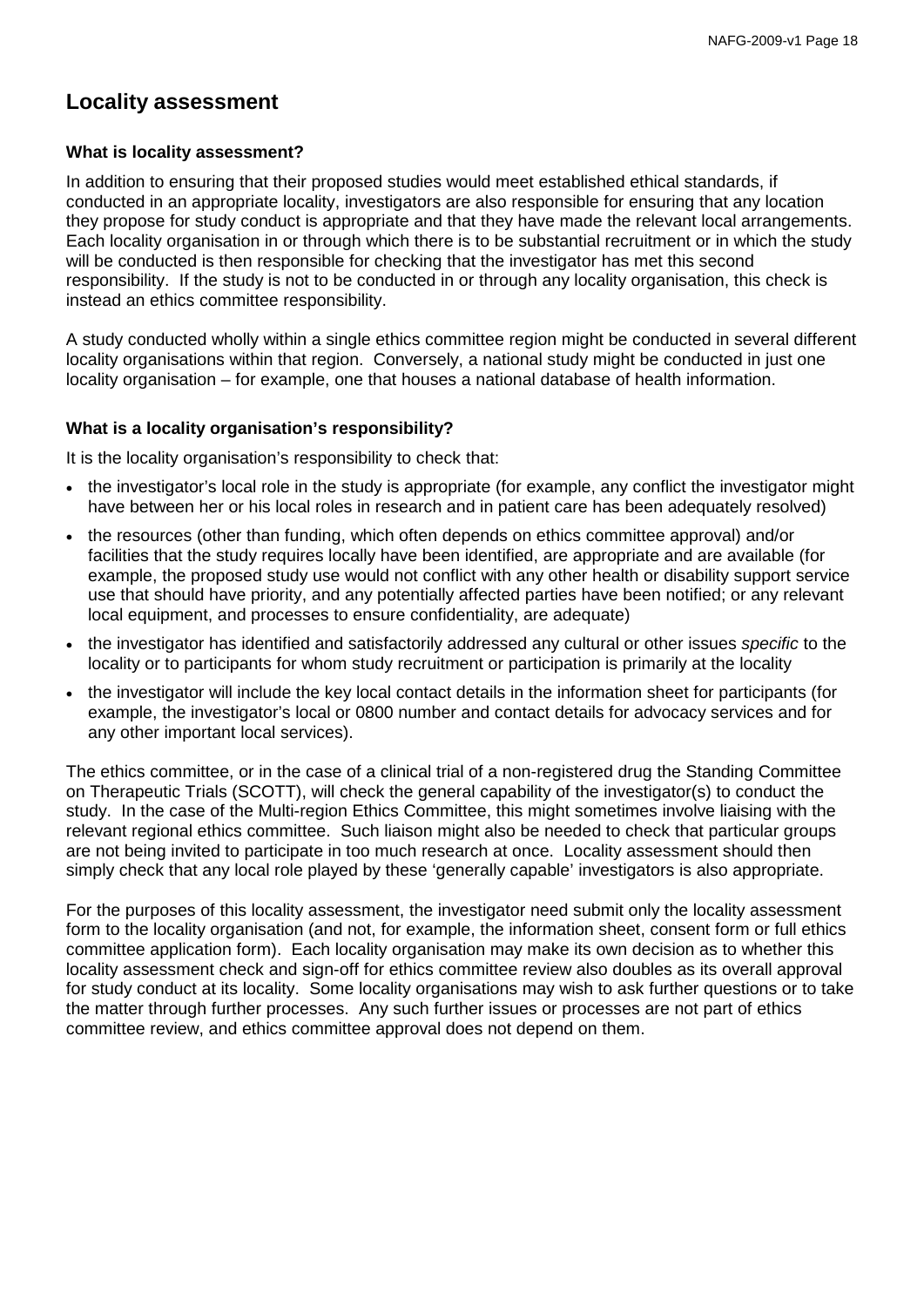#### **What is a locality organisation?**

For the purposes of locality assessment, a 'locality organisation' is an organisation through which substantial study recruitment or conduct is to take place. A key purpose of defining the locality organisation in this way is to ensure that, where a proposed study has significant potential to impact on health or disability services, the investigator satisfactorily addresses this issue. Note the consequence that the locality organisation is *not* necessarily the same as the investigator's employer organisation or the study's funder or sponsor organisation. For example, if the proposed study involves access to health records held by the National Screening Unit, then that is the locality organisation. This means that even if the investigator were funded by the HRC or the Ministry of Health or were employed by a university none of these three organisations would be a locality organisation. As another example, if the study involved a community-based intervention that took place in premises and facilities of Ngāti Porou Hauora, then that would be the locality organisation no matter who funded the study or employed the investigator.

Locality organisations have responsibilities for the good conduct of the activities within their organisations, whether or not locality assessment processes are in place. Statutory sources for accountability of locality organisations to the local community of health services consumers include: the Health and Disability Commissioner Act 1994; the New Zealand Public Health and Disability Act 2000; the Injury Prevention, Rehabilitation, and Compensation Act 2001 and the Health Practitioners Competence Assurance Act 2003.

A locality organisation's check that the investigator has satisfactorily addressed the locality issues can be seen as part of the locality organisation meeting its responsibility for the quality and appropriateness of the services delivered or studies conducted within it. One consequence of this is that any organisation that is competent to host a study must also be competent to conduct locality assessment for that study.

Locality organisations have the power to withdraw a favourable locality assessment, if significant concerns arise in relation to locality issues after sign-off. Any such move would, in effect, also withdraw ethics committee approval for study conduct at that locality. Thus, it is important that the locality organisation first communicate with the investigator about any intention to withdraw its favourable locality assessment. If favourable locality assessment is withdrawn, the locality organisation must notify this to the ethics committee as well as to the investigator.

If a locality organisation has any comments that might bear on a revision to the application form, information sheet or consent form, it should make these to the investigator as currently, it is the investigator's responsibility to submit to the ethics committee any changes they wish to make to the ethics committee application form, generic information sheet or generic consent form. If the investigator wishes to make any changes that affect the locality assessment, such as changes to local contact details, these should be sent to the locality organisation.

#### **When to use the form locality assessment – by ethics committee**

- 1. Use this form when there is no study locality organisation, for example, when neither study recruitment nor study conduct takes place through or in any locality organisation. For example, the study might recruit participants through public advertisement alone, or from the electoral roll, and the recruitment might only be conducted in public places or in university or other employer premises where there is no significant potential for impact on health or disability services. Where there is no study locality organisation, it is an ethics committee responsibility to check that the investigator has satisfactorily addressed any locality issues.
- 2. Use this form when the investigator and the locality organisation are, or are in effect, one and the same. For example, the investigator might also be the lead person in the organisation through which recruitment takes place or in which the study is to be conducted; or the locality organisation might be the primary funder of the study. In such cases, that organisation's locality assessment would in effect be a self-assessment or would at least be subject to significant influence by the party to be assessed.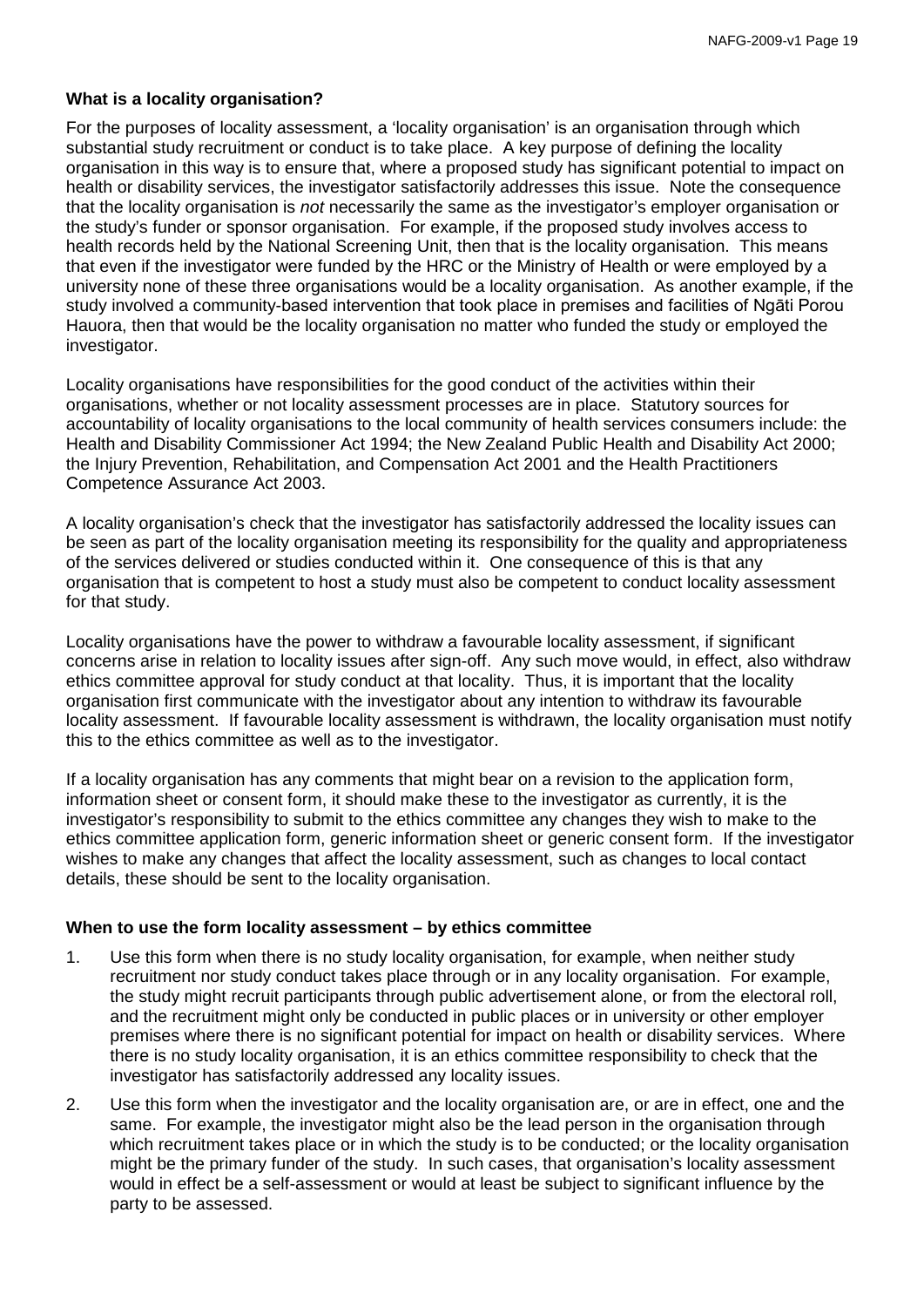3. To enable the committee to complete an assessment, ensure the questions are fully answered. The examples are given as a guide to the type of questions that may need to be addressed.

#### **Is locality assessment required prior to submitting an application to the ethics committee?**

The processes of ethics committee review and locality organisation checking of locality assessment may proceed in tandem. The investigator may: (1) submit completed locality assessment to the ethics committee with the ethics committee application form or (2) submit the ethics committee application form without having completed locality assessment. In case (1), the ethics committee administrator would check this completed locality assessment and inform the ethics committee that this assessment has been done. In case (2), the ethics committee would inform the investigator that its approval is conditional on subsequent completion of that locality assessment. A copy of the letter of conditional ethical approval would be sent to the locality organisation.

#### **Is favourable locality assessment required for all sites prior to ethical approval being confirmed?**

For some studies (for example, HRC-funded studies), favourable locality assessment from *all* proposed locality organisations may be required for the study to be viable or worthwhile. In such cases, ethics committee approval for study conduct at *any* locality will be conditional on administrator receipt of favourable locality assessment from *all* locality organisations. In some other studies, however, this is not required. In many multi-national studies, for example, study viability or worth is not significantly affected by how many New Zealand localities participate. In such cases, ethics committee approval for study conduct at *each* locality should simply be conditional on administrator receipt of favourable locality assessment from *that* locality.

If a study amendment raises considerable locality issues, then a new locality assessment may be required.

#### **What is the role for Māori in locality assessment?**

Locality assessment is distinct from consultation with Māori (a key guidance document for which is: *Guidelines for Researchers on Health Research Involving Māori*, available from the HRC at: [http://www.hrc.govt.nz/maoguide.htm\)](http://www.hrc.govt.nz/maoguide.htm). In relevant cases, it is the researcher's responsibility to consult with Māori and an ethics committee responsibility to check that this consultation has been conducted satisfactorily. Consultation with Māori will assist the researcher to identify and address issues for Māori regarding study conduct at the particular locality in question but may also address ethical issues that go beyond 'locality' matters. In addition, not all locality issues are particular to Māori.

Researchers and locality organisations (and, in the relevant cases, ethics committees) should address locality issues, or check that they have been addressed, in a manner that is consistent with the principles of the Treaty of Waitangi, as set out in He Korowai Oranga: Māori Health Strategy. In some large organisations, there are processes that involve approval from a MRRC (for example, Auckland DHB) or from a Māori Health Advisor (for example, Hutt Valley DHB).

## **Information required for trials involving administration of medicines.**

(Refer to the *Interim Good Clinical Practice Research Guideline* (August 1998), Ministry of Health, [http://www.medsafe.govt.nz.](http://www.medsafe.govt.nz/))

This form is to be completed for trials that involve administration of medicines including non registered medicines except where the medicine will be given regardless of entry into the trial (eg, anaesthetic) and that medicine is not being studied in any way. A separate form must be submitted for each medicine. For registered medicines, attach a copy of the data sheet published by the manufacturer and approved by the Ministry of Health.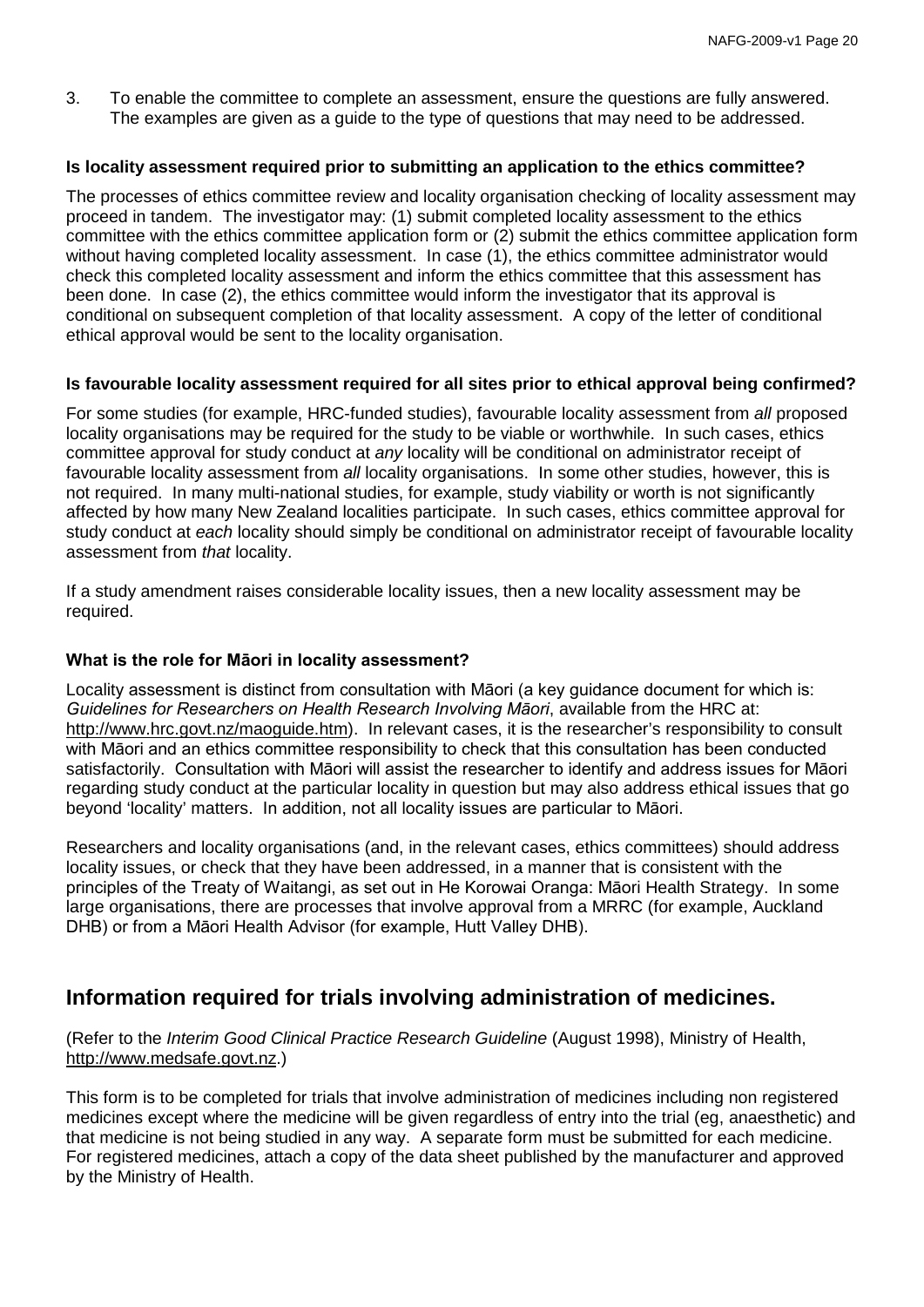Substances such as nutritional compounds become medicines under the Medicines Act 1981 (the Act) if they are being administered for a therapeutic purpose. Therefore such trials require SCOTT consideration and approval by the Director-General of Health under section 30 of the Act.

For medicines that are not currently registered in New Zealand, an ethics approval may be given on the understanding that the study cannot lawfully proceed in New Zealand unless the trial has been considered by the Standing Committee on Therapeutic Trials (SCOTT) and approved by the Director-General of Health. If the trial has already been approved by the Director-General of Health, and you are now seeking an ethics approval, please attach a copy of the notification of approval.

# **Pro forma for consent form**

Please follow the structure of the pro forma below in your consent form, which should be printed on the letterhead of the institution of the principal investigator.

Note: The Code of Health and Disability Services Consumers' Rights requires written consent for all experimental health care procedures. Consent forms for all participants should be identical, except for contact/advocate details where appropriate.

| English                                                                                                       | I wish to have an interpreter                                                 | Yes | No.            |
|---------------------------------------------------------------------------------------------------------------|-------------------------------------------------------------------------------|-----|----------------|
| Deaf                                                                                                          | I wish to have a NZ sign language interpreter                                 | Yes | N <sub>o</sub> |
| Māori                                                                                                         | E hiahia ana ahau ki tetahi kaiwhaka Māori/kaiwhaka pakeha korero             | Ae  | Kao            |
| Cook Island<br>Māori                                                                                          | Ae<br>Ka inangaro au i tetai tangata uri reo                                  |     | Kare           |
| Fijian                                                                                                        | Au gadreva me dua e vakadewa vosa vei au<br>lo                                |     | Sega           |
| Niuean                                                                                                        | Fia manako au ke fakaaoga e taha tagata fakahokohoko kupu                     |     | Nakai          |
| Sāmoan                                                                                                        | Ou te mana'o ia i ai se fa'amatala upu                                        | loe | Leai           |
| Tokelaun<br>Ko au e fofou ki he tino ke fakaliliu te gagana Peletania ki na gagana o na motu<br>o te Pahefika |                                                                               | loe | Leai           |
| Tongan                                                                                                        | Oku ou fiema'u ha fakatonulea                                                 | Ιo  | Ikai           |
|                                                                                                               | Other languages to be added following consultation with relevant communities. |     |                |

#### **Request for interpreter (to be included on all consent forms)**

It is important that consent forms being used by researchers include the following information/phrases:

- 1. The form should be clearly labelled with the heading Consent Form.
- 2. The form should include the name of study in language that will be easily understood by the participants.
- 3. The points covered by the following phrases should be included in language that will be easily understood by the participants.
	- 3.1 I have read and I understand the information sheet dated for volunteers taking part in the study designed to . I have had the opportunity to discuss this study. I am satisfied with the answers I have been given.
	- 3.2 I have had the opportunity to use whānau support or a friend to help me ask questions and understand the study.
	- 3.3 I understand that taking part in this study is voluntary (my choice), and that I may withdraw from the study at any time, and this will in no way affect my *future health carel* continuing *health care***/***academic progress/employment. (Insert only the phrases that are most appropriate.*)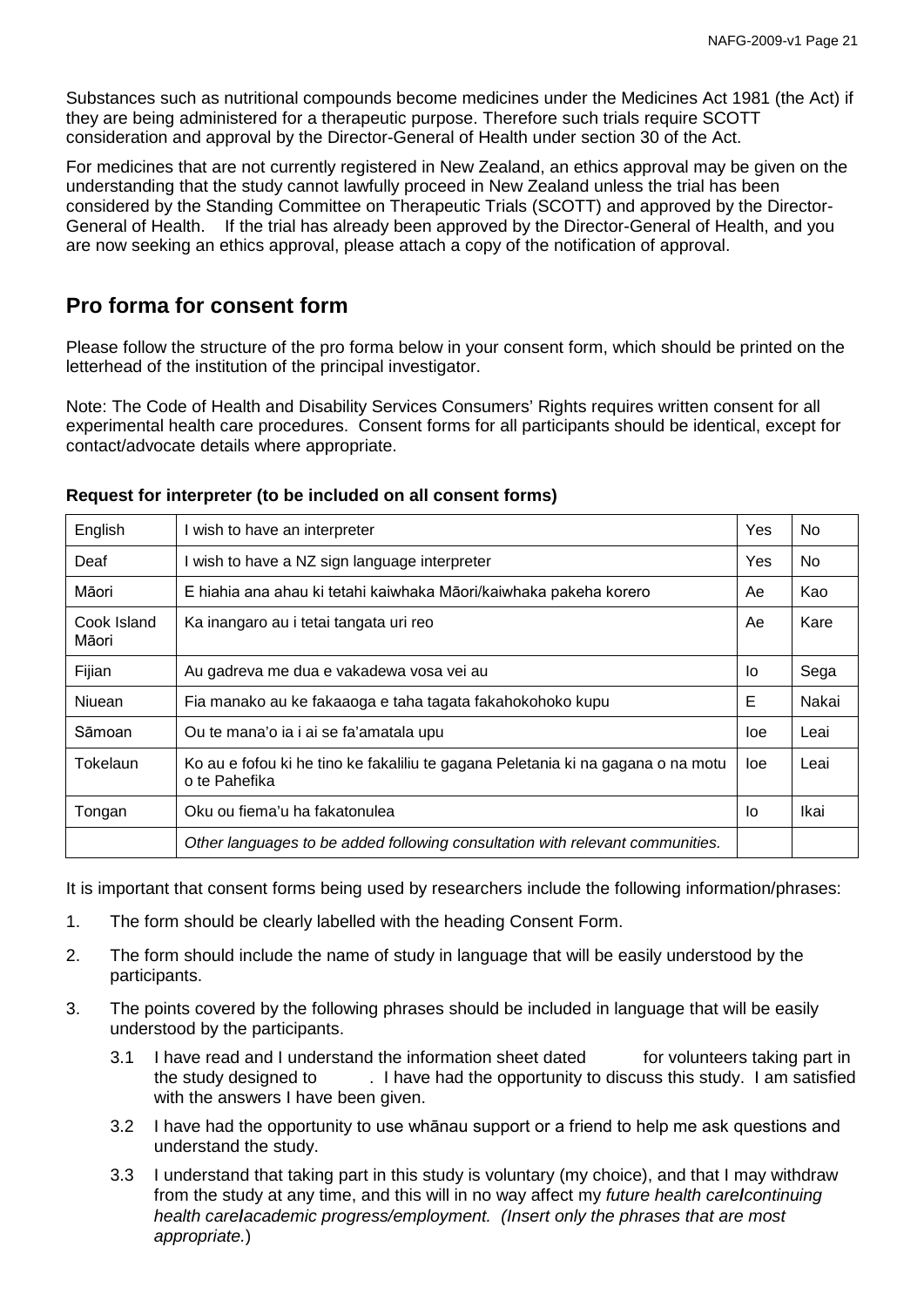- 3.4 (Insert if relevant, where the research involves a vulnerable participant.) I have had this project explained to me by .
- 3.5 I understand that my participation in this study is confidential and that no material that could identify me will be used in any reports on this study.
- 3.6 *(Insert only when appropriate.)* I understand that the treatment, or investigation, will be stopped if it should appear harmful to me.
- 3.7 *(Insert for Form A and B trials.)* I understand the compensation provisions for this study.
- 3.8 I have had time to consider whether to take part in the study.
- 3.9 I know who to contact if I have any side effects from the study.
- 3.10 I know who to contact if I have any questions about the medication used in this study or about the study in general.
- 4. The following clauses, if applicable to the research project, should be included in the body of the consent form.
	- 4.1 I agree to an approved auditor appointed by either the sponsoring Yes  $\vert$  No pharmaceutical company, ethics committee or the regulatory authority or their approved representative and approved by the ethics committee reviewing my relevant medical records for the sole purpose of checking the accuracy of the information recorded for the study.
	- 4.2 I consent to the researchers storing a specimen of my blood (or other tissue) for its later use as a part of this study or other research **or**
	- 4.3 I consent to blood samples being destroyed at the end of the study.
	- 4.4 I consent to blood samples being sent to
	- 4.5 I am aware that the proposed study will involve analysis of my genetic make-up. I consent to such an analysis being performed.
	- 4.6 I understand that if I consent to such analysis, no rights will be created for the researcher/sponsor to my genetic information.
	- 4.7 I am aware that the proposed study may involve storage of my genetic make-up, and I give my consent to such storage.
	- 4.8 I consent to my DNA/tissue sample being stored for future research into (*specific research, for example, diabetes, heart*) subject to ethical approval being given by a New Zealand-accredited ethics committee.
	- 4.9 I consent to my interview being audiotaped/videotaped. The No | No |
	- 4.10 I wish to receive a copy of the results. The No Yes No Yes No *Participants should be advised that a significant delay may occur between data collection and publication of the results.* Alternatively 'I would like the researcher to discuss the outcomes of the study with me'.
	- 4.11 I agree to my GP or other current provider being informed of my participation in this study/the results of my participation in this study.

| $Yes$ No $\Box$                                                                     |                                        |
|-------------------------------------------------------------------------------------|----------------------------------------|
| $Yes$ No $\Box$                                                                     |                                        |
| Yes $\Box$ No $\Box$                                                                |                                        |
| Yes $\begin{array}{ c c } \hline \quad\quad \quad \mathsf{No} \ \hline \end{array}$ |                                        |
| $Yes \ \blacksquare$ No $\blacksquare$                                              |                                        |
|                                                                                     | $V_{\alpha\alpha}$ $N_{\alpha}$ $\Box$ |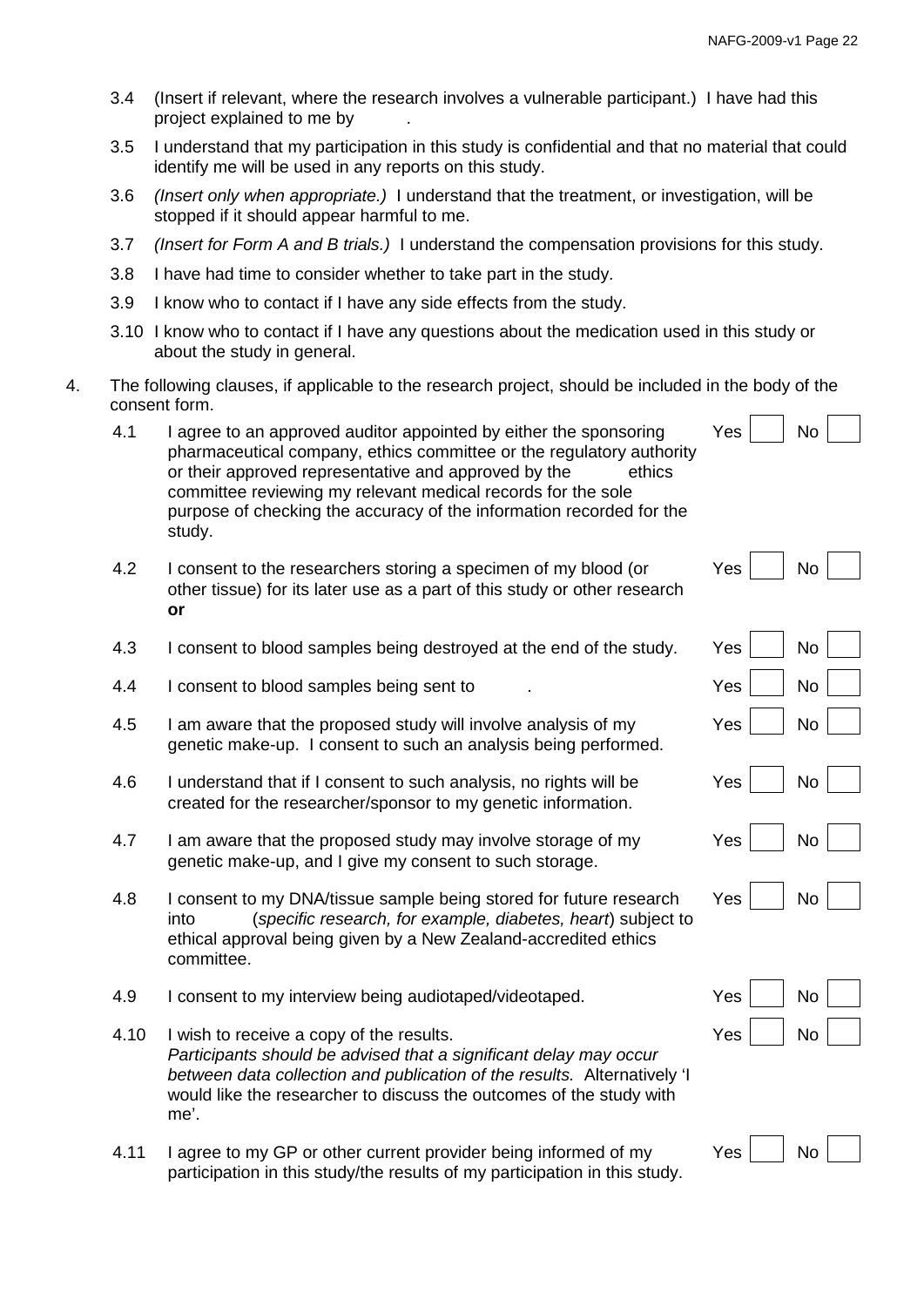| 5. | (full name) hereby consent to take part in this study. (Refer to Guidelines where |  |
|----|-----------------------------------------------------------------------------------|--|
|    | participants are vulnerable.)                                                     |  |

| Date:                                 |  |
|---------------------------------------|--|
| Signature:                            |  |
| Full names of researchers:            |  |
| Contact phone number for researchers: |  |
| Project explained by:                 |  |
| Project role:                         |  |
| Signature:                            |  |
| Date:                                 |  |

#### **Notes:**

- 1. A copy of the consent form is to be retained by each participant and (in the case of patients) a copy is to be placed in the medical file.
- 2. In a Phase I study, a participant's decision not to inform their GP or primary health provider of their participation in a trial should be an exclusion criterion. Otherwise, consent to contact the GP should be the participant's choice. If there is a safety concern, it is up to the investigator to make a decision as to the person's eligibility for inclusion in the study.

Footer: version number and date.

# **Guidelines for the preparation of information sheets**

Note: Information sheets should be prepared on the appropriate letterhead of the principal investigator's institution. Information sheets for all participants should be identical except for the principal investigator's contact/advocate details as appropriate. A footer containing the project title, version and page number must be included on each page. Information sheets and consent forms may be numbered separately or as one document.

#### **1. General**

The information sheet for participants in a study is very important. Not only does it set out the aims and methods of the study, but it also establishes the credibility and the responsibility of the investigator. It can be difficult to strike the balance between providing what the patient or participant should know and providing too much information.

The information sheet and consent form in a multi-region study should be identical except for local information, for example, name and contact details of the researchers and health and disability advocate.

Information should be written in a way that is helpful and clear. Not all people have the same command of the English language. Some for whom English is a second language may have special difficulties. The aim should be to produce documents that can be easily read by all participants.

The information sheet should be headed with the study title, using language that is appropriate for a layperson.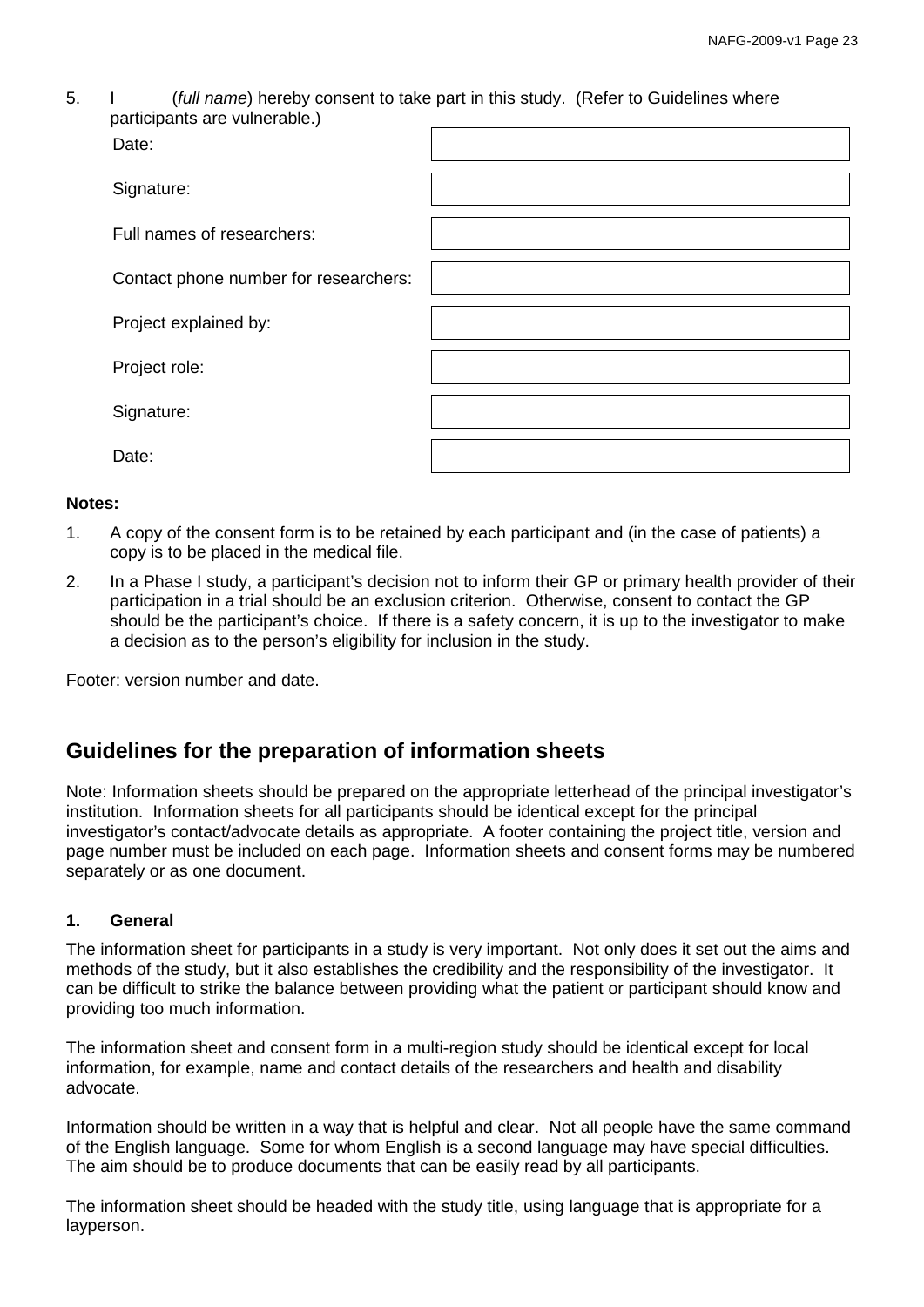Obviously, all the details covered will not be appropriate for all studies. Sections 5 to 8 below may raise questions that participants may wish to have answered. The information sheet does not have to be in question and answer form. If you have any questions about these forms, please do not hesitate to contact the administrator of the appropriate ethics committee for advice.

#### **2. The text**

Some methods for improving the comprehensibility of the text.

- 2.1 Use positive phrasing. Negative sentences should be used only when emphasising actions to be avoided.
- 2.2 Avoid reassuring language in describing side effects.
- 2.3 Whenever possible, use active rather than passive sentences.
- 2.4 Use short sentences with only one or two ideas. Avoid sentences with complex and multiple clauses.
- 2.5 Avoid jargon. If possible, use common words.
- 2.6 Place 'inviting' questions as headings before relevant parts of the text, for example, 'What are the side effects of the medicine?'.
- 2.7 Group related items under subheadings.
- 2.8 Include the little words in the text. Omitting words such as 'in', 'this', 'the', 'you' sometimes leads to misunderstanding.
- 2.9 Avoid abbreviations or use of initials for terms.

#### **3. Layout and typography**

- 3.1 The print size should be large enough to be read by all age groups.
- 3.2 The text should be spaced appropriately.
- 3.3 Use bold lower case in titles (except for the initial letter of the first word) as this is more distinct, and easier to read, than full capitals.
- 3.4 Indent the first line of a paragraph.
- 3.5 Use Arabic numerals (for example, 4, 5, 6) not Roman numerals (iv, v, vi).
- 3.6 Numbers are easier to read as numbers rather than words.
- 3.7 Exclusion clauses should be in bold or underlined for emphasis.

#### **4. The content**

Each page of the information sheet should be numbered.

**Principal investigator:** Include the full name, position, address and local contact telephone number of the principal investigator and/or the contact person. (Include details of the supervisor, if this is a student protocol.)

**Title:** The study title should be in language appropriate for a layperson.

**Introduction:** The information sheet should begin with an invitation to take part ('You are invited to take part in ...'), a comment on the time available to the proposed participant for considering whether to take part and a statement on the proposed participant's right not to take part.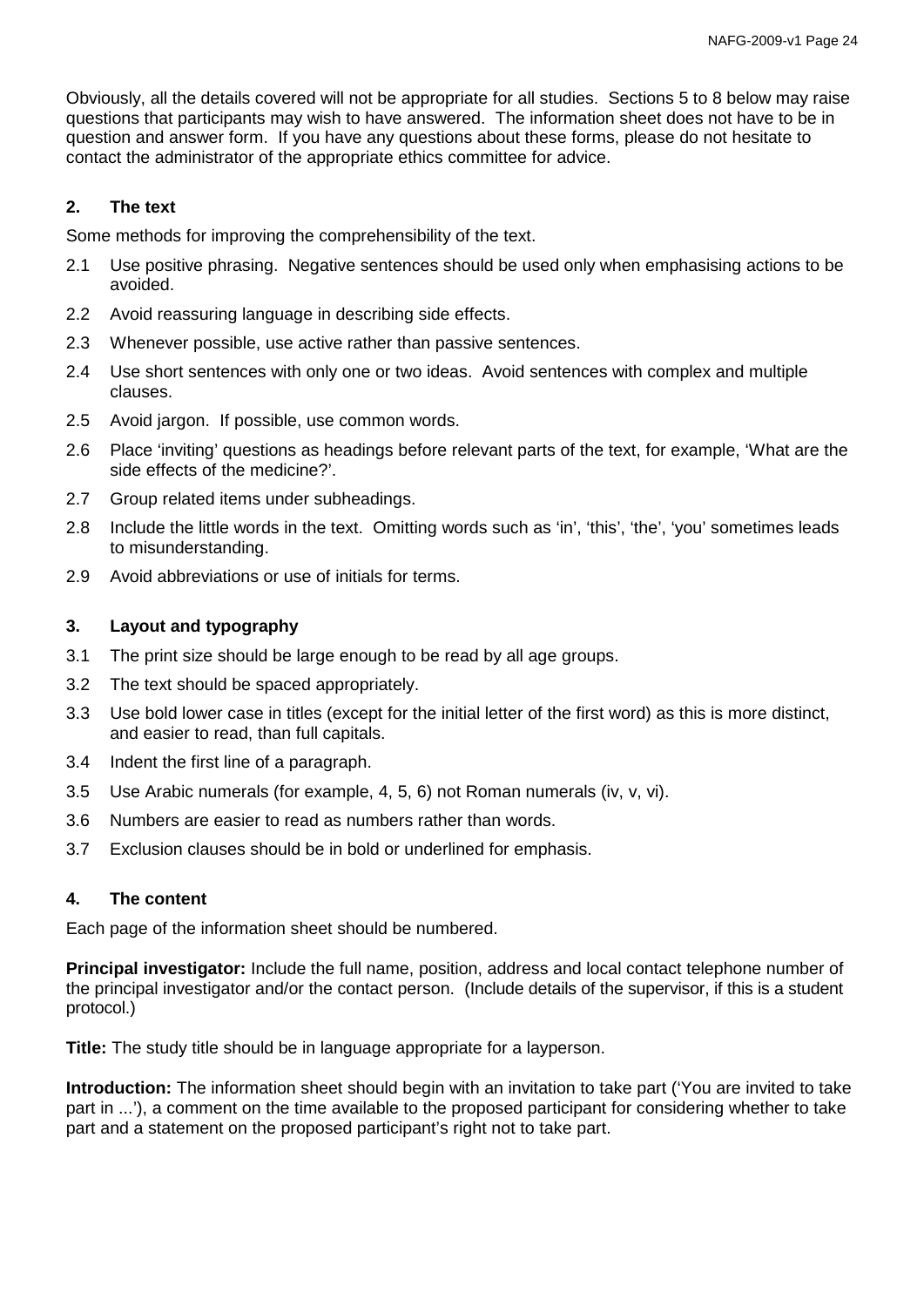#### **5. Participation**

Include statements such as:

1. 'Your participation is entirely voluntary (your choice). You do not have to take part in this study, and if you choose not to take part you will receive the standard treatment/care available.'

For non-treatment based studies, (or where appropriate) replace 'You will receive the standard treatment/care available' with 'This will not affect any future care or treatment'.

Where there is a student/supervisor or student/student relationship, the following statement should be used: 'This will not affect your academic progress'. If appropriate, use 'This will not affect your employment'.

2. 'If you do agree to take part in the study, you are free to withdraw from the study at any time, without having to give a reason, and this will in no way affect your future health care**/**continuing health care**/**academic progress.' (Insert only the phrase(s) that is/are most appropriate.)

'Participation in this study will be stopped should any harmful effects appear or if the doctor feels it is not in your best interests to continue.'

3. If the study involves children, include in the information sheet for parents:

"Your child has the right to consent to participate in research when they are capable of understanding what the study involves and the risks. If your child is unable to fully understand, their assent must be obtained unless your child is unable to communicate."

"Your child's refusal to participate must be respected unless your child will receive therapy for which there is no medically acceptable alternative, where the risk is justified by the anticipated benefit or where the anticipated benefit to the risk is likely to be at least as favourable as any available alternative."

#### **6. About the study**

Include:

- 1. An explanation of the aims of the study.
- 2. How participants were selected for this study, and who selected them.
- 3. How many participants will be involved.
- 4. Where the study will be held.
- 5. What the time span for the study will be.
- 6. What will happen during the study (that is, clearly explain what procedures will take place, including the number and length of visits, number and type of samples taken, total time involved, other investigations (for example, any interview – how long it will take, how it will be recorded, what will happen to transcripts/tapes after the study) and why the tests or procedures are necessary).
- 7. What will happen to samples after the study is concluded (if blood samples are going overseas indicate that these will be destroyed (if relevant)).
- 8. If participants are being randomised, an explanation of what this means, for example, 'selected by chance by a computer'.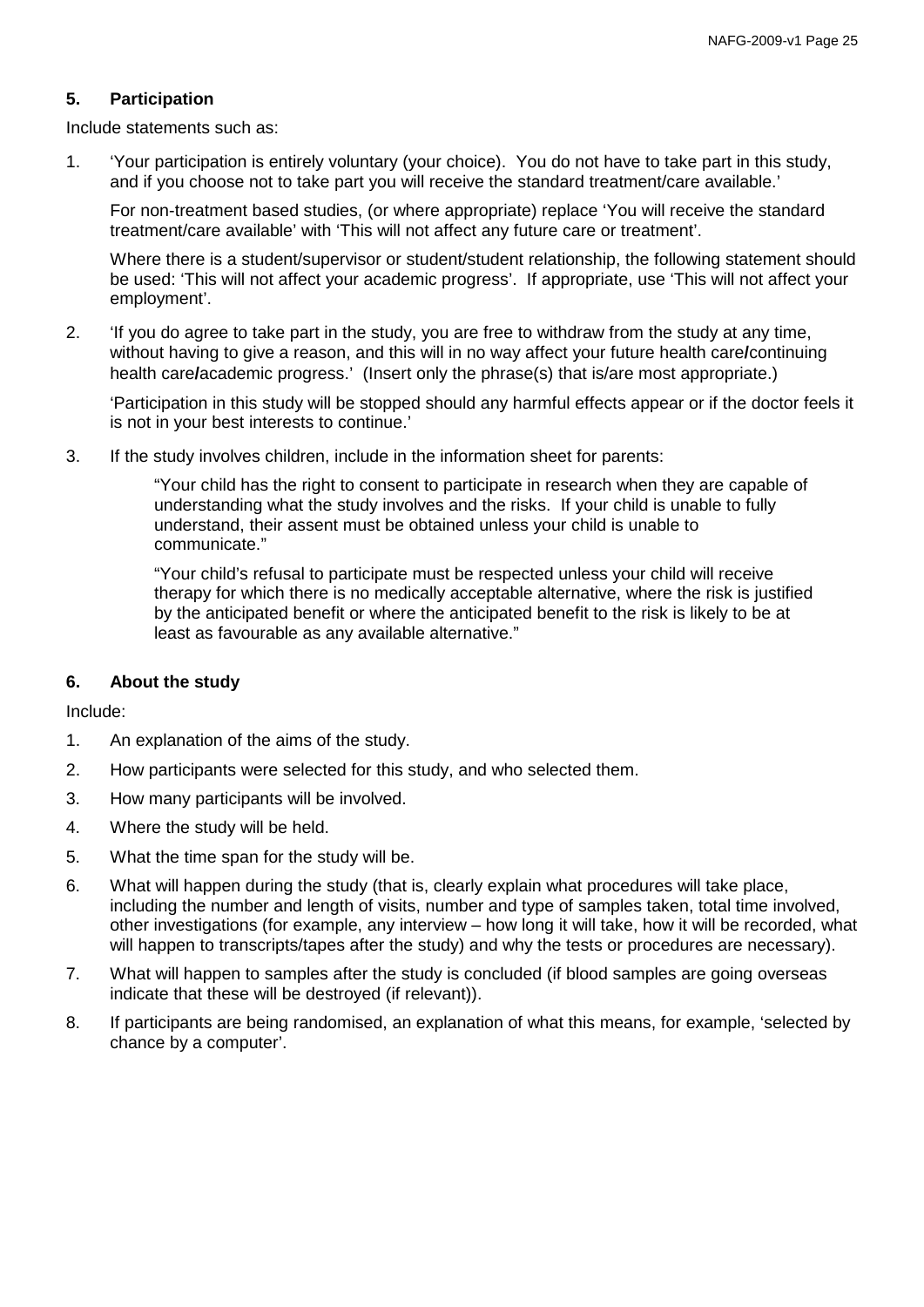#### **7. Benefits, risks and safety**

Explain all the following in layperson terms:

- 1. The benefits of the study.
- 2. The risks and/or inconveniences of the study (list all possible side effects of any medication or procedures that are part of the study and their likely incidence).
- 3. Whether medication will continue to be available at the completion of the study and at whose cost.
- 4. Outline the inclusion and exclusion criteria.
- 5. If pregnancy testing is compulsory, include the statement: 'We realise that pregnancy will not occur for all women for a variety of reasons, but because of safety issues, one of our requirements for taking part in the study is a negative pregnancy test'.
- 6. Whether the study is therapeutic or non-therapeutic. Where children will be participants, include whether they will receive therapy for which there is no medically acceptable alternative, where the risk is justified by the anticipated benefit or where the anticipated benefit to the risk is likely to be at least as favourable as any available alternative.
- 7. Whether taking part in the study will cost anything, and whether participants will receive any payment or reimbursement of expenses.
- 8. Whether any other treatments are available, and if so, what the advantages/disadvantages of these are.
- 9. If a placebo is to be used include an explanation, for example, 'A placebo is a "dummy" medicine. If you are given a placebo while taking part in this study you will not get any expected effects from the medicine that is being studied'.
- 10. While it is important to state that participants may receive no benefit from participating in a trial, it can be stated that participants may benefit from the extra monitoring they will receive.
- 11. What happens if there are any ill effects from the trial? What compensation will be available?
- 12. If appropriate, include 'If you have private medical insurance, please check with your insurance company before agreeing to take part in the trial. You should do this to ensure that your participation will not affect your medical insurance'.
- 13. Include a full explanation of the company's compensation cover for participants, including exclusions, and a description of the circumstances in which participants would have to sue to obtain compensation.

#### **8. General**

Include the following:

- 1. 'Will my GP be told I am in the study?' (if applicable).
- 2. 'What will happen at the end of the study?' (include a comment on onward referral/future care if applicable).
- 3. 'Where can I get more information about the study?'
- 4. 'If I need an interpreter, can one be provided?'
- 5. 'You may have a friend, family or whānau support to help you understand the risks and/or benefits of this study and any other explanation you may require.'
- 6. For studies using interviews or questionnaires, state 'You do not have to answer all the questions, and you may stop the interview at any time'.
- 7. In clinical trials, include the statement 'You will be issued a card to confirm your participation in a clinical trial. This card should be presented at the time of any treatment received during your participation in the trial'.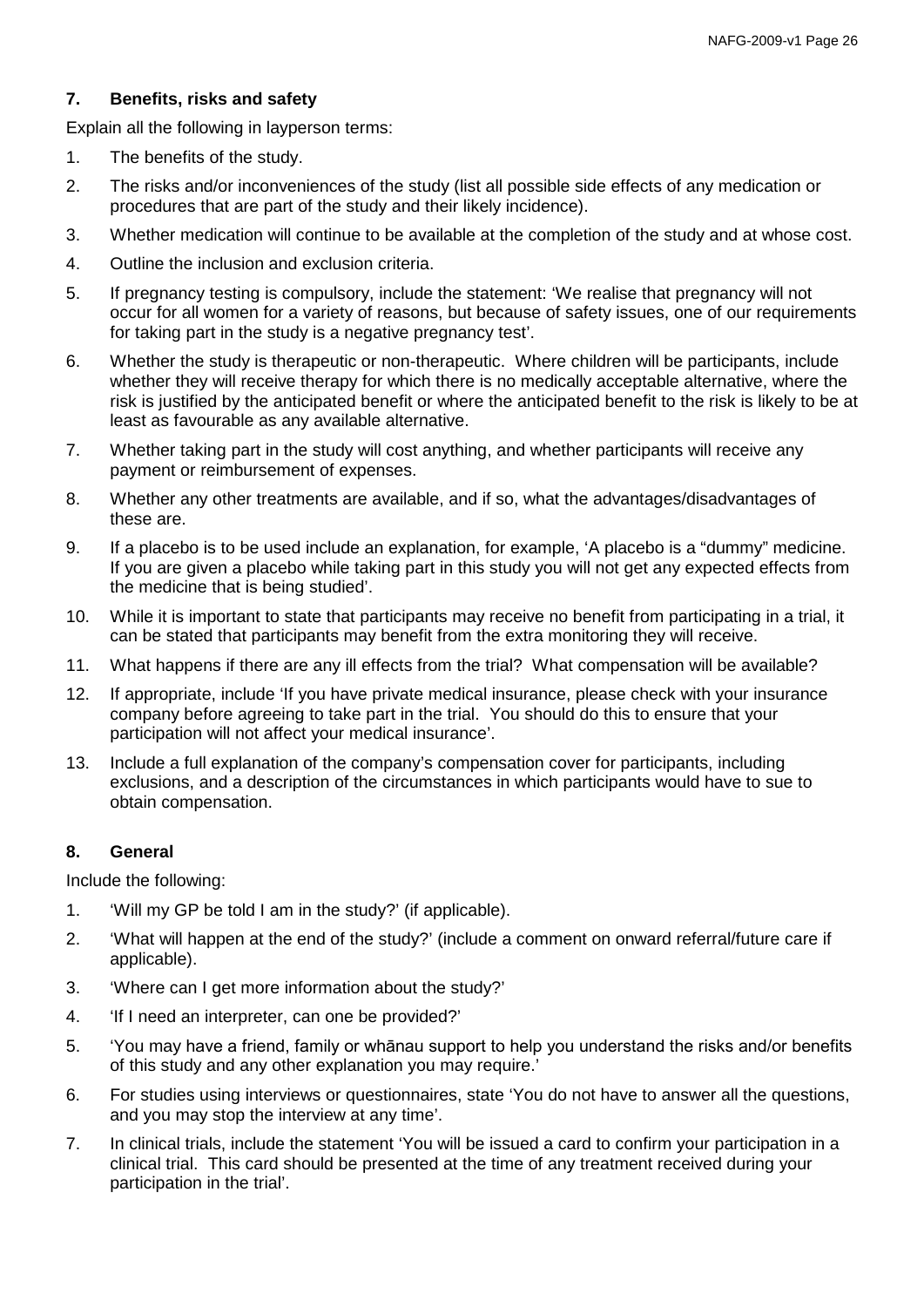- 8. For studies where participants are health professionals, include the statement 'If you have any queries or concerns regarding your rights as a participant in this study, you may wish to contact your professional organisation'.
- 9. 'If you have any queries or concerns regarding your rights as a participant in this study, you may wish to contact an independent health and disability advocate: Free phone: 0800 555 050 Free fax: 0800 2 SUPPORT (0800 2787 7678) Email: [advocacy@hdc.org.nz'](mailto:advocacy@hdc.org.nz)
- 10. Details of any travel or accommodation allowance payable should be included.

#### **9. Confidentiality**

Include the following statement: 'No material that could personally identify you will be used in any reports on this study'.

Explain what identifiers will be used to identify specimens. These should be minimal to protect participants' privacy. You should obtain the consent of participants to use identifiers.

Information should also be included that explains how records will be stored to ensure details are kept confidential throughout the duration of the study and what will happen to records after completion of the study.

If the notes/results need to be checked by anyone else, for example, the study sponsors (these should be listed), this should also be included on the information sheet and consent form.

#### **10. Results**

How can participants get the results of this research, and where will the results be published? Explain that there may be a delay between data collection and publication of results. Alternatively, offer to discuss the outcomes with the participant on an individual basis by appointment.

#### **11. Genetic technology studies only**

In some research, it will be necessary to explain genetic technology. The following wording is not mandatory and should be simplified where necessary for participants' understanding:

'Each person has a DNA make-up (their genes) that is different from that of everybody else (except in the case of identical twins). This genetic make-up is a mixture of the genes of our parents. The precise way genes are mixed varies from child to child within the same family, so having the same parents does not mean that two children will have exactly the same genes. We already know that some health conditions and disorders are definitely inherited through the genes (hereditary conditions), but we do not know how many conditions are explained by genetic inheritance. Inherited genes may explain why some people are more resistant and some people more prone to disorders that have not yet been identified as hereditary. The research in which you are invited to participate will investigate genetic make-up to look for any link between an occurrence of a disorder and inherited genes.

'Because the research investigates genetic make-up, this identifies you as a participant as well as your particular genetic characteristics. This information is confidential and will not be disclosed, stored or used in any way without your informed consent.

'In particular the researcher/sponsor of the research will not claim any right, ownership or property in your individual genetic information or that of your kinship group, hapū or iwi, without having first sought and obtained your informed consent to the transfer of any such right, ownership or property. Your consenting to participate in DNA sampling for the proposed study will not be construed as creating any right or claim on the part of the researcher/sponsor to your genetic information.'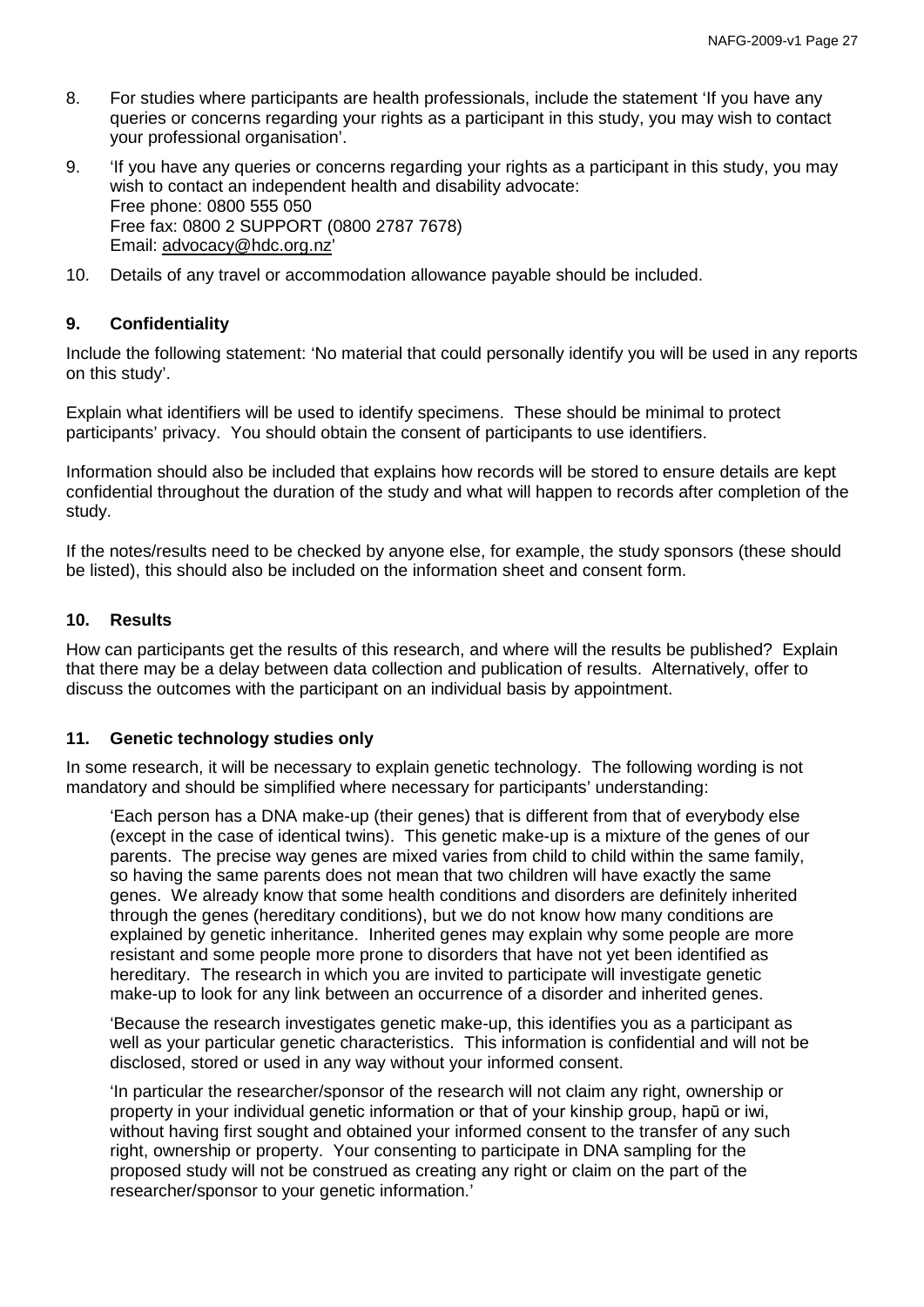#### **12. Statement of approval**

Include:

- (1) This study has received ethical approval from the (insert name of committee) Ethics<br>Committee, ethics reference number (insert ethics reference number).'or Committee, ethics reference number
- (2) 'This study has received ethical approval from the Multi-region Ethics Committee, which reviews national and multi regional studies, ethics reference number (insert ethics reference number).'

For those studies involving groups of employees, include a statement such as 'The Manager/ Supervisor/Director (as appropriate) has given permission for this study to be carried out'.

Conclude the information sheet with the following statement:

'Please feel free to contact the researcher if you have any questions about this study.'

Note: Include either Declaration A Trials (Compensation) or Declaration B Trials (Compensation) as appropriate on the information sheet (see description below).

Footer: version number and date.

# **Declaration A trials: to be included on information sheet under the heading "Compensation"**

'In the unlikely event of a physical injury as a result of your participation in this study, you may be covered by ACC under the Injury Prevention, Rehabilitation, and Compensation Act 2001. ACC cover is not automatic, and your case will need to be assessed by ACC according to the provisions of the Injury Prevention, Rehabilitation, and Compensation Act 2001. If your claim is accepted by ACC, you still might not get any compensation. This depends on a number of factors, such as whether you are an earner or non-earner. ACC usually provides only partial reimbursement of costs and expenses, and there may be no lump sum compensation payable. There is no cover for mental injury unless it is a result of physical injury. If you have ACC cover, generally this will affect your right to sue the investigators.

'If you have any questions about ACC, contact your nearest ACC office or the investigator.

'You are also advised to check whether participation in this study would affect any indemnity cover you have or are considering, such as medical insurance, life insurance and superannuation.'

# **Declaration B trials: to be included on information sheet under the heading "Compensation"**

'The (insert name of committee) Ethics Committee has certified that this clinical trial is being conducted principally for the benefit of the manufacturer or distributor of the medicine or item in respect of which this trial is being carried out. This means that **if you suffer injury as a result of your participation in this trial, you will not be eligible for cover under accident compensation legislation**. Compensation, however, will be provided by (insert name of company) in accordance with the *New Zealand Researched Medicines Industry Guidelines on Clinical Trials: Compensation for injury resulting from participation in industry sponsored clinical trials*.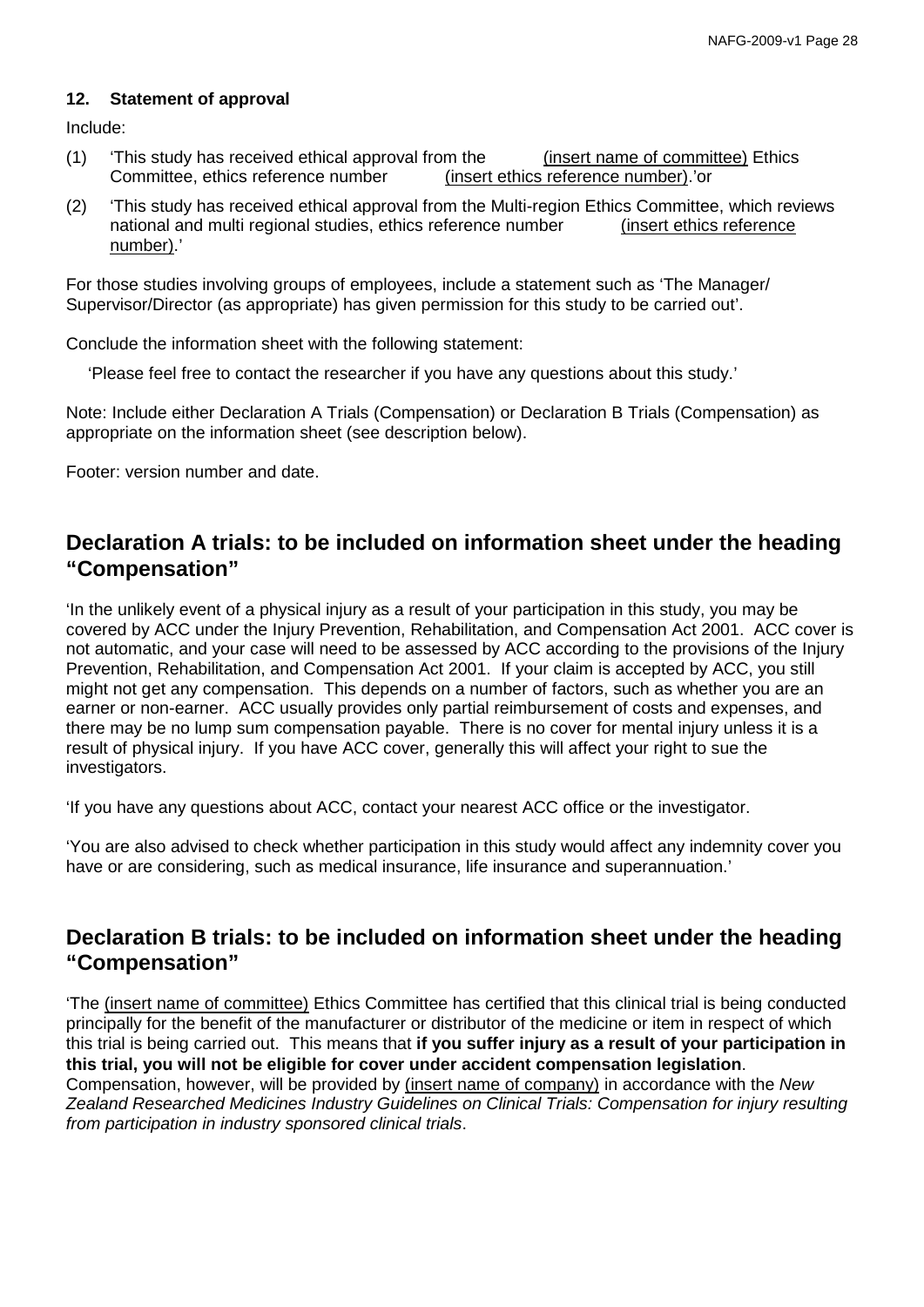'These Researched Medicines Industry (RMI) Guidelines are only guidelines, and until your claim is assessed by the insurers of (insert name of company) it cannot be said with any certainty exactly what type or amount of compensation you will receive if you suffer injury as a result of your participation or what sort of injury will be covered. The guidelines require that compensation be provided by (insert name of company) where the injury you suffer is serious and not just temporary and is one caused by the trial medicine or item or where you would not have suffered injury but for your inclusion in this trial.

'The guidelines require that the compensation you receive be appropriate to the nature, severity and persistence of your injury. This means that you will be unlikely to receive compensation from (insert name of company) unless your injury is serious and not just temporary.'

You will also not receive compensation from (insert name of company) in this trial if (include other exclusions, for example, if mental injury is excluded this must be stated).

You might not receive compensation from (insert name of company) if your injury was caused by the investigators, if there is a deviation from the proposed plan of research, or if your injury was caused solely by you. If you are injured as a result of the trial, but your injury was caused by the investigators (or the institution/hospital where the trial took place) or as a result of a deviation from the proposed plan of research, you will **not be covered by** ACC and may have to pursue a civil action against the investigators (or institution). Ethics committees require that researchers and their institution have indemnity cover for such risk.

'You are also advised to check whether participation in this study would affect any indemnity cover you have or are considering, such as medical insurance, life insurance and superannuation.'

Note: If the trial includes placebo/standard treatment, the investigators will need to check with the company whether there is compensation for participants being using placebo treatment. If there is no compensation for this, it should be stated in the last sentence of paragraph four of the declaration above. The declaration should also make it clear why participants on placebo are not covered, for example, because there are not the same risks involved.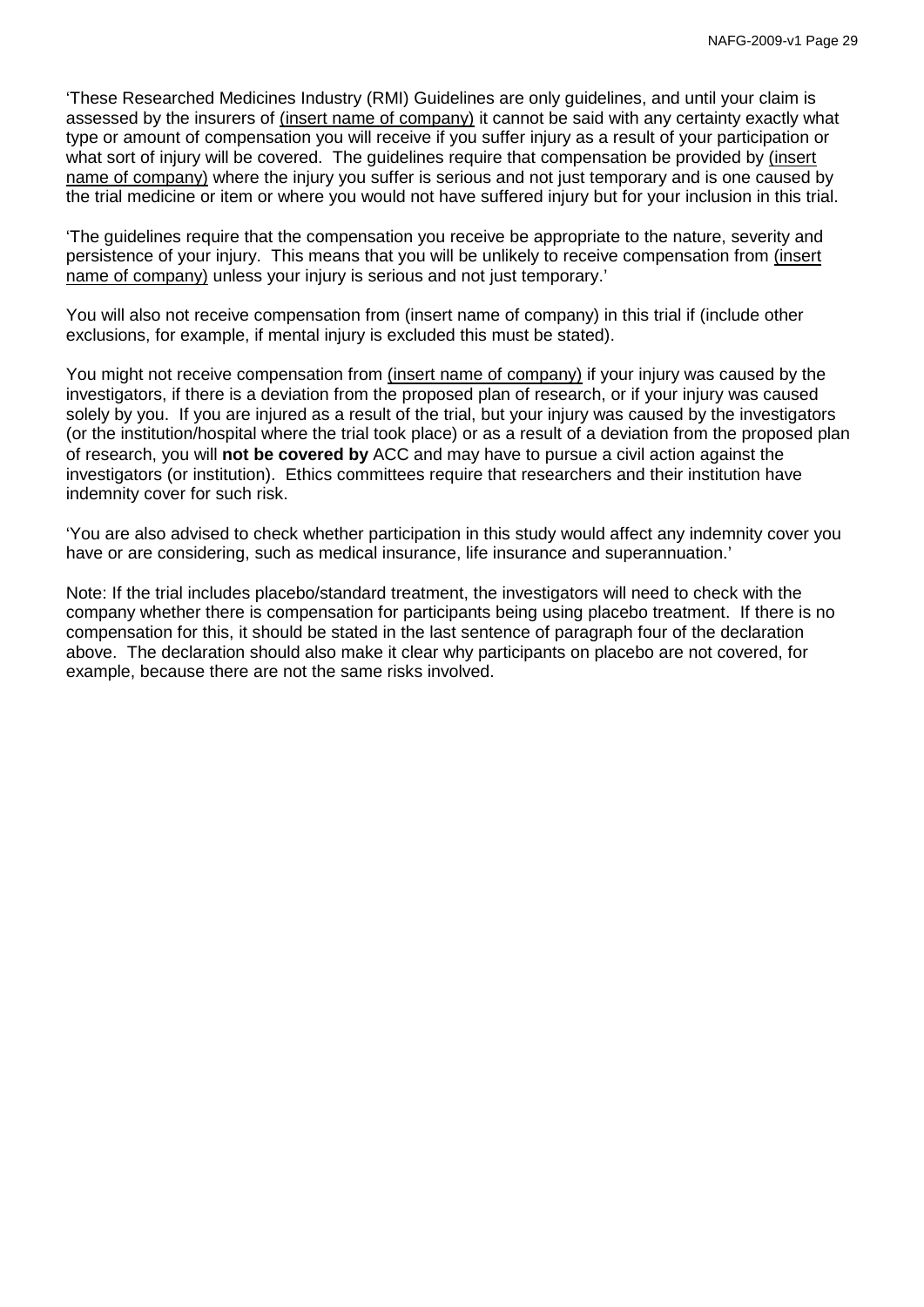# **Part 5: Use of Human Tissue**

Review and approval by an accredited ethics committee is required for any research project that involves any collection, use or storage of human tissue.

The Human Tissue Act 2008 came into force on 1 November 2008. The Act provides a framework for regulating the collection, storage and use of human tissue, primarily from deceased donors. It also regulates trading in tissue, export and import of tissue, the use of tissue for non-therapeutic purposes (eg, audit, anatomical examination, research and post mortem).

# **Definition of 'human tissue'**

(From the Standard for collection or use of human tissue currently under development.)

Human tissue means material that is, or is derived from a body, or material collected from a living individual or a body, which includes human cells.

Examples of human tissue includes but is not limited to the following:

- (a) all or any part of a body (for example, brain, arm, leg)
- (b) human bone marrow
- (c) whole human organs (for example, heart, lungs, kidney, liver) or parts of them, (for example, heart valves)
- (d) human hair, nails, skin and other tissue (for example, eyes, corneas, tendons)
- (e) human blood and blood products
- (f) human mucus, sputum or urine
- (g) human stem cells or other human cells (for example, stem cells derived from human embryos)
- (h) human lung washouts
- (i) cell lines derived from human tissue.

"Human tissue' also includes the human foetus and placenta. Any research that creates or uses a human gamete, a human embryo or a hybrid embryo must be referred to the Ethics Committee on Assisted Reproductive Technology (ECART) under the Human Assisted Reproductive Technology (HART) Act 2004.

Depending on the context of the proposed research, 'human tissue' may extend to include:

- molecular information about sub-cellular structures of that human tissue
- any other information derived there from (for example, information about heritable characteristics of individuals obtained by analysis of DNA sequences or by other means).

In some unique circumstances, research involving 'human tissue' may also include micro-organisms cultured from human tissue.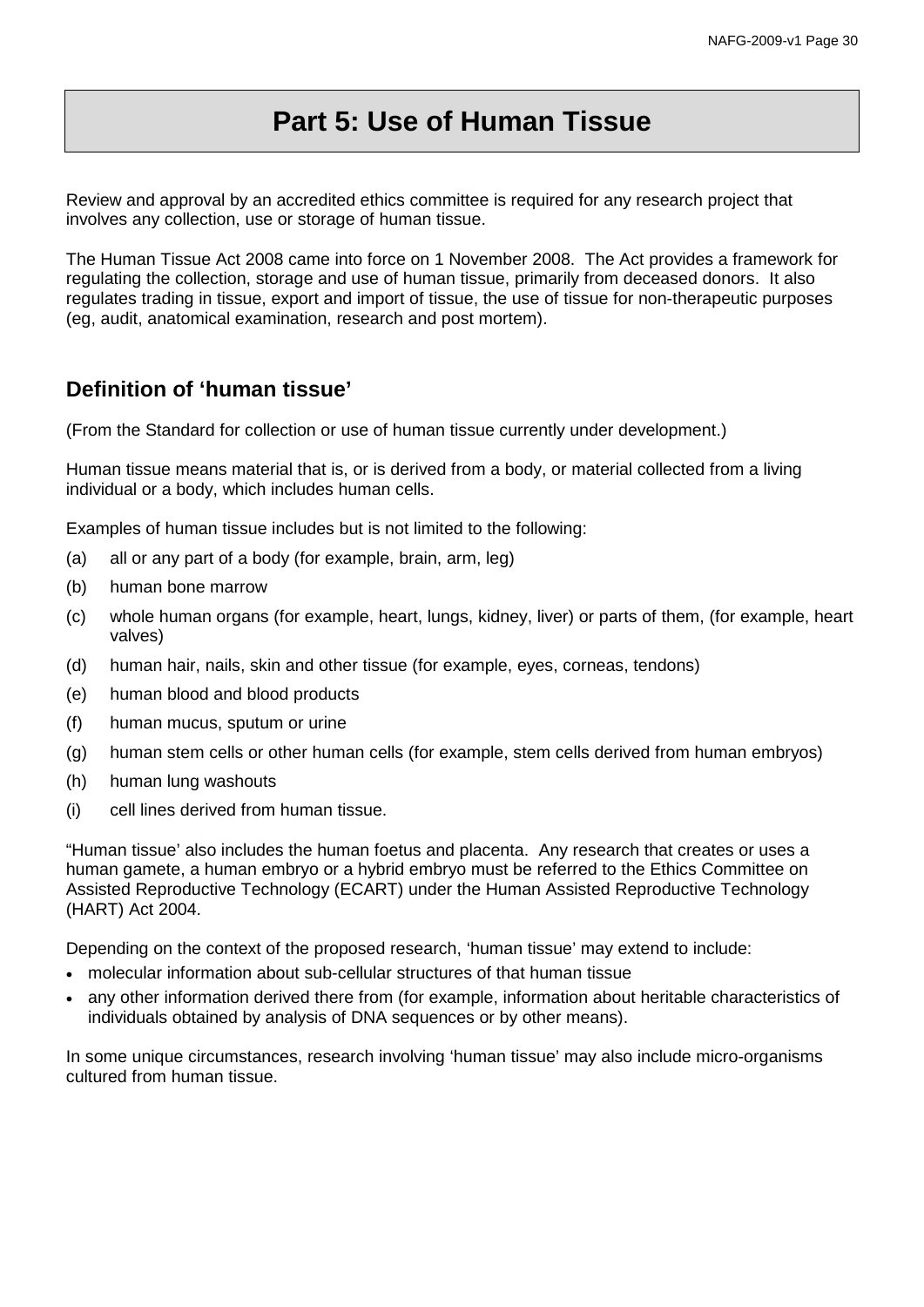# **Human embryonic stem cell lines**

For research on human embryonic stem cell lines refer to the Guidelines for Using Cells from Established Human Embryonic Stem Cell Lines for Research, Ministry of Health 2006 available at [http://www.ethicscommittees.health.govt.nz/moh.nsf/indexcm/ethics-resources-consultation-guidelines](http://www.ethicscommittees.health.govt.nz/moh.nsf/indexcm/ethics-resources-consultation-guidelines-stem-cell-use)[stem-cell-use.](http://www.ethicscommittees.health.govt.nz/moh.nsf/indexcm/ethics-resources-consultation-guidelines-stem-cell-use) Contact the National Co-ordinator for additional questions relating to this research. (An additional Part 9 is under development.)

# **Māori or cultural issues that may be ethically relevant**

Researchers and ethics committees should consider and reflect on whether there are any Māori or cultural issues that may be ethically relevant that could arise in the context where human tissue is involved in any research project.

The ethical issues and appropriate safeguards should be discussed and developed in consultation with the relevant iwi or cultural groups – details about the Māori or cultural issues that are ethically relevant and the safeguards that will be in place should be provided under section F (Cultural and Social Responsibility).

# **Seeking consent for a research project involving human tissue**

The consent of the person from whom the human tissue was/will be obtained, or if deceased the appropriate consent from the family and confirmation that the deceased had not objected to becoming a donor, must be sought in relation to any collection, use or storage of the tissue for research. **In some rare and exceptional circumstances**, it may be ethically permissible to conduct research involving human tissue without consent, but such research must be prospectively reviewed and approved by a health and disability ethics committee or the Health Research Council Ethics Committee. The expectation is that consent for future use for research purposes will be obtained prospectively (see Guidelines for the Use of Human Tissue for Future Unspecified Research Purposes).

# **Later use of stored human material in a future study**

If human tissue is stored for *later use in a future study* and *specific consent* for that use has not been obtained previously or does not come within the scope of consent that was given, a new application will have to be submitted to an accredited ethics committee for review when any researcher proposes to carry out such a study. A copy of the original information sheet and consent form must be submitted with the application.

# **Transfer of human tissue sample overseas (for question 4)**

Researchers and ethics committees should discuss and consider the appropriate ethical safeguards that should be in place to protect any human tissue sample that will be sent out of New Zealand.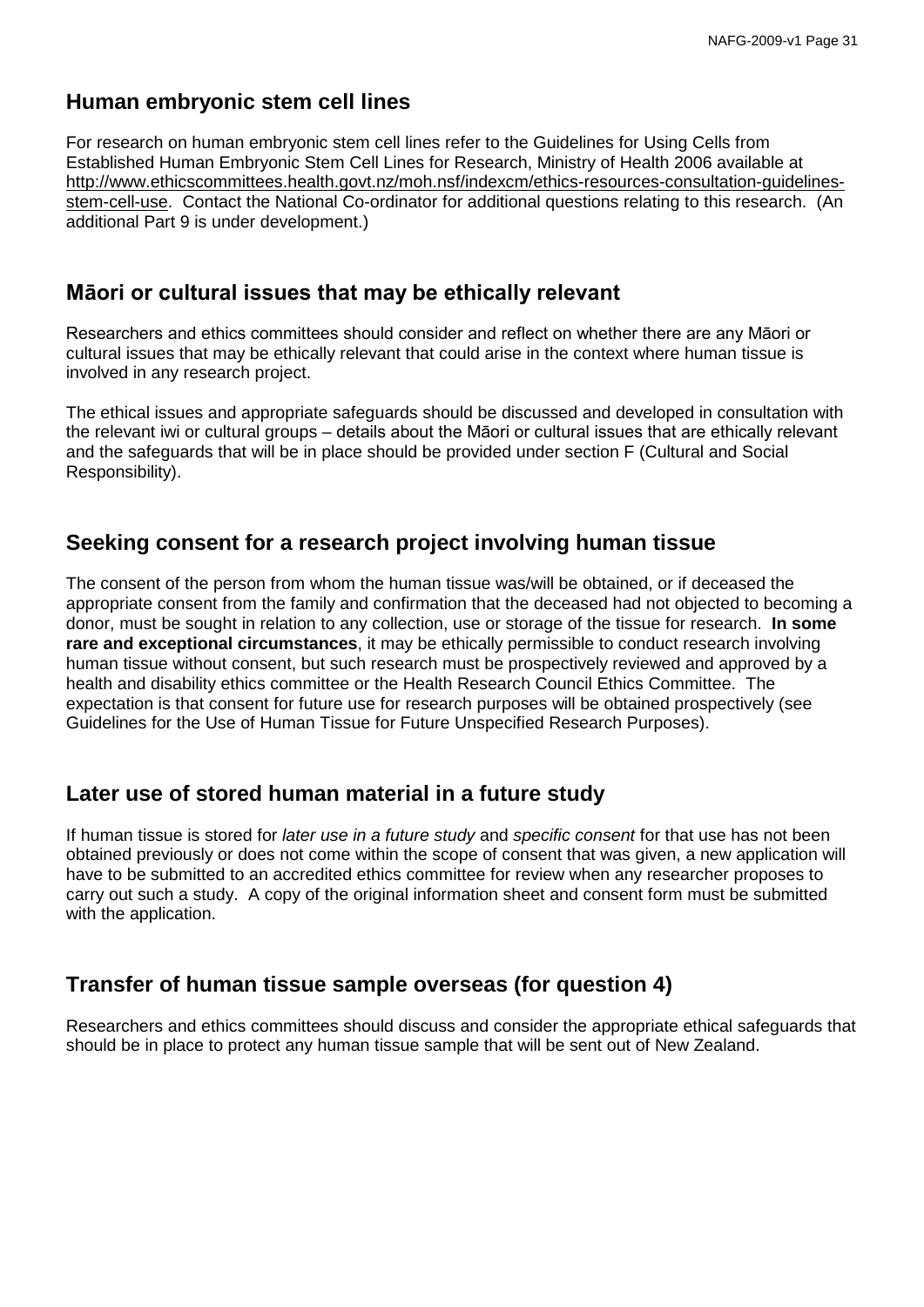# **Use of human tissue for future unspecified research purposes**

Refer to the Guidelines for the Use of Human Tissue for Future Unspecified Research Purposes, Ministry of Health, 2007 available at http://www.moh.govt.nz/moh.nsf/indexmh/guidelines-use-humantissue.

These guidelines also apply to any information that is derived from human tissue.

Consent to the future unspecified use of a person's tissue samples must be distinct from consent to collect the sample and distinct from consent to use the sample in specified research. Consent may be given for the unidentified or de-linked use of the donor's tissue sample. However, in such situations, the donor must be informed that they will not be able to withdraw their consent in the future.

Consent or assent must be obtained from a child to the level of their understanding. Where a child lacks the competency to give legally effective consent, the child's legal guardians can give proxy consent for the use of their child's tissue sample for future unspecified research, including for the tissue sample to be de-linked.

Unidentified/de-linked tissue means that the identity and personal information of an individual who has donated human tissue is no longer identifiable or linked to that individual's tissue sample.

# **Relevant documents that may be helpful**

- Human Tissue Act 2008
- *Human Tissue and Biological Samples for Use in Research*. Operational and Ethical Guidelines, Medical Research Council (UK) (2001). [http://www.mrc.ac.uk/pdf-tissue\\_guide\\_fin.pdf](http://www.mrc.ac.uk/pdf-tissue_guide_fin.pdf)
- *National Statement on Ethical Conduct in Human Research,* National Health and Medical Research Council (Australia) (2007). See especially paragraphs page 21 and pages 39–40. <http://www.nhmrc.gov.au/publications/synopses/e35syn.htm>
- *Human Research Ethics Handbook. Commentary on the National Statement on Ethical Conduct in Research Involving Humans*. National Health and Medical Research Council (Australia) (2002). See especially pages E89–E98. <http://www.nhmrc.gov.au/publications/synopses/e42syn.htm>
- *Tri-Council Policy Statement: Ethical conduct for research involving humans.* Medical Research Council of Canada et al. (1998). See especially section 10. <http://www.nserc.ca/programs/ethics/english/policy.htm>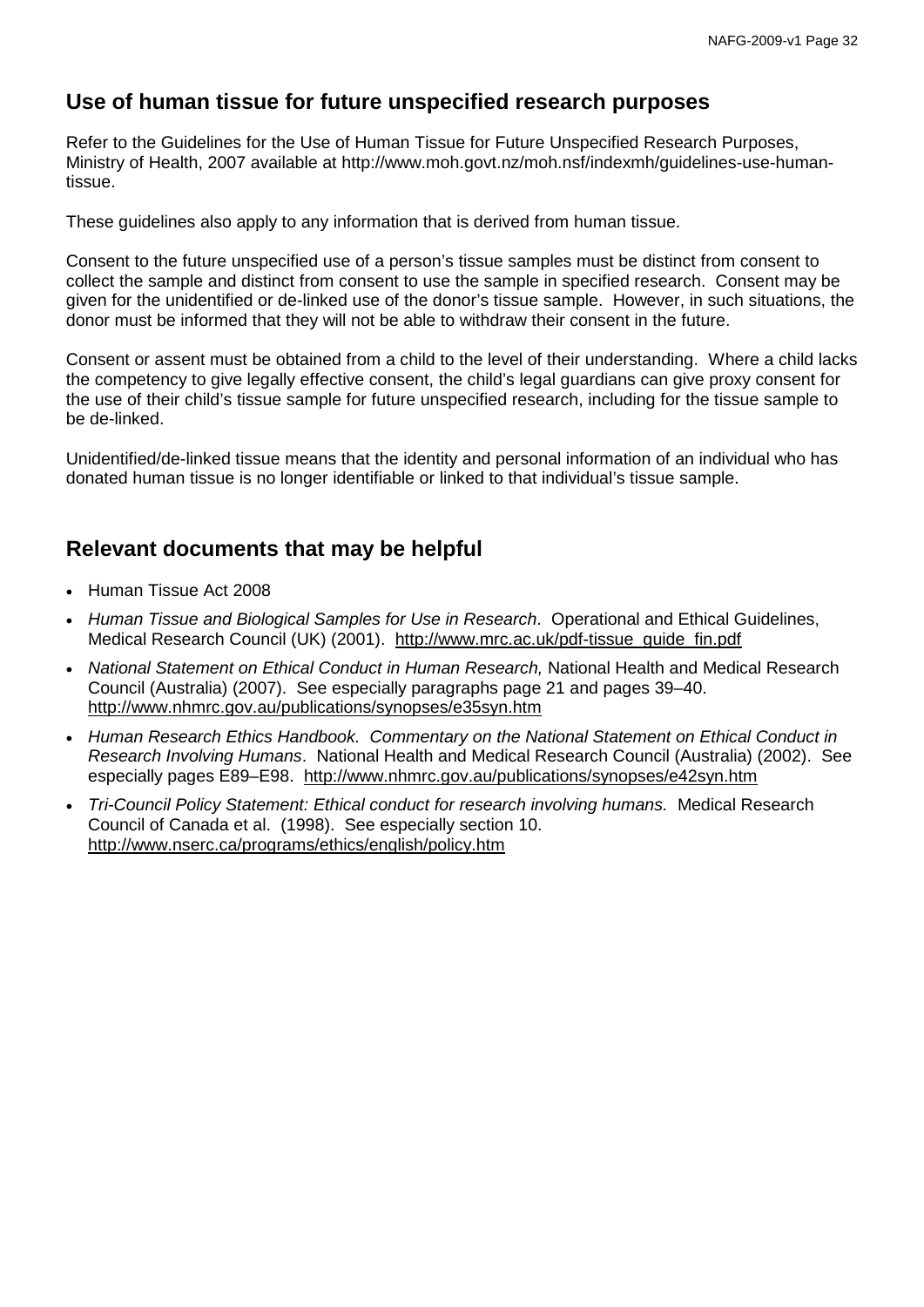# **Part 8:**

# **When a Participant is Unable to Make an Informed Choice**

Refer to the following appendices in the Operational Standard for Ethics Committees 2006.

- Appendix 1: Guidelines for Health Research with Children
- Appendix 2: Research Involving People with Intellectual Disabilities: Issues of informed consent and participation
- Appendix 3: Research Involving Unconscious Participants.

# **Research with children**

The ethics committee shall ensure that:

- there is minimal risk to the participants
- it has taken advice from independent child health experts, including kuia and koroua
- prior knowledge has been obtained through research with adults and animals
- no valid alternative to the use of children in the research is available
- a valid proxy consent (where children consent to participate in the research) has been obtained for each research participant. (Note: Proxy consent cannot authorise research that carries significantly greater risk to the research participant than normal clinical treatment would pose.)

The consent of a child of or over the age of 16 must be obtained and has the same effect as if the child were of full age. If the child is below the age of 16 but has the competence to understand the nature, risks and consequences of the research, the consent of the child must be obtained and that consent will have the same effect as if the child were of full age.

The views of children and others who are legally incompetent must be taken into account to the degree that they are capable of understanding. If there is someone able to consent on behalf of the participant eg, parents/caregivers of children, a standard parent/caregiver consent form should be used, not the statement by relative/friend/whānau. The child's assent must also be obtained unless the child is unable to communicate. The refusal of a child to participate in research must be respected unless the research procedures or interventions are intended to provide direct therapeutic benefit to the child and the risk is justified by the anticipated benefit or any anticipated benefit to the risk is likely to be at least as favourable to the child as any available alternative.

An information sheet and consent or assent form must be provided appropriate to the child's level of understanding.

# **Research with participants who are unable to consent themselves**

The ethics committee shall also ensure that:

- there is minimal risk to the participants
- the researcher has signed a statement to the effect that they believe that the research is not adverse to the welfare of the particular patient
- a best possible substituted judgment has been reached, regarding the likely wishes of the participant
- the participant will be told of their participation as soon as practicable.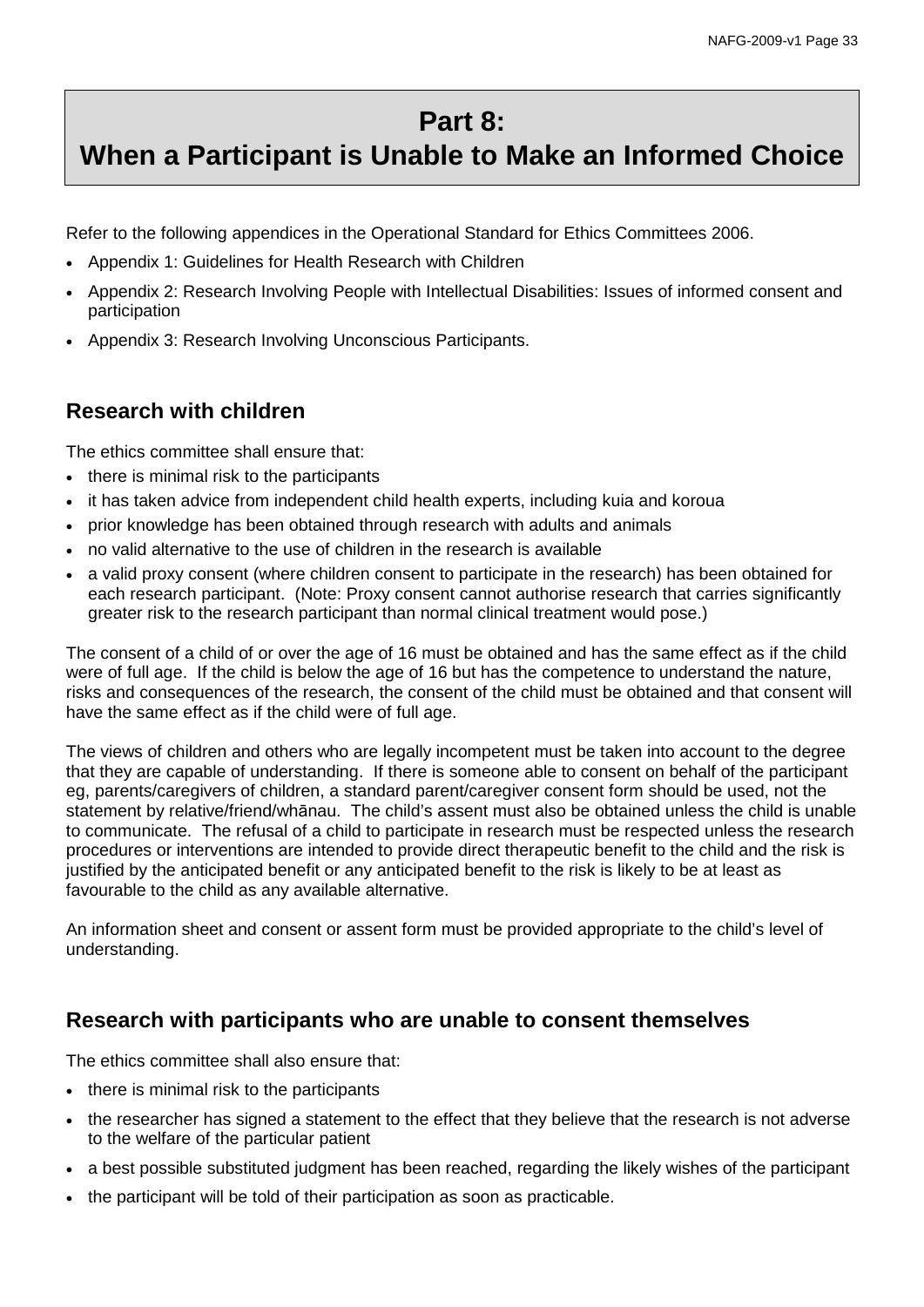If participants are unable to consent themselves and there is no one legally able to consent for them (parents/guardians may consent for children) the investigator must comply with Right 7(4) of the Code of Health and Disability Services Consumers' Rights. The views of the consumer or other suitable persons who are interested in the welfare of the consumer and are able to advise the researcher should be taken into account using the Statement by Relative/Friend/Whānau. Such views are relevant to the decision about whether the research should be conducted on the incompetent participant, but whether the research is in the potential participant's best interests is also relevant. Therefore, in all cases where there is no person entitled to make an informed choice, sections 1.1 and 1.2 must be completed.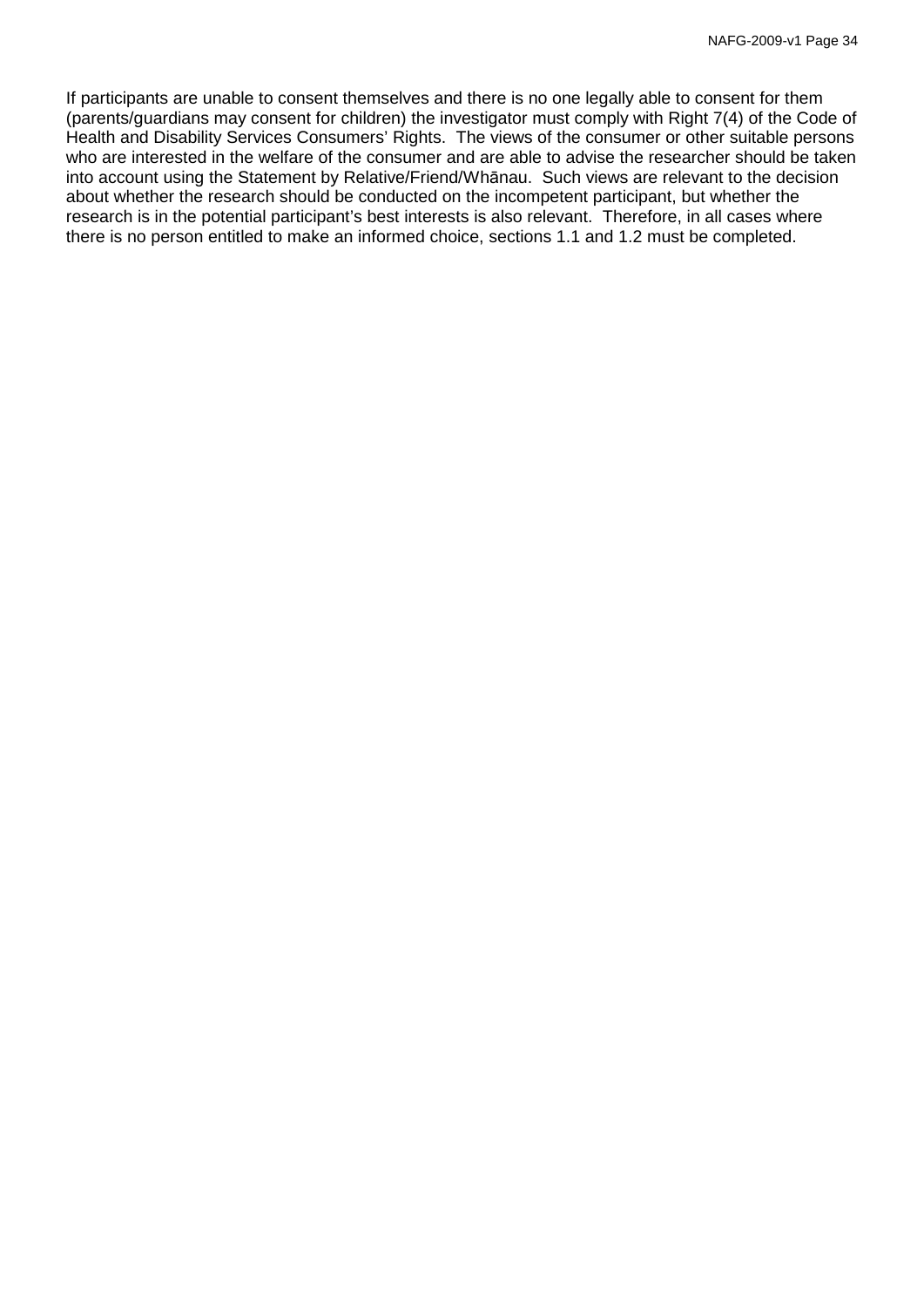# **Appendix 1: How to Apply to the Standing Committee on Therapeutic Trials (SCOTT)**

# **New medicines – clinical trials**

Approval must be obtained before any clinical trial can be undertaken where any medicine to be used in the trial, including comparator and investigational medicines, is a new chemical entity and/or new or different dose forms, delivery systems or formulations of established medicines are to be used and the medicine does not have consent to be marketed in New Zealand. Approval is dependent upon a favourable recommendation from the Health Research Council's Standing Committee on Therapeutic Trials (SCOTT), and an accredited ethics committee for the study protocol.

# **Labelling**

While the legislation requires that clinical trial medicines must be labelled 'to be used by qualified investigators only', the Ministry of Health (the Ministry) policy is to accept this wording or wording with a similar meaning, for example, 'for clinical trial use only'.

The application form can be obtained from: The Manager, Therapeutics Section, Ministry of Health, PO Box 5013, Wellington, or from the MedSafe website at: http//www.medsafe.govt.nz

The document is located under 'Regulatory Information' and is contained in volume three of the *New Zealand Regulatory Guidelines for Medicines*.

**One copy** of the completed application, accompanied by the supporting data and appropriate fee, should be sent to the Ministry at the address given above.

**Four copies** of the full application dossier are required by the SCOTT and should be sent at the same time as making the application to the chair of the committee:

| Postal address:               | Courier address:                                 |
|-------------------------------|--------------------------------------------------|
| Dr R Robson                   | Dr R Robson                                      |
| <b>Clinical Studies Trust</b> | <b>Clinical Studies Trust</b>                    |
| PO Box 2856, Christchurch     | The Pegasus Centre, 31 Tuam Street, Christchurch |
| Attention: Celia Foley        | <b>Attention: Celia Foley</b>                    |

Any correspondence arising from the application will be conducted through the Ministry.

The Director-General of Health will advise the applicant of the final outcome of the application within 45 days of its receipt. If the decision is made to decline the application, the reasons for declining will be provided.

All medicines distributed under these provisions must be labelled 'To be used by qualified investigators only'. It is the responsibility of the importer or manufacturer to ensure that the medicine is supplied only to an authorised investigator.

The importer or manufacturer must keep complete and accurate records of all quantities of the medicine so supplied and of the progress and results of the investigations. Six-monthly progress reports on the trial must be provided to the Director-General of Health. The Director-General of Health must also receive a copy of the results obtained at the completion of the trial.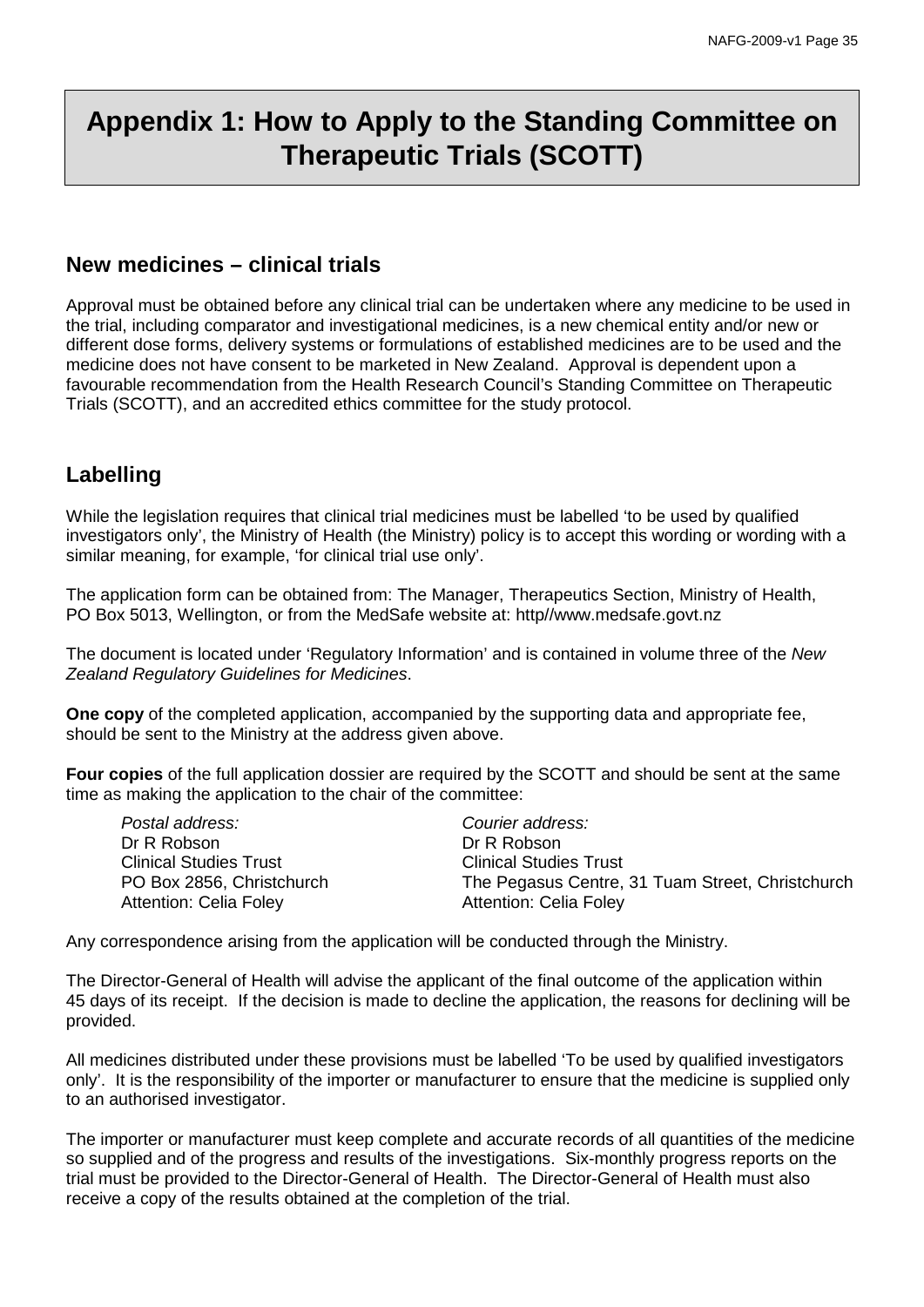# **Serious adverse effects**

The sponsor must report all serious adverse events, which result in breaking the study code, to the Director-General of Health within three working days of being informed of the adverse event. These reports should be followed as soon as is practicable with an assessment of causality of the adverse event and a discussion of the possible impact of the adverse event on the future use of the product under investigation.

All other serious adverse events that do not result in breaking the study code and that are not specified as study end points should be recorded and presented to the ethics committee and/or the Director-General of Health as part of the regular reporting requirements of these bodies.

Note:

- A study designed solely to compare bioequivalence of a new medicine with one that is currently legally marketed, using healthy volunteers, does not require an application for approval.
- The requirement for SCOTT approval is linked to the formulation of the medicine being used in the clinical study. Where a clinical study of a new indication is using the formulation of a medicine that is normally distributed in New Zealand, (that is, the formulation has consent to market), approval by the SCOTT for the study is **not** required, but the approval of an accredited ethics committee is required. However, should the study formulation differ in any way from the formulation of a medicine that has consent to be marketed, then SCOTT approval is necessary.

Further information on the requirements for reporting, etc can be found in *Interim New Zealand Guideline for Good Clinical Research Practice* (August 1998) Ministry of Health.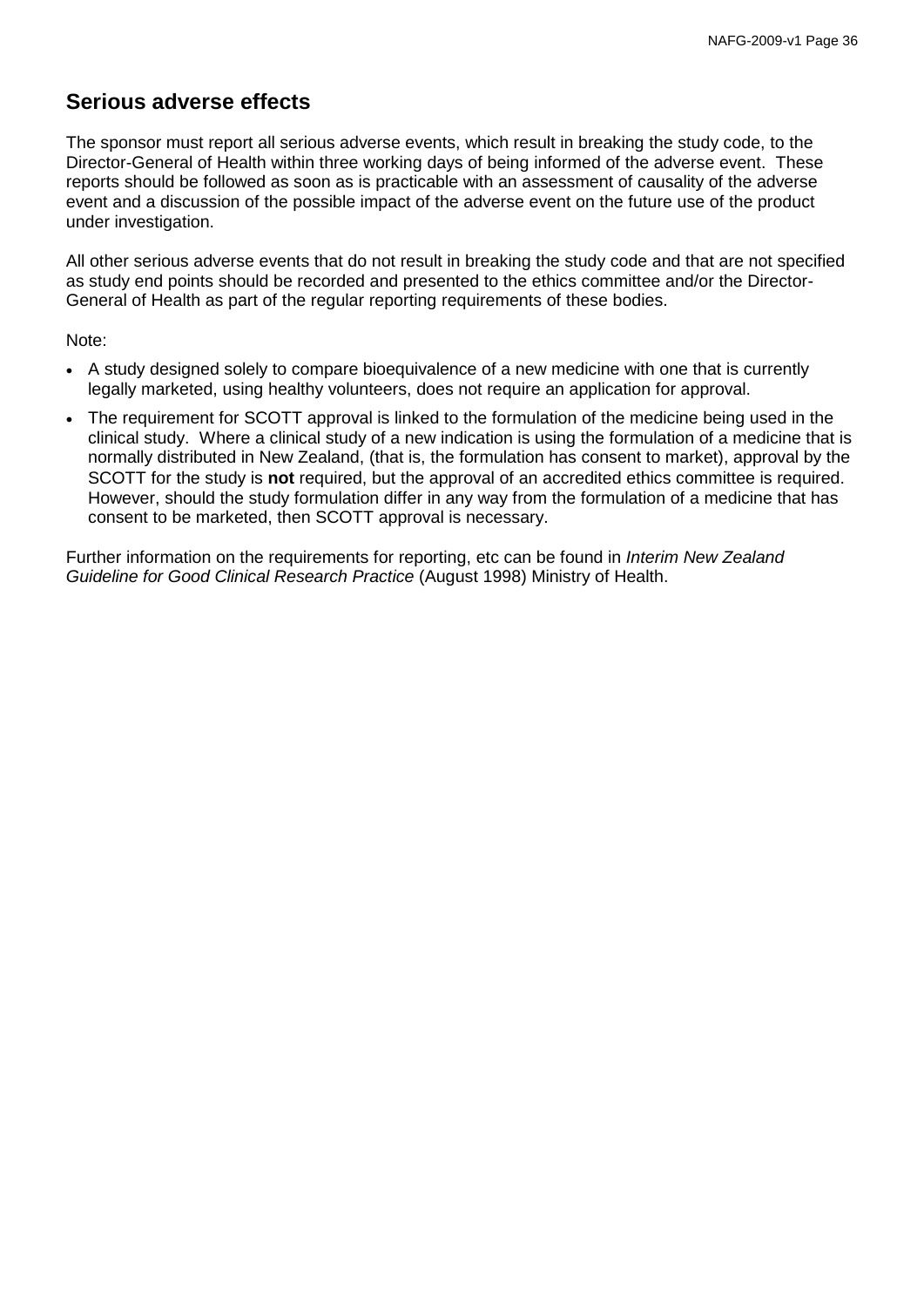# **Appendix 2: How to Apply to the Gene Technology Advisory Committee (GTAC)**

GTAC reviews the following proposals for the purposes of seeking an exemption under Section 30 of the Medicines Act (1981) or as required by an accredited ethics committee or the Health Research Council or any of its committees:

- 1. Proposals for clinical trials that include the introduction of nucleic acids (genetically manipulated or synthesised in the laboratory) or genetically manipulated micro-organisms, viruses or cells into human subjects for the purpose of gene therapy or cell marking.
- 2. Proposals for clinical trials in which the introduction of nucleic acids (genetically manipulated or synthesised in the laboratory) or genetically manipulated micro-organisms, viruses or cells is designed to stimulate an immune response against the subject's own cells, as in the treatment of certain cancers.
- 3. Proposals for clinical trials in which nucleic acids either from or within cells from animal species are transferred into humans for the purpose of disease treatment, that is, xenotransplantation.
- 4. Proposals for clinical trials in which human nucleic acids have been introduced into the genome of an animal species, including genetically manipulated micro-organisms, for the purpose of developing products to be used for either disease prevention or treatment in human subjects.
- 5. Proposals for clinical trials involving vaccines in which nucleic acids (genetically manipulated or synthesised in the laboratory) or genetically manipulated micro-organisms, viruses or cells have been introduced to stimulate an immune response to antigenic determinants of an infectious agent.

# **Application process**

Applications to the Ministry of Health for GTAC approval are to be made by letter, using *Guidelines for Preparation of Applications for GTAC Review,* available from the Health Research Council or from the Ministry of Health. The format used by GTAC is based on that used by the NH&MRC (Australia) and the Points to Consider, used by the FDA (USA). The fee or a letter seeking an exemption from the fee should accompany the application.

The application will be reviewed by GTAC within 30 days. The investigator may be required to attend a meeting with the committee to discuss the application.

GTAC will provide the Director-General of Health with their recommendation on whether the trial should be approved.

If a proposal involves materials that originate from the USA, the investigator will be required to meet the regulatory requirements of the FDA to obtain an export certificate. The Director-General of Health will not give approval for a Section 30 exemption until the appropriate documentation has been received and has been approved by the Ministry of Health.

Approval from an accredited ethics committee cannot be sought until the Director-General of Health has received a recommendation from GTAC that the trial under review should be approved.

When the Director-General of Health has received recommendations for approval from GTAC and an accredited ethics committee, written approval for an exemption under Section 30 of the Medicines Act (1981) will be given. Only then can the investigator proceed with the trial.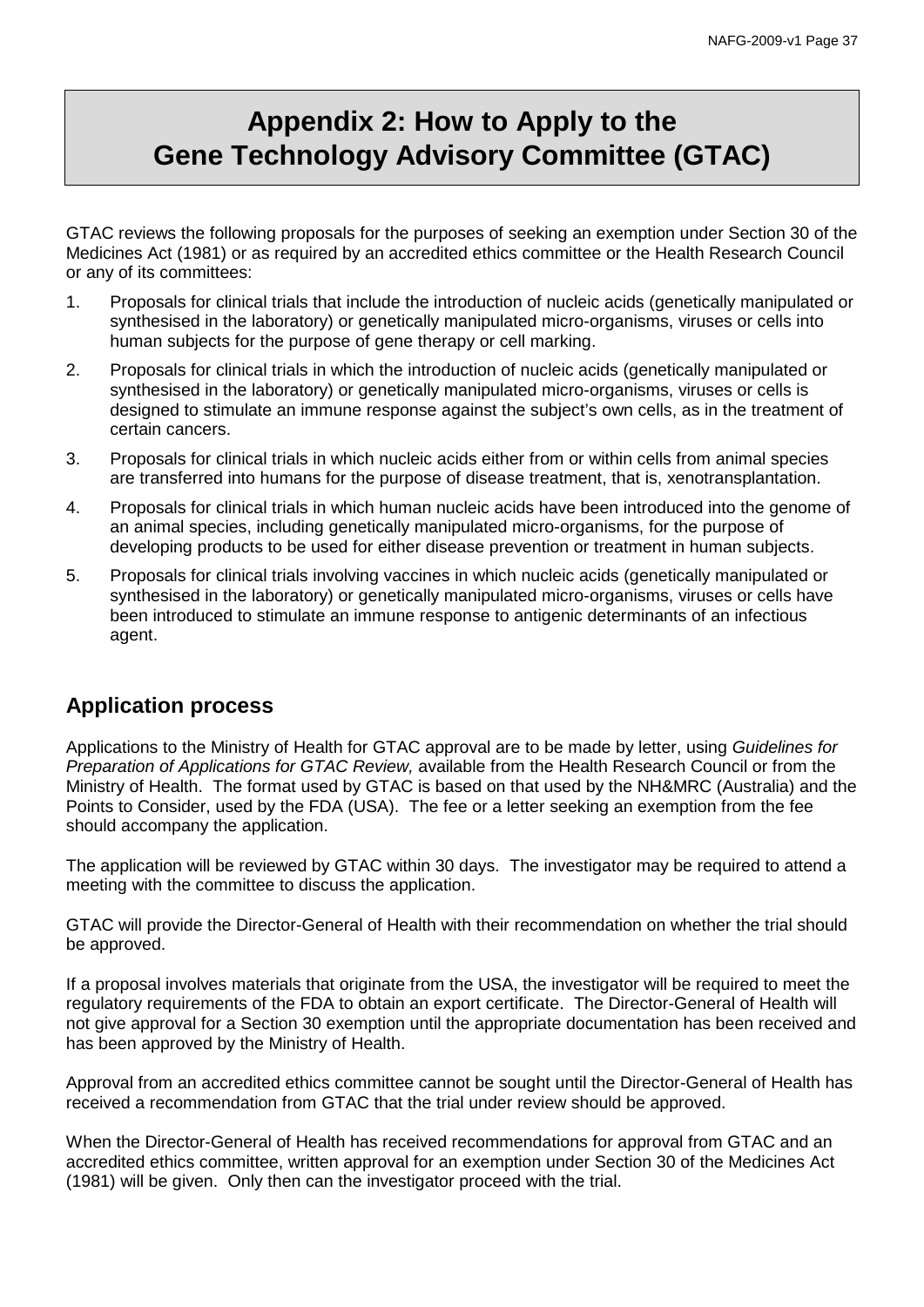Investigators should ensure that they meet **all** the requirements of their host institutions with respect to making applications to gain approval from GTAC, relevant ethics committees, biosafety committees and the Environmental Risk Management Authority (ERMA).

# **Criteria for GTAC approval**

GTAC will review applications to establish whether:

- (i) there is adequate scientific evidence from laboratory and experimental studies in animals to allow a trial in humans to proceed
- (ii) the proposed trial will provide a clinical benefit and scientifically useful information particularly in relation to safety and efficacy
- (iii) there is adequate information on the safety and toxicity of the materials to allow them to be used in a trial in humans
- (iv) the investigators have the qualifications, experience and track record to conduct the proposed trial
- (v) the investigators have conducted appropriate risk assessment of their proposed procedures.

A copy of the *Guidelines for Preparation of Applicants for GTAC Review* can be obtained from the Health Research Council, PO Box 5541, Wellesley Street, Auckland. Phone: (09) 379 8227; Email: [info@hrc.govt.nz.](mailto:info@hrc.govt.nz)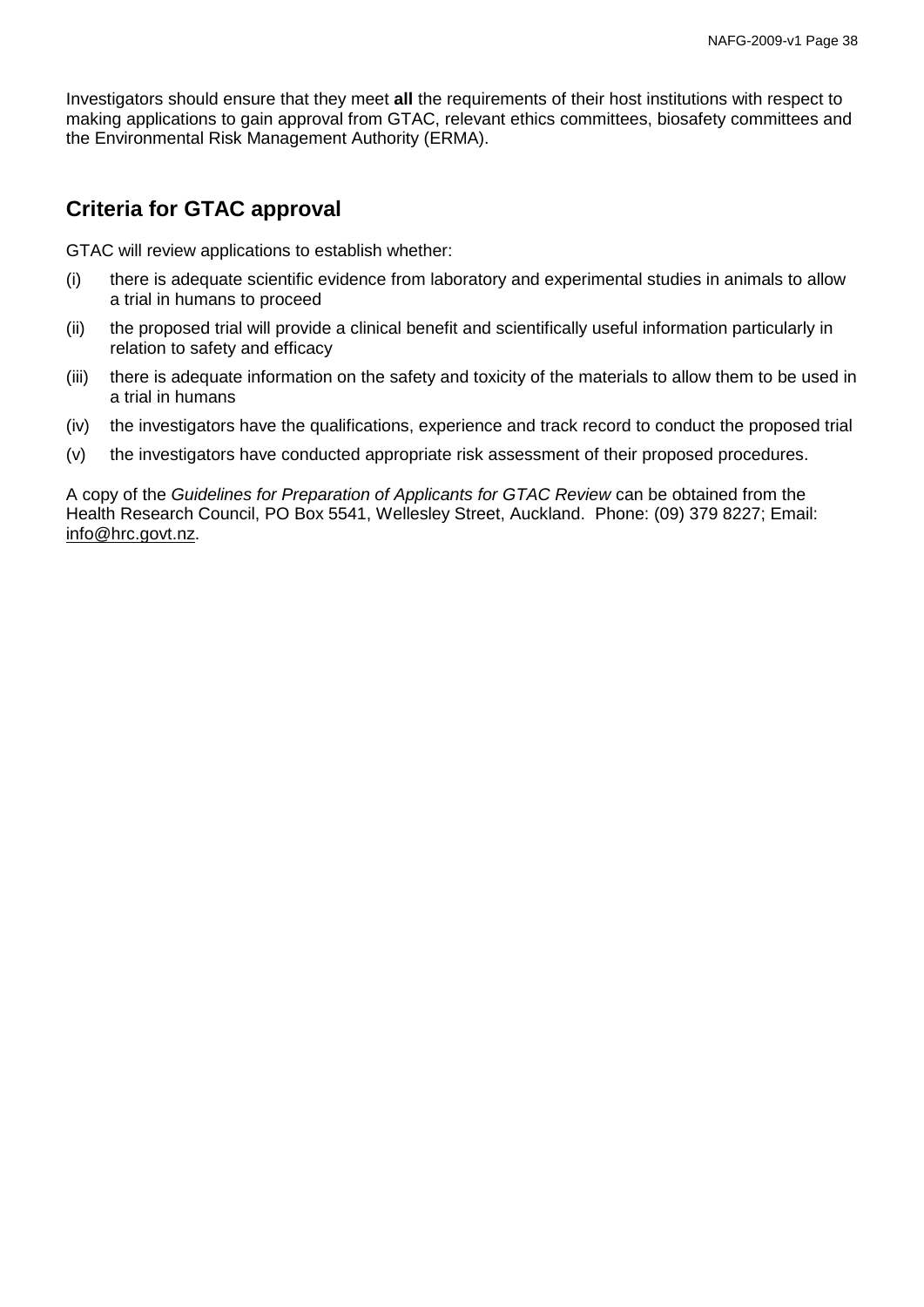# **Appendix 3: New Zealand Researched Medicines Industry Guidelines on Clinical Trials: Compensation for Injury Resulting from Participation in Industry Sponsored Clinical Trials**

*(RMI Guidelines December 2008 – [http://www.rmianz.co.nz\)](http://www.rmianz.co.nz/)*

Note: These guidelines are based on but differ from the Association of British Pharmaceutical Industry Guidelines.

# **Preamble**

The Researched Medicines Industry Association of New Zealand Inc. favours a simple and expeditious procedure in relation to the provision of compensation for injury caused by participation in clinical trials. The association recommends, therefore, that a member company sponsoring a clinical trial should, without legal commitment, provide to the investigator – and through him/her to the relevant research ethics committee – a written assurance that the following guidelines will be adhered to in the event of injury caused to a patient that is attributable to participation in the trial in question. These guidelines are an adaptation of those used by the Association of British Pharmaceutical Industry.

# **1. Basic principles**

- 1.1 Notwithstanding the absence of legal commitment, and having cognisance of the "no fault" nature of the New Zealand Accident Rehabilitation and Compensation Insurance Act, the sponsor company should pay compensation to patient-volunteers suffering bodily injury (including death) in accordance with these guidelines.
- 1.2 Where there is a difference of opinion as to if, on the balance of probabilities, the injury was attributable to the inclusion of the patient in the trial then the opinion of an independent mediator will be available at the cost of the sponsor company. The decision of the mediator will not be binding.
- 1.3 Compensation should be paid to a child injured in utero through the participation in a clinical trial of the subject's mother as if the child were a patient-volunteer with the full benefit of these guidelines.
- 1.4 Compensation should only be paid for more serious injury of an enduring and disabling character (including exacerbation of an existing condition) and not for temporary pain or discomfort or less serious or curable complaints.
- 1.5 Where there is an adverse reaction to a medicinal product under trial and injury is caused by a procedure adopted to deal with that adverse reaction, compensation should be paid for such injury as if it were caused directly by the medicinal product under trial.
- 1.6 Neither the fact that the adverse reaction causing the injury was foreseeable or predictable, nor the fact that the patient has freely consented (whether in writing or otherwise) to participate in the trial should exclude a patient from consideration for compensation under these guidelines, although compensation may be abated or excluded in the light of the factors described in paragraph 4.2 below.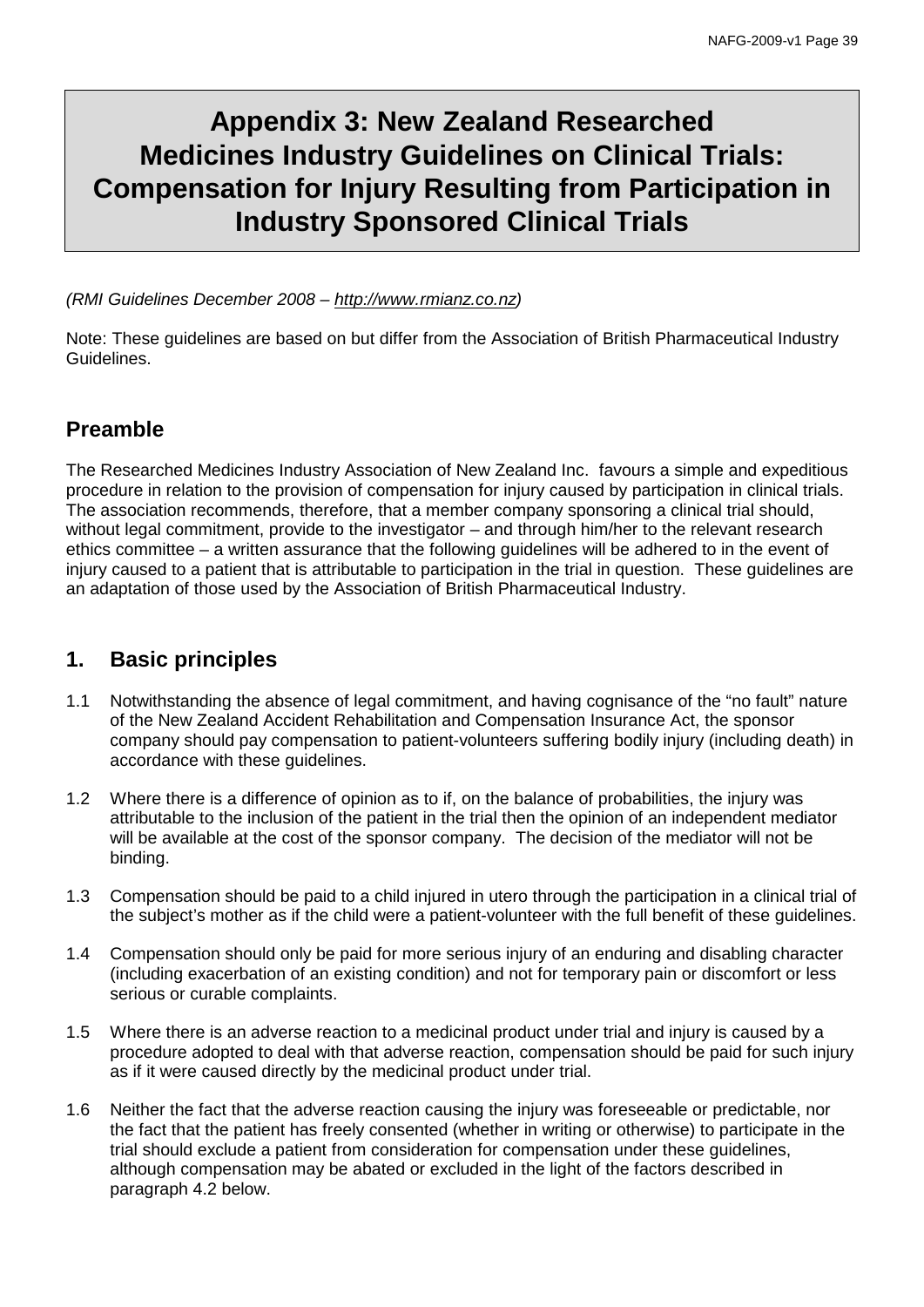1.7 For the avoidance of doubt, compensation should be paid regardless of whether the patient is able to prove that the company has been negligent in relation to research or development of the medicinal product under trial or that the product is defective and therefore, as producer, the company is subject to strict liability in respect of injuries caused by the product.

# **2. Type of clinical research covered**

- 2.1 These guidelines apply to injury caused to patients involved in clinical trials, that is to say, patients under treatment and surveillance and suffering from the ailment which the product under trial is intended to treat but for which a product licence does not exist or does not authorise supply for administration under the conditions of the trial (including Phase I, II and III clinical trials).
- 2.2 These guidelines also apply to injuries arising from Phase I studies in either patient or non-patient volunteers, whether or not they are hospitalised.
- 2.3 These guidelines do not apply to injury arising from clinical trials on marketed products (Phase IV) where a product licence exists authorising supply for administration under the conditions of the trial, except to the extent that the injury is caused to a patient as a direct result of procedures undertaken in accordance with the protocol (but not any product administered) to which the patient would not have been exposed had treatment been other than in the course of the trial.
- 2.4 These guidelines do not apply to clinical trials that have not been initiated or sponsored directly by the company providing the product for research.
- 2.5 Where trials of products are initiated independently by medical practitioners under the appropriate Medicines Act 1981 exemptions, responsibility for the health and welfare of patients rests with the medical practitioner alone.

## **3. Limitations**

- 3.1 No compensation should be paid for the failure of a medicinal product to have its intended effect or to provide any other benefit to the patient.
- 3.2 No compensation should be paid for injury caused by other licensed medicinal products administered to the patient for the purpose of comparison with the product under trial.
- 3.3 No compensation should be paid to patients receiving placebo in consideration of its failure to provide a therapeutic benefit.
- 3.4 No compensation should be paid (or it should be reduced as the case may be) to the extent that injury has arisen through:
	- 3.4.1 a significant departure from the agreed protocol
	- 3.4.2 the wrongful act or default of a third party, including a medical practitioner's failure adequately to deal with adverse reaction
	- 3.4.3 contributory negligence by the subject.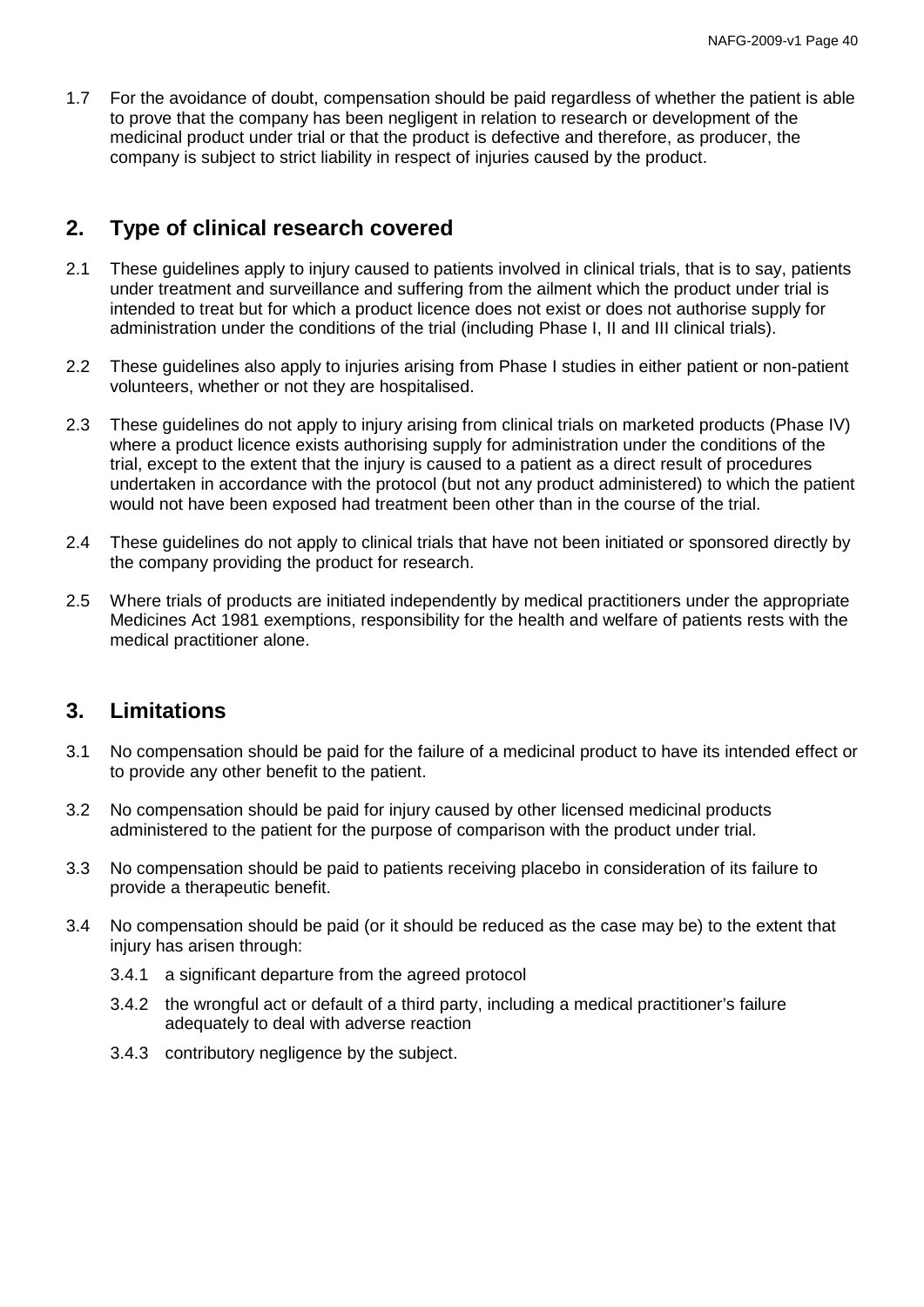# **4. Assessment of compensation**

- 4.1 The amount of compensation paid should be appropriate to the nature, severity and persistence of the injury and should be no less than would be awarded for similar injuries by New Zealand's accident compensation scheme.
- 4.2 Compensation may be abated, or in certain circumstances excluded, in the light of the following factors (on which will depend the level of risk the patient can reasonably be expected to accept):
	- 4.2.1 the seriousness of the disease being treated, the degree of probability that adverse reactions will occur and any warnings given
	- 4.2.2 the risks and benefits of established treatments relative to those of the trial medicine known or suspected.

This reflects the fact that flexibility is required given the particular patient's circumstances. As an extreme example, there may be a patient suffering from a serious or life-threatening disease who is warned of a certain defined risk or adverse reaction. Participation in the trial is then based on an expectation that the benefit/risk ratio associated with participation may be better than that associated with alternative treatment. It is reasonable, therefore, that the patient accepts the high risk and should not expect compensation for the occurrence of the adverse reaction about which he or she was told.

4.3 In any case, where the company concedes that a payment should be made to a patient but there exists between company and patient a difference of opinion as to the appropriate level of compensation, it is recommended that the company agree to seek, at its own cost (and make available to the patient), the opinion of a mutually acceptable independent arbiter, and that this arbiter's decision on the appropriate payment to be made is binding.

## **5. Miscellaneous**

- 5.1 Claims pursuant to the guidelines should be made by the patient to the company, preferably via the investigator, setting out details of the nature and background of the claim. Subject to the patient providing, on request, an authority for the company to review any medical records relevant to the claim, the company shall consider the claim expeditiously.
- 5.2 The undertaking given by the company extends to injury arising (at whatever time) from all administrations, clinical interventions or procedures occurring during the course of the trial but not to treatment extended, at the instigation of the investigator, beyond the end of the trial. The use of unlicensed products beyond the trial period is wholly the responsibility of the treating medical practitioner.
- 5.3 The fact that a company has agreed to abide by these guidelines in respect of a trial does not affect the right of a patient to pursue a legal remedy in respect of injury alleged to have been suffered as a result of participation. Nevertheless, patients will normally be asked to accept that any payment made under the guidelines will be in full settlement of their claims.
- 5.4 A company sponsoring a trial should encourage the investigator to make clear to participating patients that the trial is being conducted subject to the Researched Medicines Industry Association of New Zealand Incorporated Guidelines on Clinical Trials Compensation for Injury Resulting from Participation in an Industry-Sponsored Clinical Trial, and have available copies of the guidelines should they be requested.

August 2008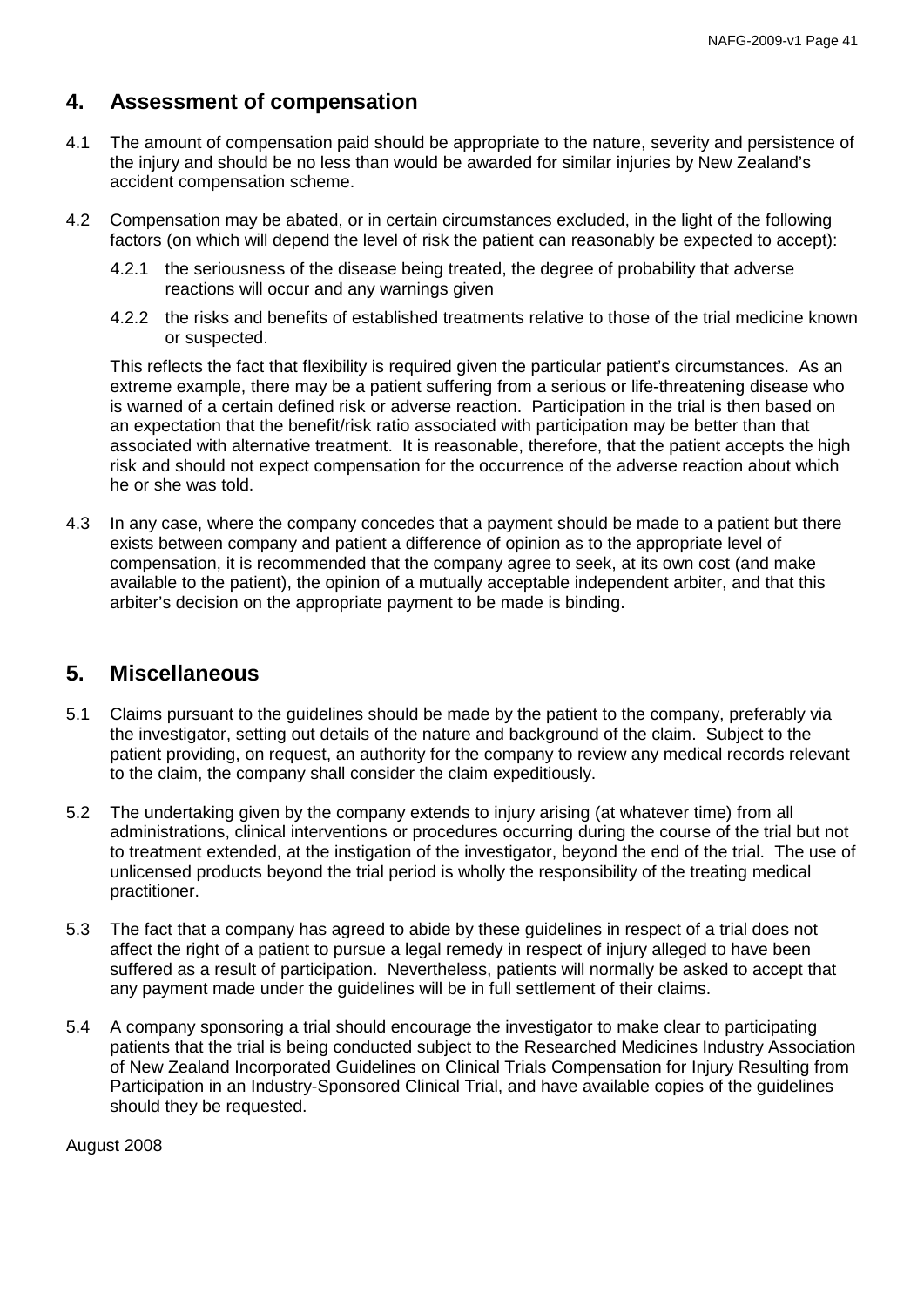# **Appendix 4: How to Apply to the National Radiation Laboratory (NRL)**

# **National Radiation Laboratory (NRL) verification of research proposals involving the use of ionising radiation**

#### **What research proposals must be submitted to NRL for verification?**

Any research project involving the intentional exposure of a person, as part of the project, to ionising radiation for diagnostic, therapeutic or other purposes where that exposure is not required for the clinical management of the person being exposed, ie, the individual being exposed is unlikely to receive any personal benefit.

#### **What is NRL's role?**

NRL is a specialist unit of the Ministry of Health and is the regulatory authority administering the *Radiation Protection Act 1965* (the Act) and *Radiation Protection Regulations 1982* (the Regulations)*.*  Two NRL specified codes of safe practice, *NRL C3* (NRL, 1994) and *NRL C5* (NRL, 1994), have requirements relating to the use of unsealed radioactive material and diagnostic x-ray equipment in medical research. The Act and the Regulations and codes of safe practice can be accessed through NRL's web site **<www.nrl.moh.govt.nz>.**

NRL's role is not to approve research proposals. Rather, it is to assist an ethics committee in evaluating a proposal by verifying as far as practicable that:

- responsibilities under the Act related to the use of radioactive materials and/or irradiating apparatus are being fulfilled, ie, an appropriate licence holder is responsible for the use of the radioactive materials and/or irradiating apparatus
- the calculated radiation doses to the volunteers are accurate
- the radiation risks are clearly explained to the volunteers.

#### **Information required**

Relevant sections of research proposals should be submitted to NRL at least 10 working days before the research proposal will be considered by an ethics committee. Relevant sections include:

- project title and contact details, including an email address and a contact fax number
- the name of a licensee (under the Act) who will take responsibility for the clinical direction of patient exposures to ionising radiation
- your dose/risk assessment for the radiation which is not needed for normal patient management. We require in your assessment an estimate of the 'effective dose' that an average patient would receive from this additional radiation. It must be specific to the facility and equipment being used and must include sufficient detail of its derivation for us to verify it
- a copy of the Patient Information Sheet that will be given to the volunteers. In particular, the section where you inform them of how much additional radiation they will be receiving and the associated explanation of the risk
- in the case that there will be multiple facilities around the country involved in delivering this additional radiation, then the facility specific information (questions 3 to 5) will need to be supplied for each of them.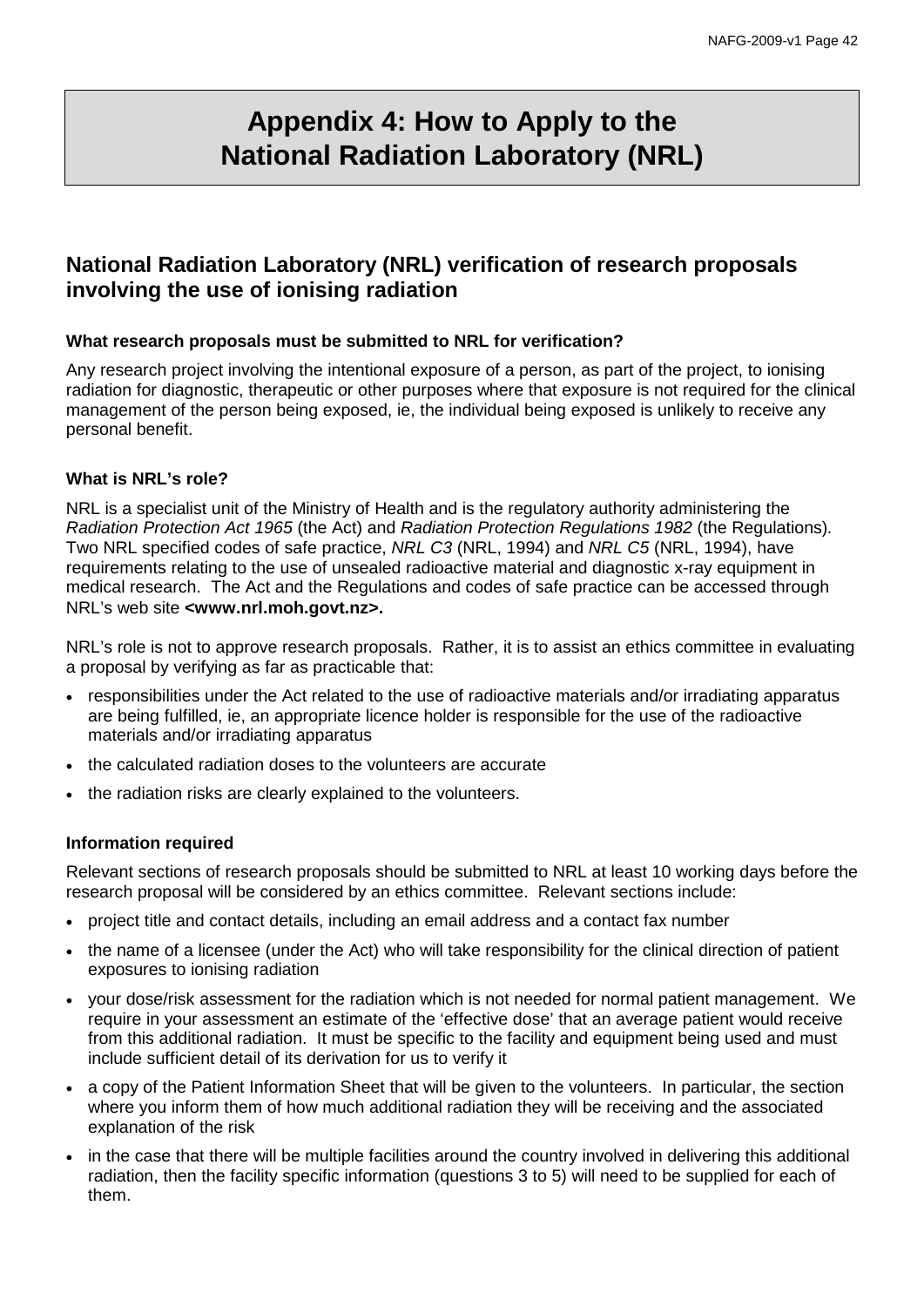There is no fee levied by NRL for ratification. Information should be sent to either:

Tony Cotterill, Team Leader, Regulatory [\(Tony\\_Cotterill@nrl.moh.govt.nz\)](mailto:Tony_Cotterill@nrl.moh.govt.nz); or

Glenn Stirling, Scientific Advisor (Glenn\_Stirling@nrl.moh.govt.nz)

#### **Guidance on compiling a research proposal involving the exposure of volunteers to ionising radiation**

The guidance given here conforms to the *International Commission on Radiological Protection's (ICRP) Publication 62* (ICRP 1993). This is the principal reference on the ethical and procedural aspects of participation of volunteers in biomedical research.

#### **General principles**

- The exposure of humans to ionising radiation at any level is considered to carry with it a risk of cancer induction and heritable effects (ICRP, 2007). For effects of a defined nature and severity such as skin erythema and cataracts there is a threshold-type dose-relationship. For these effects, below a certain level of dose to the vulnerable tissue, the probability of occurrence is essentially zero.
- The decision to expose volunteers to ionising radiation for research purposes must be clearly justified, ie, achieving greater good than harm. Considerations in the justification must include:
	- whether it would be possible to obtain similar information by using potentially less harmful means, eg, ultrasound or MRI
	- confirmation that individual volunteers are not being needlessly subject to multiple or repeat exposures
	- the weighing, where there is no obvious health benefit to a volunteer, of the potential benefit to society (by increase of knowledge) against the potential harm to the exposed individual.
- In therapy studies the selection of the radiation dose will be a compromise between delivering a dose sufficiently high to destroy a tumour while avoiding non-repairable damage to normal tissues. In all other investigations, the principle of keeping radiation doses as low as reasonably achievable must be applied, ie, ensuring the required information is obtained for the lowest 'effective dose'.<sup>[1](#page-46-0)</sup>
- Pregnant women must not be involved as volunteers in research projects involving irradiation of the fetus unless the pregnancy itself is central to the research. A volunteer of reproductive capacity should be offered a pregnancy test if there is any doubt that she might be pregnant.

#### **Licensing under the Act**

- The use of radioactive materials and/or irradiating apparatus in research projects involving radiotherapy, nuclear medicine and diagnostic radiology will require the involvement of an appropriately licensed radiation oncologist, nuclear medicine physician or a radiologist. Other projects will need the involvement of a person appropriately licensed to use radioactive materials and/or irradiating apparatus. Applications for licences should be made directly to NRL.
- Under the Act persons can use radioactive material and/or irradiating apparatus under the supervision or instructions of an appropriately licensed person.

<span id="page-46-0"></span><sup>&</sup>lt;sup>1</sup> Effective dose is the radiation dose quantity most readily relatable to the overall risk of cancer induction or hereditary effects. The unit of effective dose is the Sievert (Sv).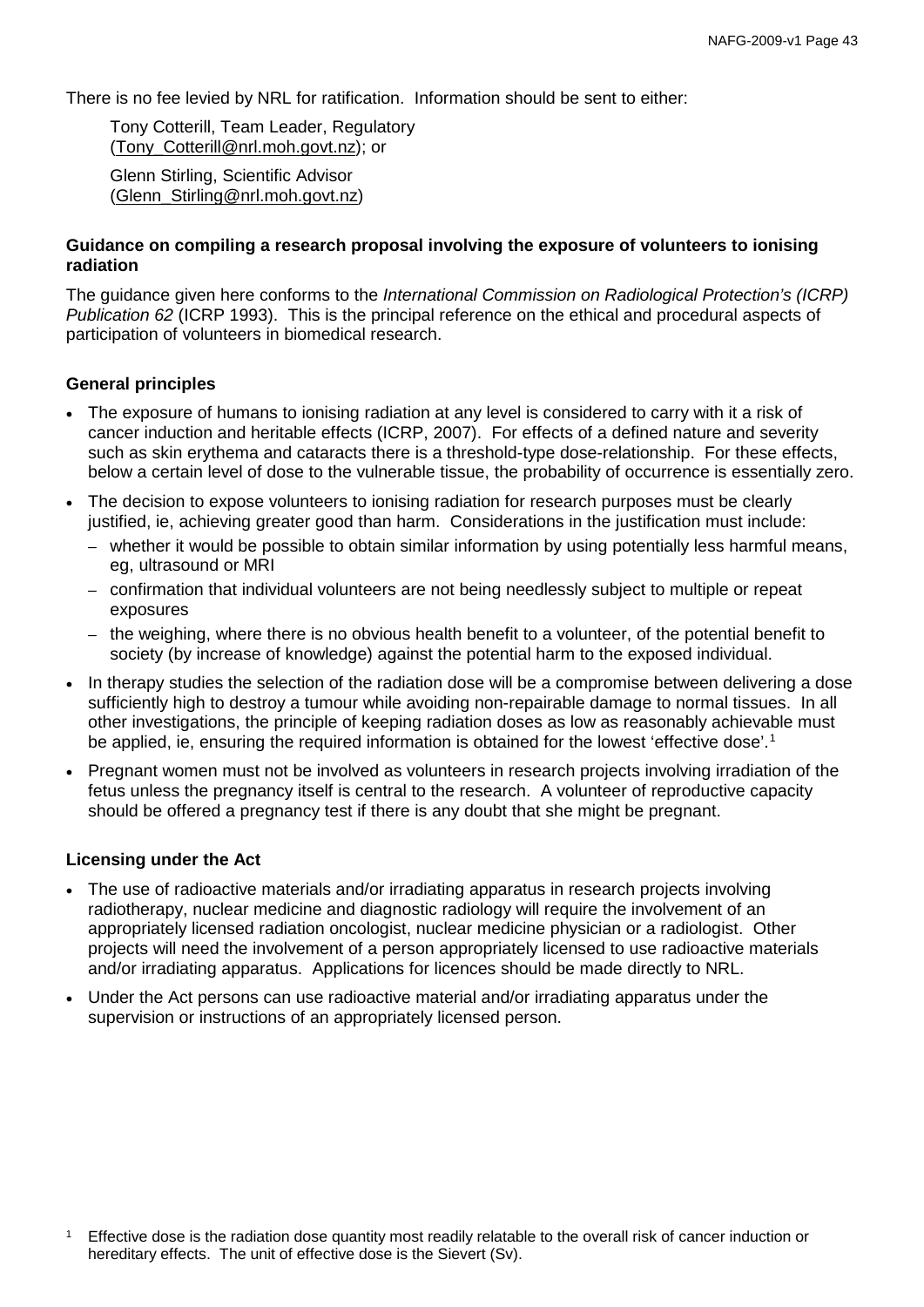#### **Radiation risk assessments**

- 'Effective doses' (except for therapeutic studies) and where necessary 'equivalent doses' [2](#page-47-0) should be calculated based on local equipment settings for all individual radiation exposures, eg, radiography views. Indicative effective doses from the literature or other sources can be used when there is confidence that the effective dose will be less than approximately 0.1 mSv, ie, representing a trivial level of risk (see Table 1). If necessary, reference should be made to a medical physics expert for advice.
- Table 1 taken from *ICRP Publication 62* should be used to band the level of risk to an individual or to a group of volunteers (using a representative person from the group) based on the summed effective doses from individual radiation exposures.

| Level of risk            | <b>Risk category</b><br>(total risk)                                              | Corresponding effective dose range (adults)<br>(mSv) | Level of societal<br>benefit |
|--------------------------|-----------------------------------------------------------------------------------|------------------------------------------------------|------------------------------|
| <b>Trivial</b>           | Category I<br>$(-10^{-6} \text{ or } \text{less})$                                | < 0.1                                                | Minor                        |
| Minor to<br>intermediate | Category II<br>lla (~ 10 <sup>-5</sup> )<br>$I_{\text{lb}}$ (~ 10 <sup>-4</sup> ) | $0.1 - 1$<br>$1 - 10$                                | Intermediate to<br>moderate  |
| Moderate                 | Category III<br>$(-10-3$ or more)                                                 | >10 <sup>a</sup>                                     | Substantial                  |

| Table 1: Categories of risks and corresponding levels of benefit (ICRP, 1993) |  |  |  |  |  |  |
|-------------------------------------------------------------------------------|--|--|--|--|--|--|
|-------------------------------------------------------------------------------|--|--|--|--|--|--|

a To be kept below deterministic threshold except for therapeutic experiments.

# **Quantification of radiation risk**

- The subject information sheet for volunteers must present a balanced and easily understandable description of the benefits and risks involved in the project. Relative radiation risk is best explained by comparing calculated 'effective doses' to the 2 mSv effective dose every person on average receives from natural background radiation every year.
- Care should be taken when deriving specific radiation risk values from calculated effective doses due to the substantial uncertainties involved. The recommendation given in *ICRP Publication 103* is that the nominal, overall fatal risk coefficient (age and sex averaged) of 5% per Sv (5.0 10<sup>-2</sup> Sv<sup>-1</sup>) is appropriate for the purposes of radiological protection. The calculation of specific risk values for Category I exposures is inappropriate. For Category II and Category III exposures, any calculated risk should be represented as being indicative only.
- At younger ages (0-19 years) the probability of induction of cancer following exposure to ionising radiation is few times higher than the nominal value. Conversely, exposure at ages above 50 years the risk decreases reaching values of 0.2 to 0.1 of the nominal value at ages of 70−80 years.

<span id="page-47-0"></span> $2<sup>2</sup>$  Equivalent dose is the most appropriate dose quantity when assessing the effects of radiation on an individual tissue. The unit of equivalent dose is the Sievert (Sv).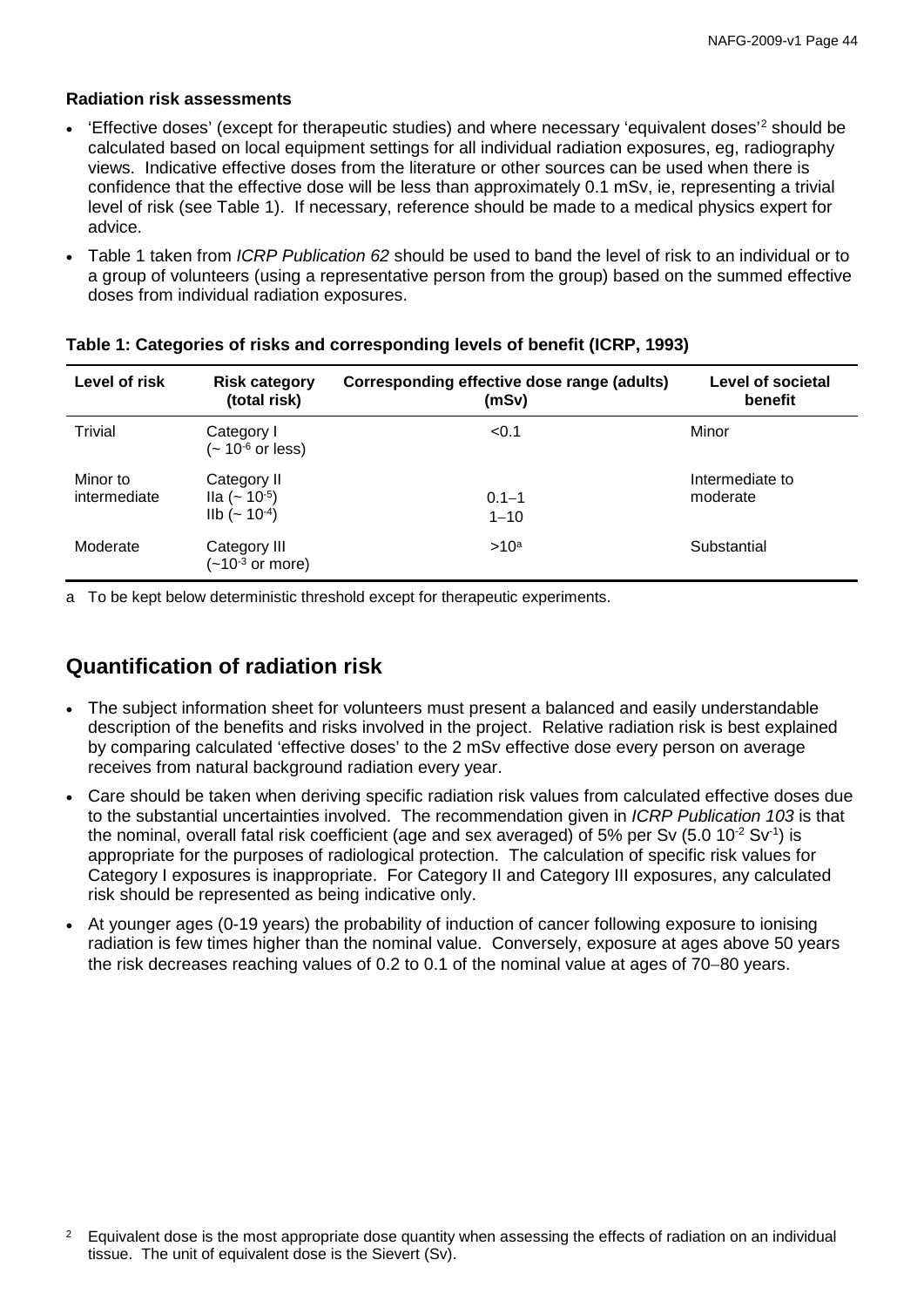# **References**

- 1. ICRP. 1993. Radiological Protection in Biomedical Research. ICRP Publication 62.
- 2. NRL. 1994. Use of unsealed radioactive materials in medical diagnosis, therapy, and research. NRL Code of Safe Practice C3.
- 3. NRL. 1994. Use of x-rays in medical diagnosis. NRL Code of Safe Practice C5.
- 4. ICRP. 2007. The 2007 recommendations of the International Commission on Radiological Protection. ICRP Publication 103.

# **Contact details**

National Radiation Laboratory 108 Victoria Street PO Box 25 099 Phone (03) 366 5059<br>Fax (03) 366 1156  $(03)$  366 1156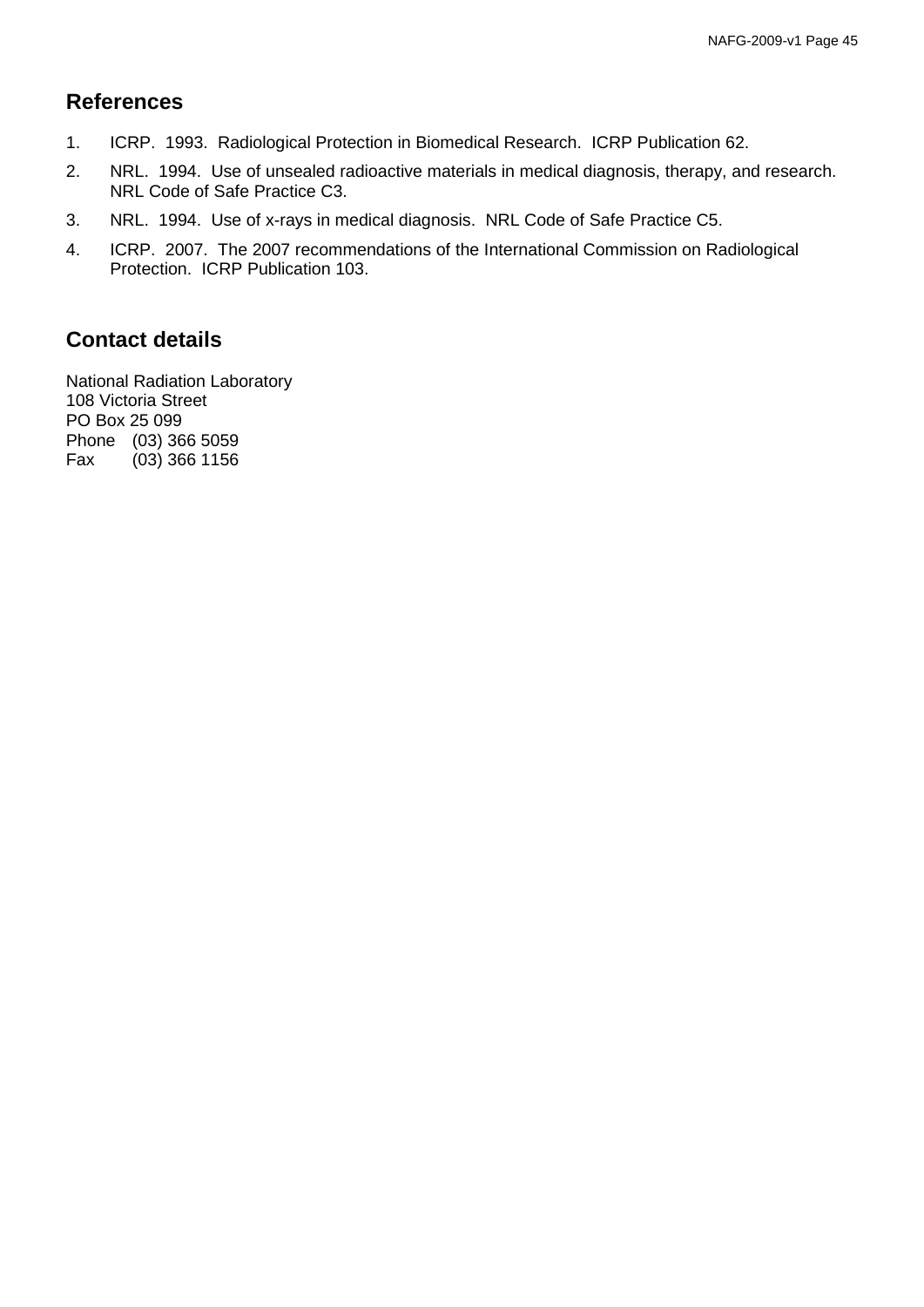# **Appendix 5: Complaints Procedure**

Ethics committees should ensure that they have a written complaints process in place and that copies of the complaints procedure are available on request. Complainants should be kept informed about the progress of their complaints and should be informed in writing about the resolution of the complaint. All complaints should be recorded and included in the annual report of the ethics committee, which is sent each year to the Health Research Council Ethics Committee, the accrediting body and any other appropriate bodies. A copy of complaints received should be sent to the National Co-ordinator, Ethics Committees, Sector Policy Directorate, Ministry of Health, PO Box 5013, Wellington.

The complaints procedure should cover a range of situations. The following list should be regarded as the minimum required.

## **1. Complaint received from an applicant when a research proposal is declined**



If the decision is still to decline the research proposal, researchers may seek a second opinion on research and innovative treatment proposals from the Health Research Council Ethics Committee and the appropriate body with regard to services.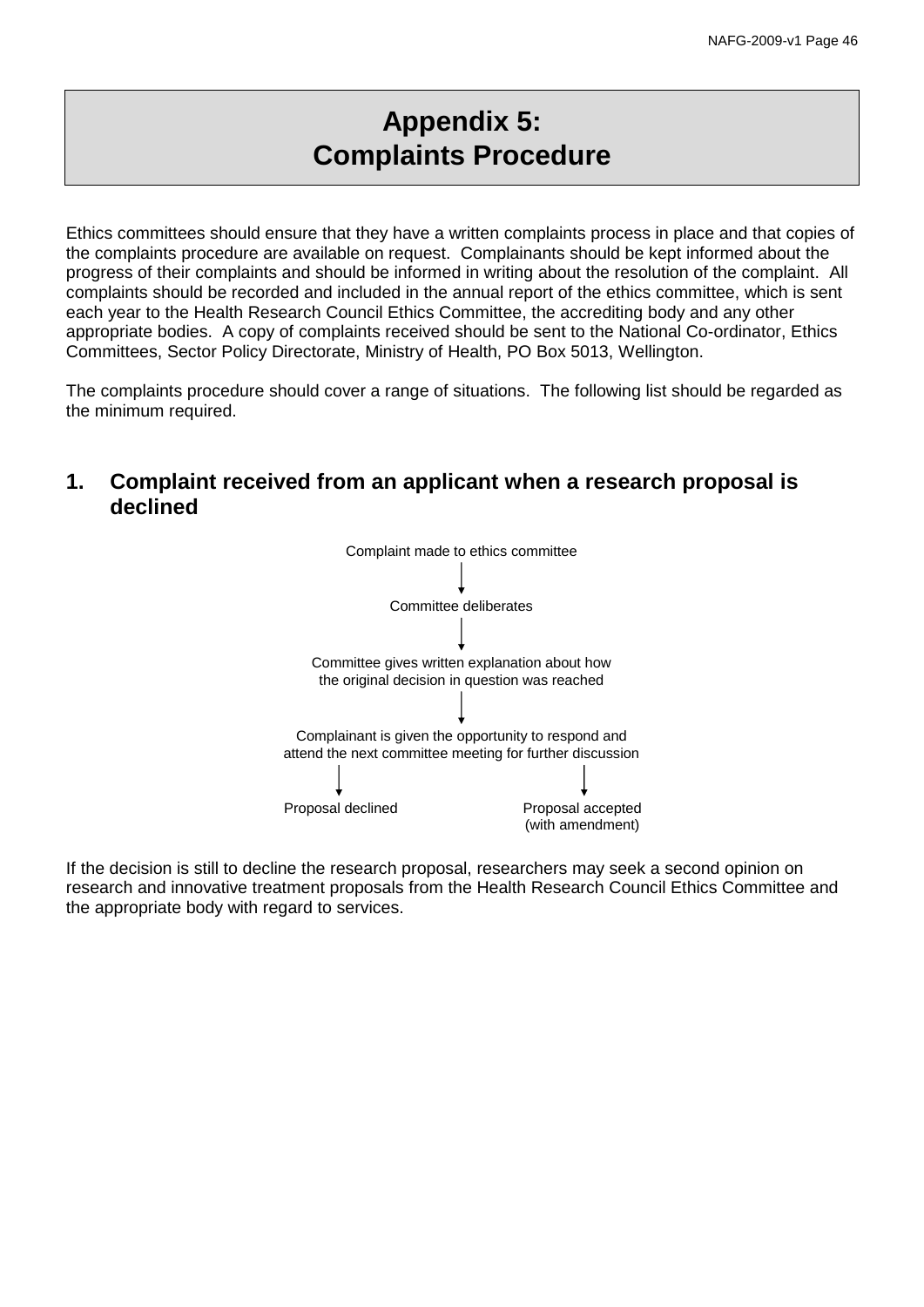# **2. Complaints received from individuals or providers other than the applicant about the decision-making process used by the committee in reaching a particular decision**



Council Ethics Committee or the appropriate body